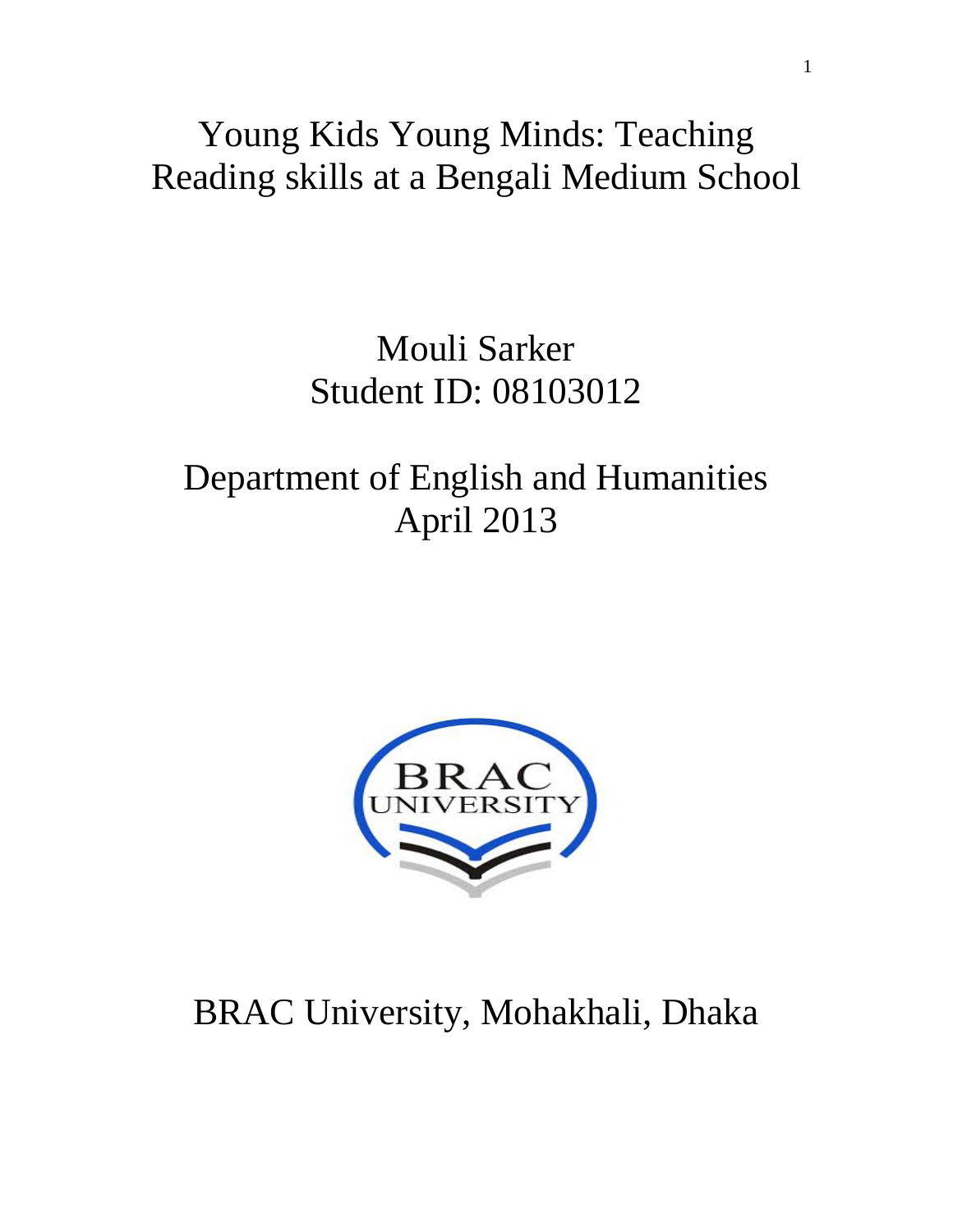Young youth Young Minds: Teaching Reading skills at a Bengali Medium School

An Internship Report Submitted to Department English and Humanities Of Brac University By Mouli sarker Student ID: 08103012

In Partial Fulfillment of the Requirements for the Degree of Bachelor of Arts in English

April 2013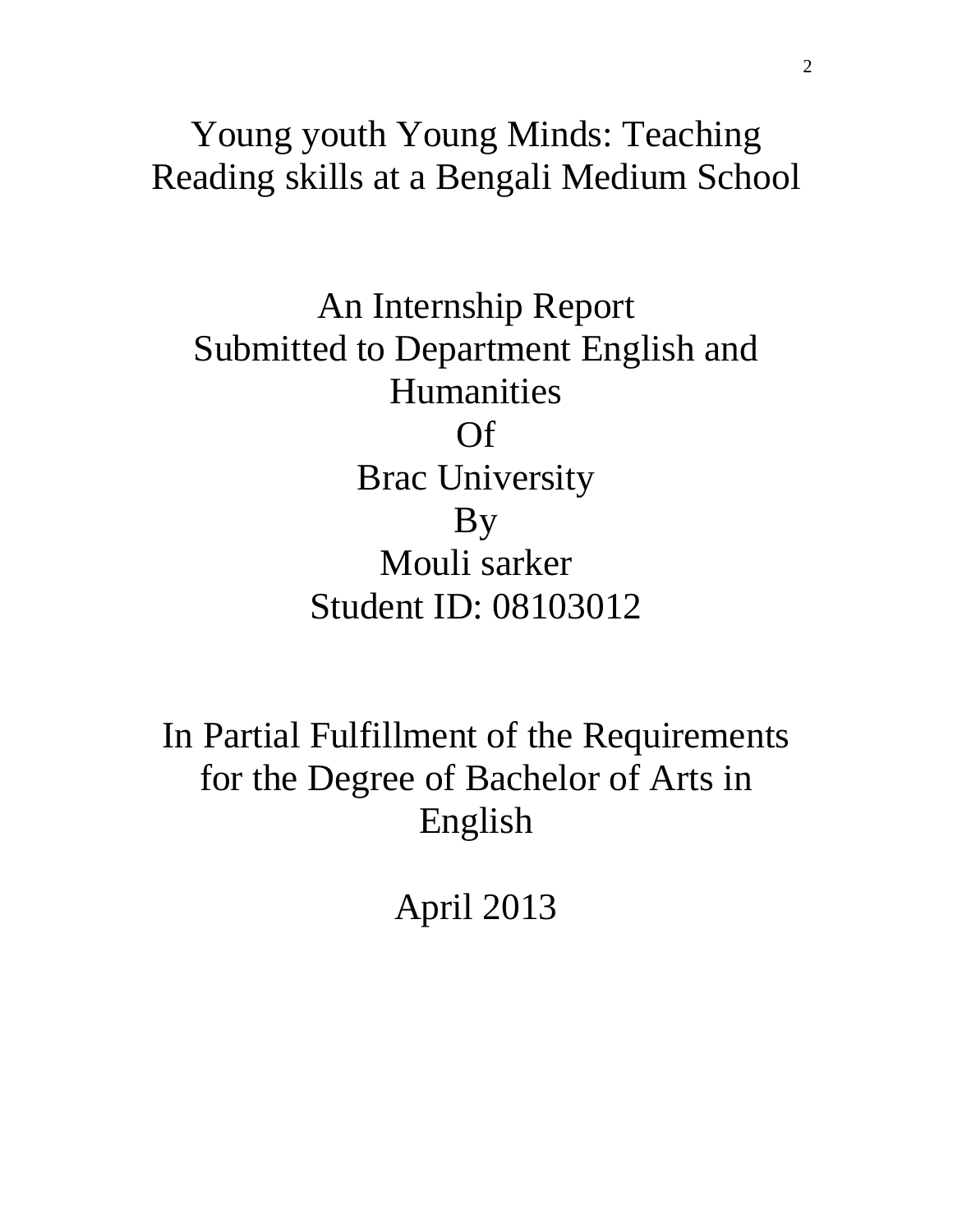## Acknowledgement

At first, I want to give thank to almighty God for giving me an opportunity to do my internship such a well known institution, called St. Sylvester Tutorials and for helping me to finish my internship successfully. I want to give warmly thank to Ms. Pronoti Rozario, the principle of St. Sylvester Tutorials and Ms. Ema, my supervisor for her continuous support and encouragement throughout my internship and report writing. Then I want to thank Professor Firdous Azim, the chairperson of English and Humanities department for giving me an opportunity to do internship. Moreover, I would like to thank Ms. Shenin Ziauddin, Ms. Ruhksana Rahim Chowdhury, Mr. S. M. Mohibul Hasan, Ms. Roohi Huda, Ms. Mushira Habib. I would not able of being suitable enough to do internship without their direction throughout these years. I am thankful to Ms. Ruhi Huda and Mr. S.M Mohibul Hasan for supporting me when I badly required it. Finally I want to say that without their help and support I would not able to do my internship so easily.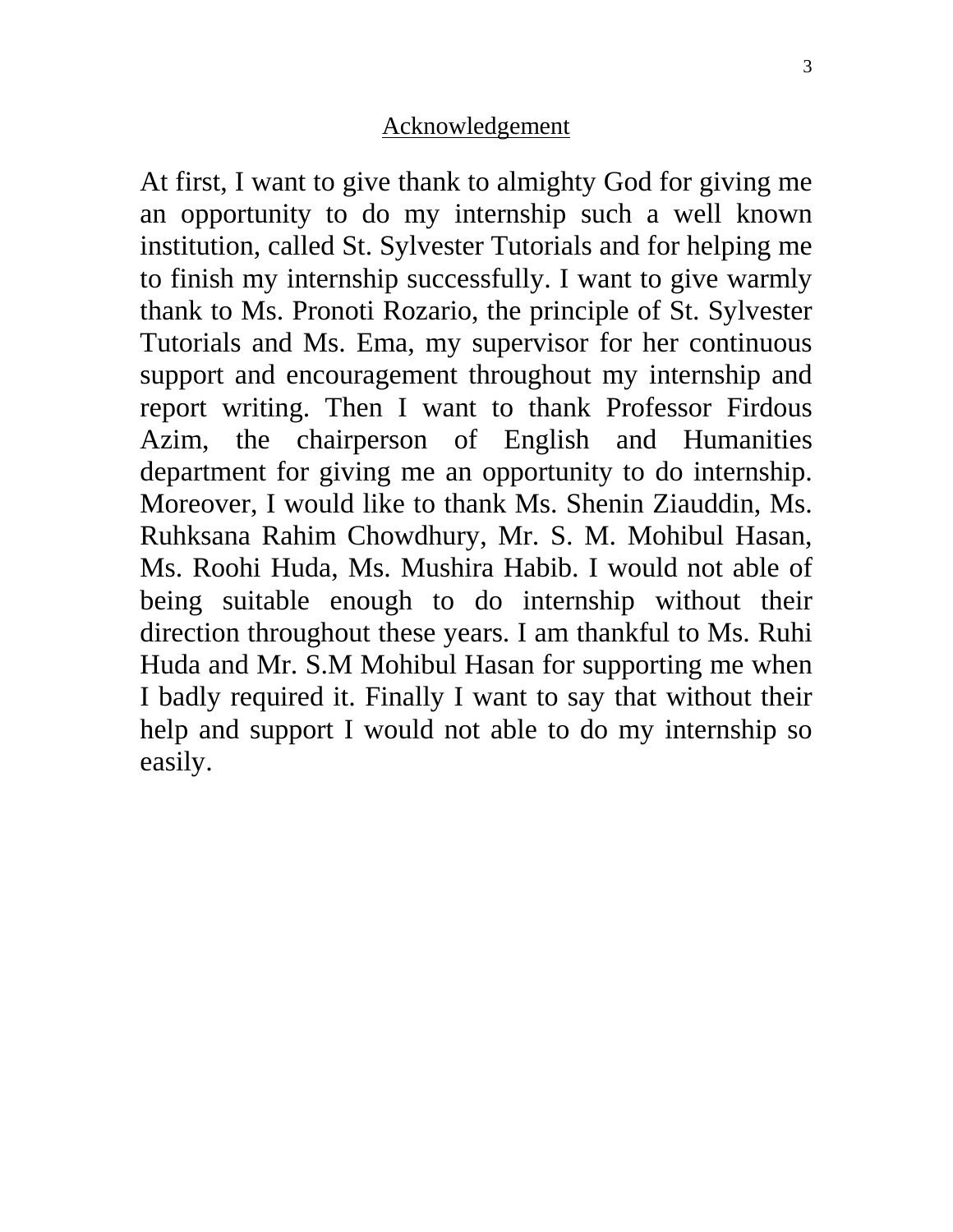## **Chapters**

Chapter one: Introduction Chapter two: Literature review Chapter three: My experience Chapter four: Pessimistic features Chapter five: Conclusion References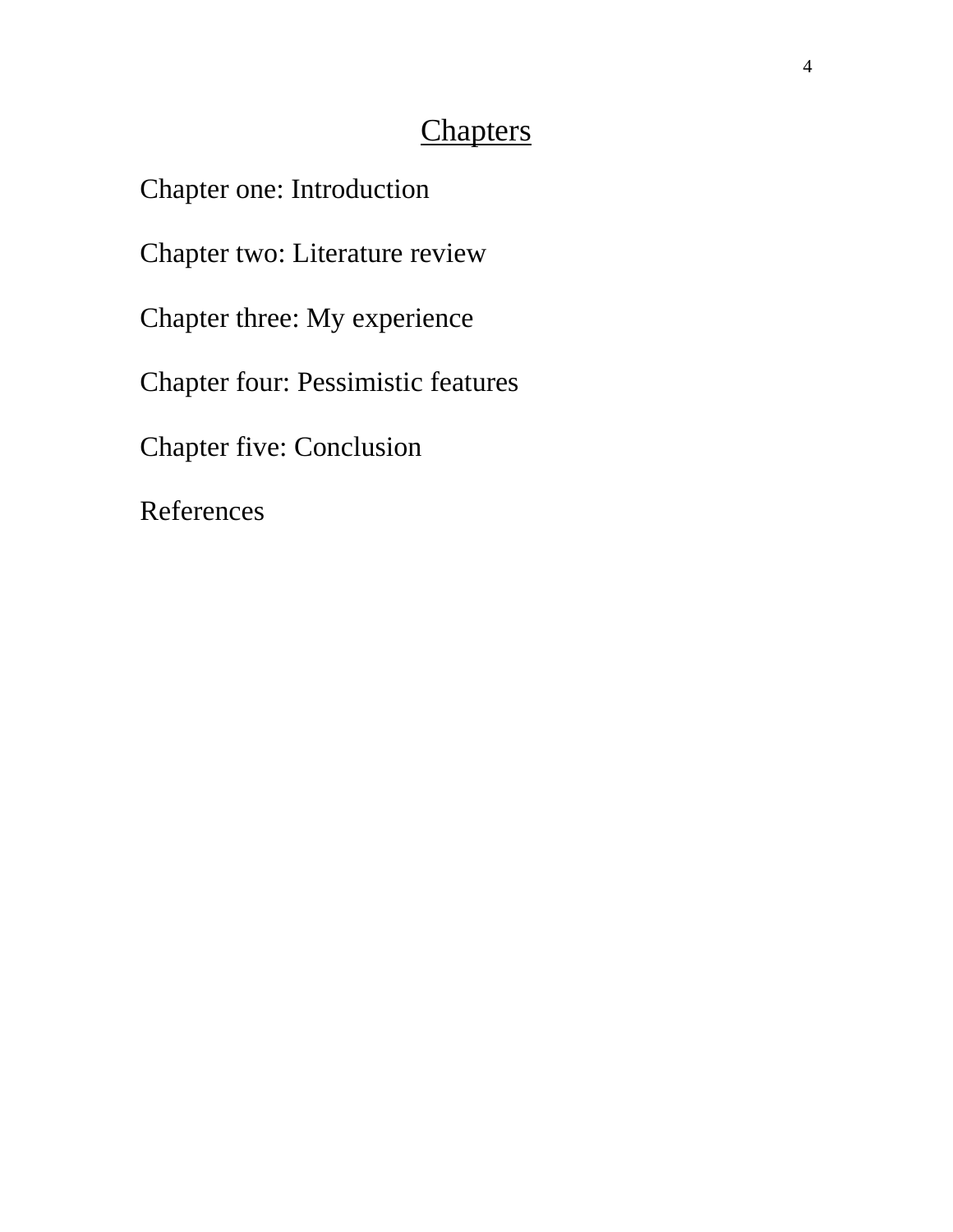## **Chapter One: Introduction**

It is known to all that teaching is a noble profession. It is an established fact that teachers are makers of real human beings. Encouraged by this, I wanted to be a teacher from my childhood. In my school life, I got inspired observing my teachers, especially the English teacher. So, to prepare myself perfect for the teaching profession, I have to go a long way. I had chosen English as my major in my graduation. And now I am very closer to my aspiration. I have done my internship in St. Sylvester Tutorials. It was my luck that I got an opportunity to join the school as a teacher. While teaching the students, I had tried to apply my knowledge whichever I have gained from my teachers and courses in the last couple of years at BRAC University. Moreover, I had tried my best to be a teacher like the respected teachers of my school. Because always while working in that school I used to think that their experience will help me to motivate myself to deal with the students. And to be a successful teacher, I had enrolled myself in this school as a subject teacher and teaching assistant. As a teaching assistant, I had observed the methods which the experienced teachers followed to teach their students. And as a subject teacher, I had used those methods to teach the students English. However, my main focus for my internship report is the reading skills whichever I have applied with the students while teaching. I have focus in this point because it is known to me that the students of Bengali medium suffer from lack of proficiency in English. It happens because in Bengali medium school, teachers do not consider reading as essential skills of a language. Moreover, the teachers do not teach the students reading skills in the classroom through the CLT method although the reading materials are based on CLT method. The teachers do not teach anything outside the books. Teachers in classroom always follow the grammar translation method (GTM) while teaching the students. That is why the students gradually are being unable to find any interest in the reading materials and in practicing the reading skills in the classroom. The way the teachers are taught in the classroom and the lack of practice in the reading skill affect the students' reading abilities. Moreover, while teaching the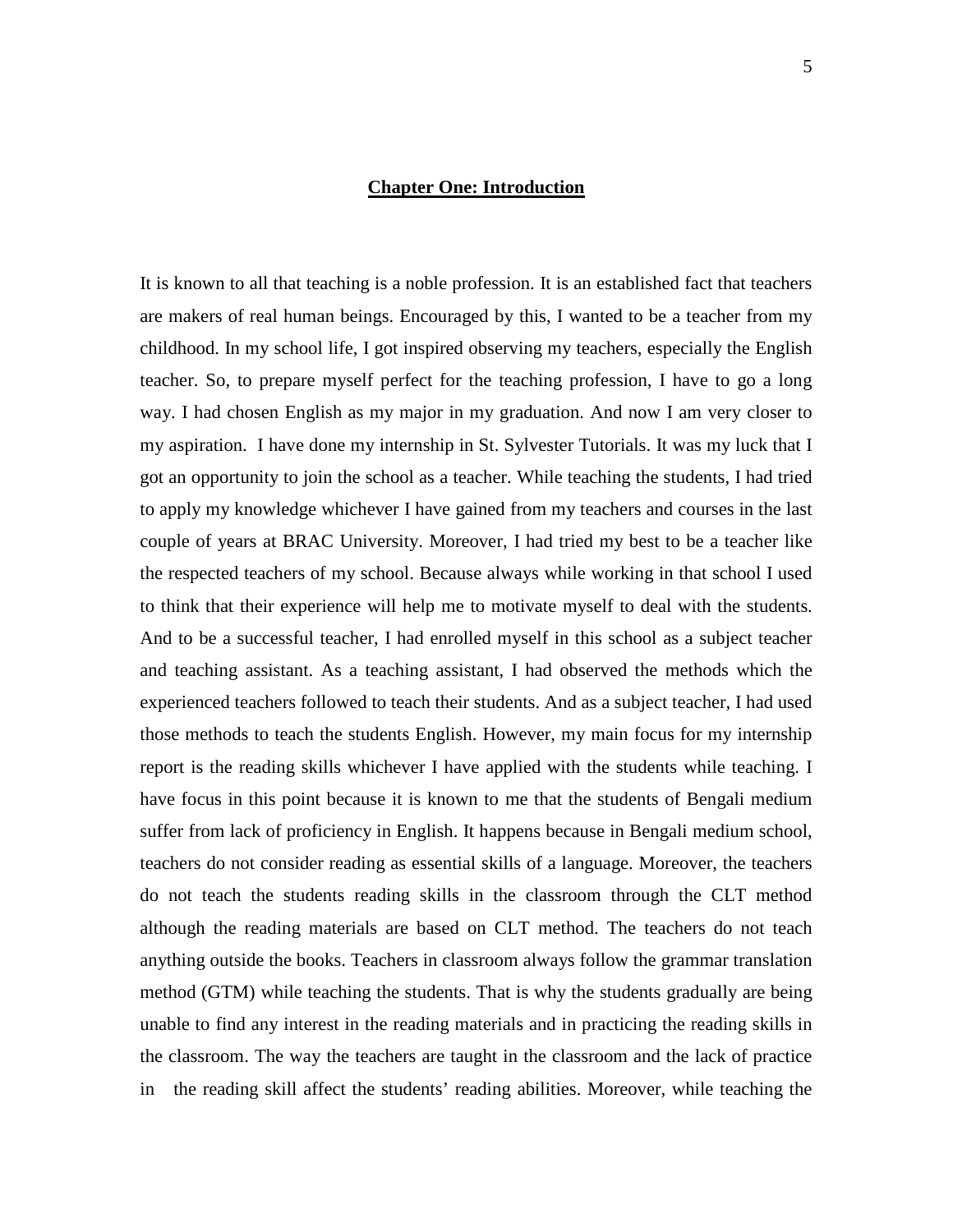students, the teachers should be informative, knowledgeable and responsible. Moreover, the teachers need to make the reading materials interesting for students, and I have tried my best to do so with the students. However, I have observed and learned many things of teaching throughout my internship. And I have attempted to write my experiences of my internship in this paper.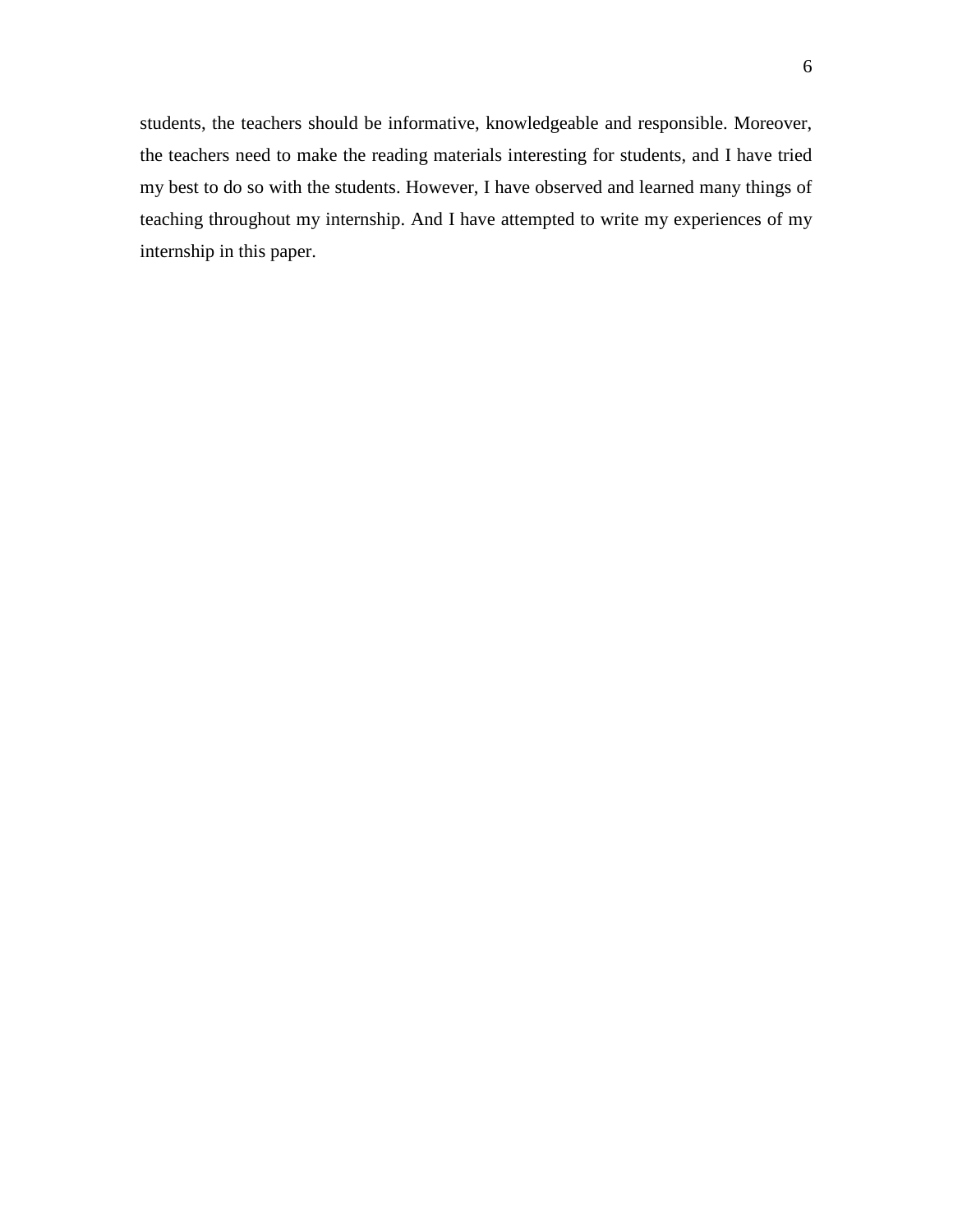## **Chapter Two: Literature Review**

#### **2.1. Definitions of Reading Skill:**

Research by Shihab (2011: 209) claims that, reading is a complicated skill including psychological, linguistic and sociological aspects. Reader and text are the two main elements of reading skill. In this sense, it is an interactive method between reader and text. The reader and text are inter- dependent. It is a myth to believe that the reader reads the text and when the reader reads the text, the text able to get its real value. And through the background knowledge, the reader and writer construct a text.

Greenbreg et al. (2006: 81) suggest that, teaching reading is such a process which involves the practice of phonemic awareness, decoding, fluency, vocabulary, comprehension and motivation.

On the other hand, Tran (2006: 173) argues that, every human being has a capacity of thinking. We can relate our thinking with reading which directed by written language. It is because, when we read, we generally use reasons or the way of drawing inferences, make decisions and try to solve problems so that we can understand what is in the text.

In the article titled*, The Relationship between Reading Comprehension and Study Strategies of Prospective Elementary School Teachers* by Nuri Karasakaloglu I have got several definitions of reading from several writers' points of views. These definitions are as follows:

Sever (2004) thinks that, "Reading is defined as a mental activity based on the processes of detection of the words through sense organs, meaning making, comprehension and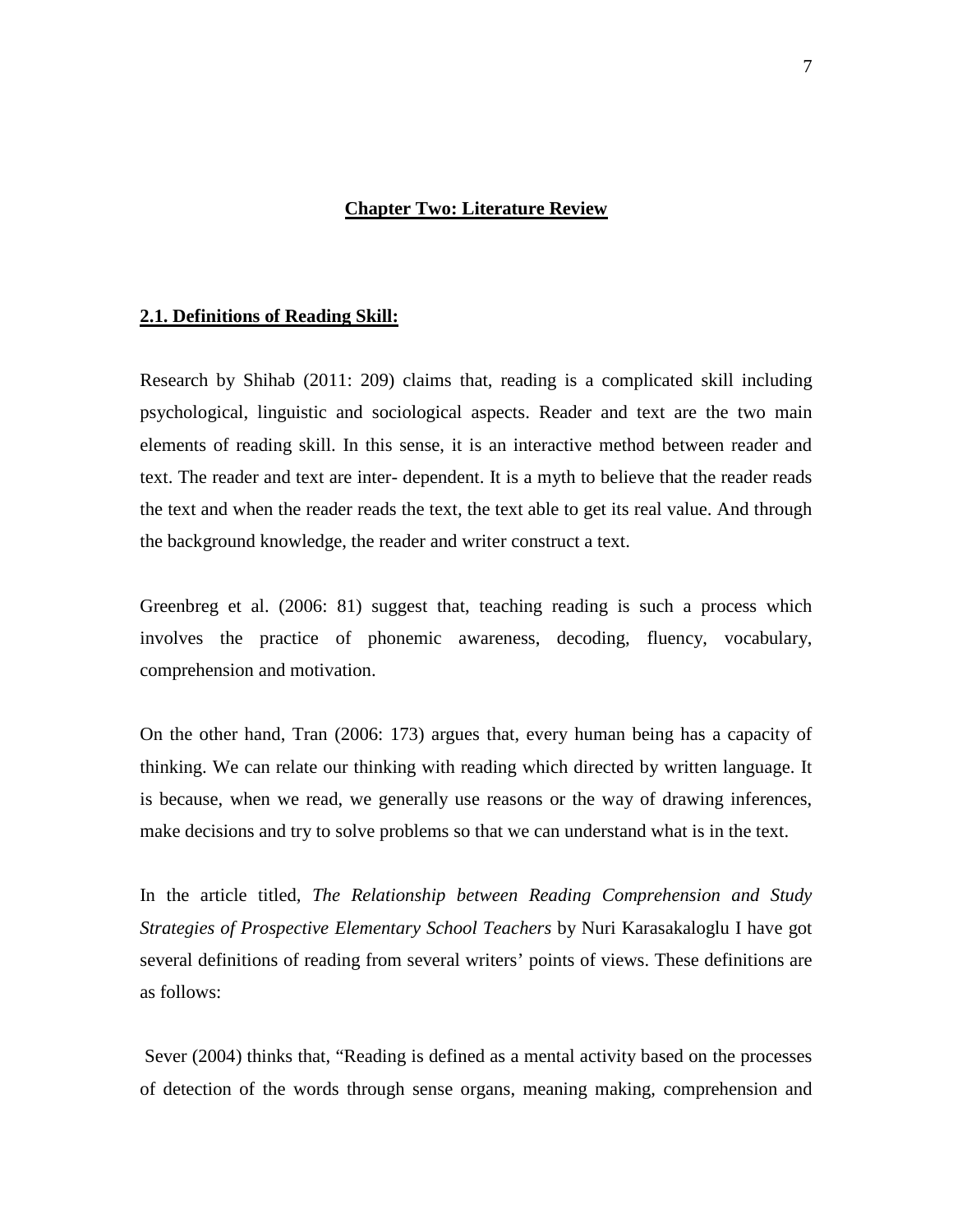interpretation". Yildiz (2006) says that, "Reading is also defined as analyzing and understanding the text silently translating it into conversation at the same time by looking at a text which has been written in order to learn a subject". Demirel (2003) considers reading " is an activity of extracting meaning from the written symbols with the help of psychomotor skills and cognitive behaviors". Moreover, Grellet (2006) generates the Demirel's idea and defines "reading as a process of understanding what a written text means and extracting the required information from it as efficiently as possible". On the other hand, Hayati and Shariatifar (2009) says that, " Reading is an essential skill for both educational and professional success; it is the best way of staying in touch with vital new findings and increasing one's academic and professional standing. Moreover, it is an important source of pleasure, both in native and foreign languages".

(as cited in Karasakaloglu, 2012, p. 1939 – 1940)

## **2.2. Elements of Reading skill:**

Endres and Kleiner (1992: 14-16) talk about three areas of reading skill. They are as follows:

## **(a). Reading Speed:**

Reading speed refers to the speed at which a learner reads the whole book at a time, such as, books, magazines, articles, reports and so on. Reading speed can be calculated in words per minutes. Moreover, reading speed does not refer to a reader's correctness or understanding. But ever-increasing reader's overall reading competence depends on escalating reader's reading speed.

Grellet (1995) generates Endres and Kleiner's idea of reading speed and says , " One of the most common ways of increasing reading speed is to give students passage to read and to ask them to time themselves" (p.16).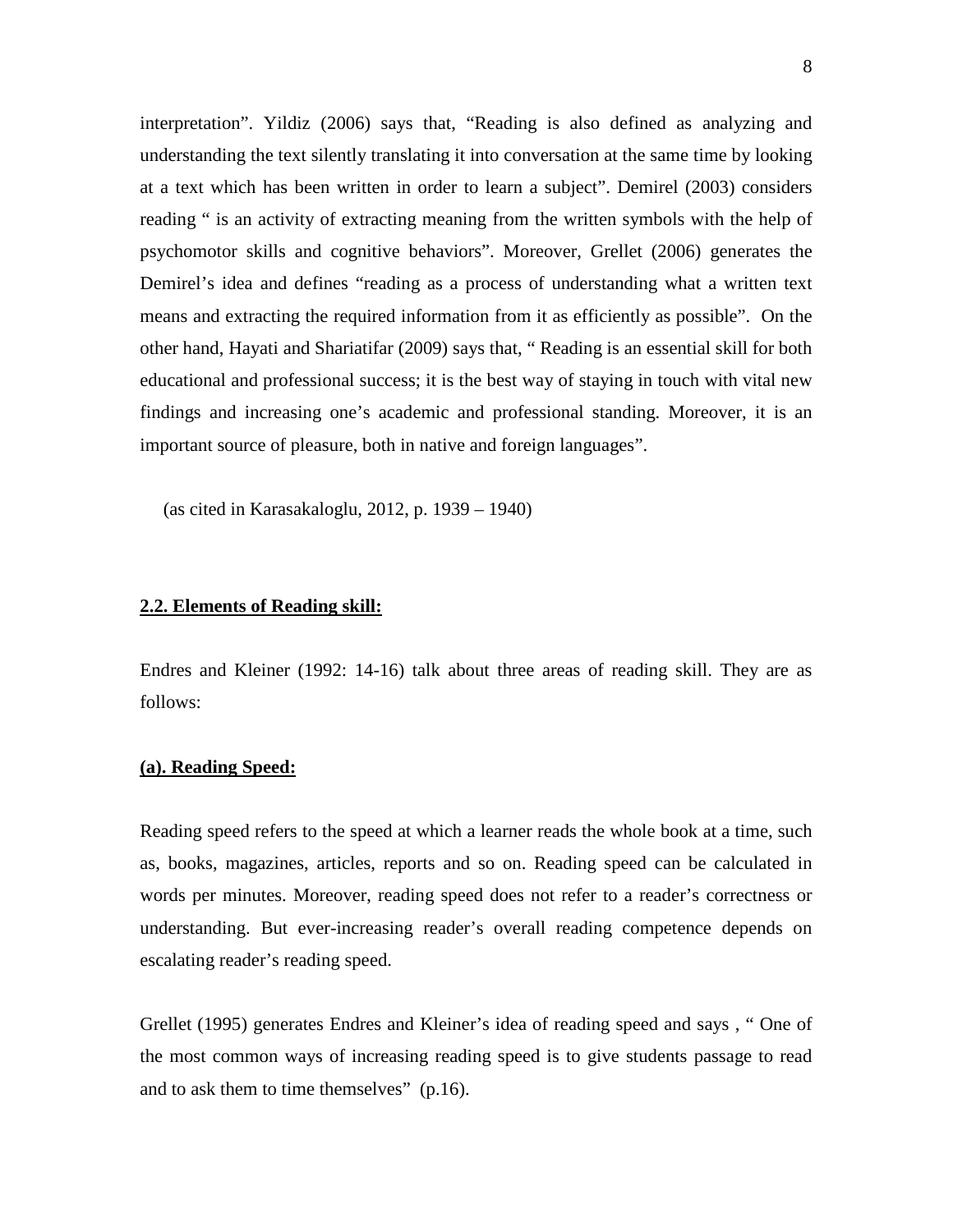#### **(b) Accuracy:**

Accuracy is one of the important elements of reading efficiency. Reading accuracy refers to that grade in which a reader has supposed to read the content of message of the materials.

#### **(c) Comprehension:**

Reading comprehension is a common figure of accurateness. Exact understanding does not guarantee the reader who will distinguish and recognize textbook message. It emphasizes on the readers' understanding of the overall message of the text. The authors also explain the reading understanding symbolically. A reader who understands the materials can perceive the forest as well as the trees. The main purpose of the reading comprehension is to open reader's brainpower to the writer's intended message. Stinnett (2009: 60- 61) provides several instructions of effective reading understanding. They are: (1) teacher aimed at instruction in comprehension strategies, (2). Opportunities for mutual learning of teacher- students, (3) opportunities for students to talk to a teacher, (4) opportunities for responding one another about reading. Armbruter (1986 : 254) suggests that reading comprehension, followed by above instructions, involves the progressive enhancement of a logical representation of the text's sense.

Moreover, Demirel and Sahinel (2006) say, "the first stage of reading comprehension is to read well and the second stage is to grasp the text within the context". Radoyevic (2006) defines, " reading comprehension as an active process in which the message the writer tries to give us constructed logically and a process which cover both the information in the text and reader's comments". On the contrary, Grabe and stoller (2002) argues that "the ability of reading comprehension is highly complex and includes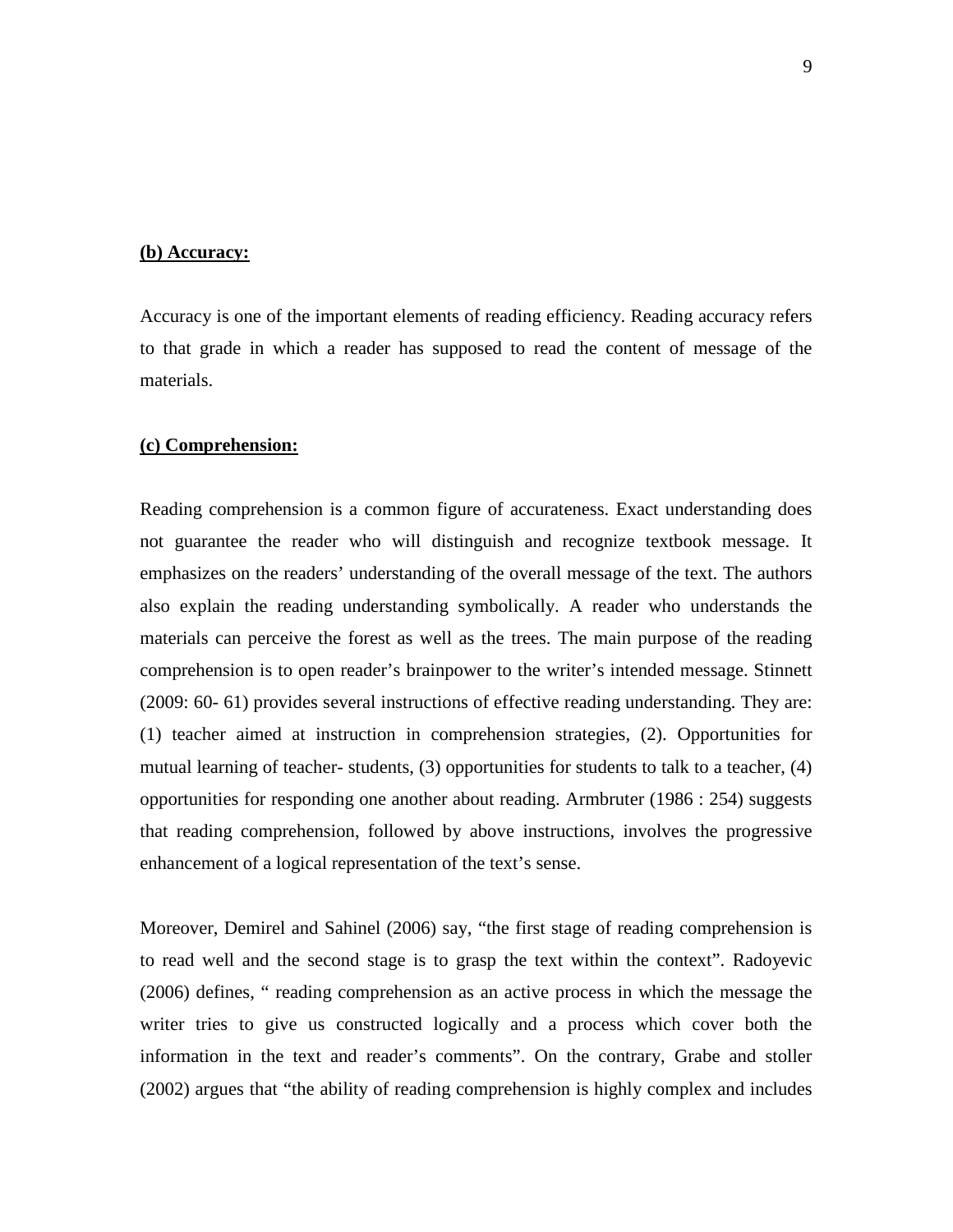a variety of abilities but seems to be an easy and enjoyable metacognitive comprehension process for fluent readers". And according to Gunes (2004), "reading comprehension consists of finding the message of the text, thinking on them, making inferences and evaluation together with some mental activities such as review, selection, making decision, making analysis – synthesis and evaluation".

(as cited in Karasakaloglu, 2012, p.1940)

#### **2.3. Approaches to reading skills:**

According to Abbott (2006 : 637- 638), there are mainly two types of approaches of reading skills, such as, bottom- up and top- down approaches.

#### **(a) Bottom- down approach:**

Bottom- up approaches can be considered as narrow and language strategy. Generally, it focuses on word- meaning, sentence structure or content details. The main characteristics of bottom- up approaches are: (1) infringement of words into smaller parts, (2) using knowledge of sentence structure or punctuation, (3) scanning for specific details, (4) paraphrasing or interpretation of the original text, (5) looking for key lexis or expression.

#### **(b) Top- down approach:**

Top- down approach can be considered as comprehensive and knowledge based reading strategy. It mainly concerns about text- general idea, background facts or discourse organization. The key principles of top- down approach are: (1) recognizing the main thought, (2) integrating sprinkled information, (3) illustration of assumption, (4) predicting what might happen in related circumstances, (5) recognizing text arrangement.

#### **2.4. Sub- skills of reading skill:**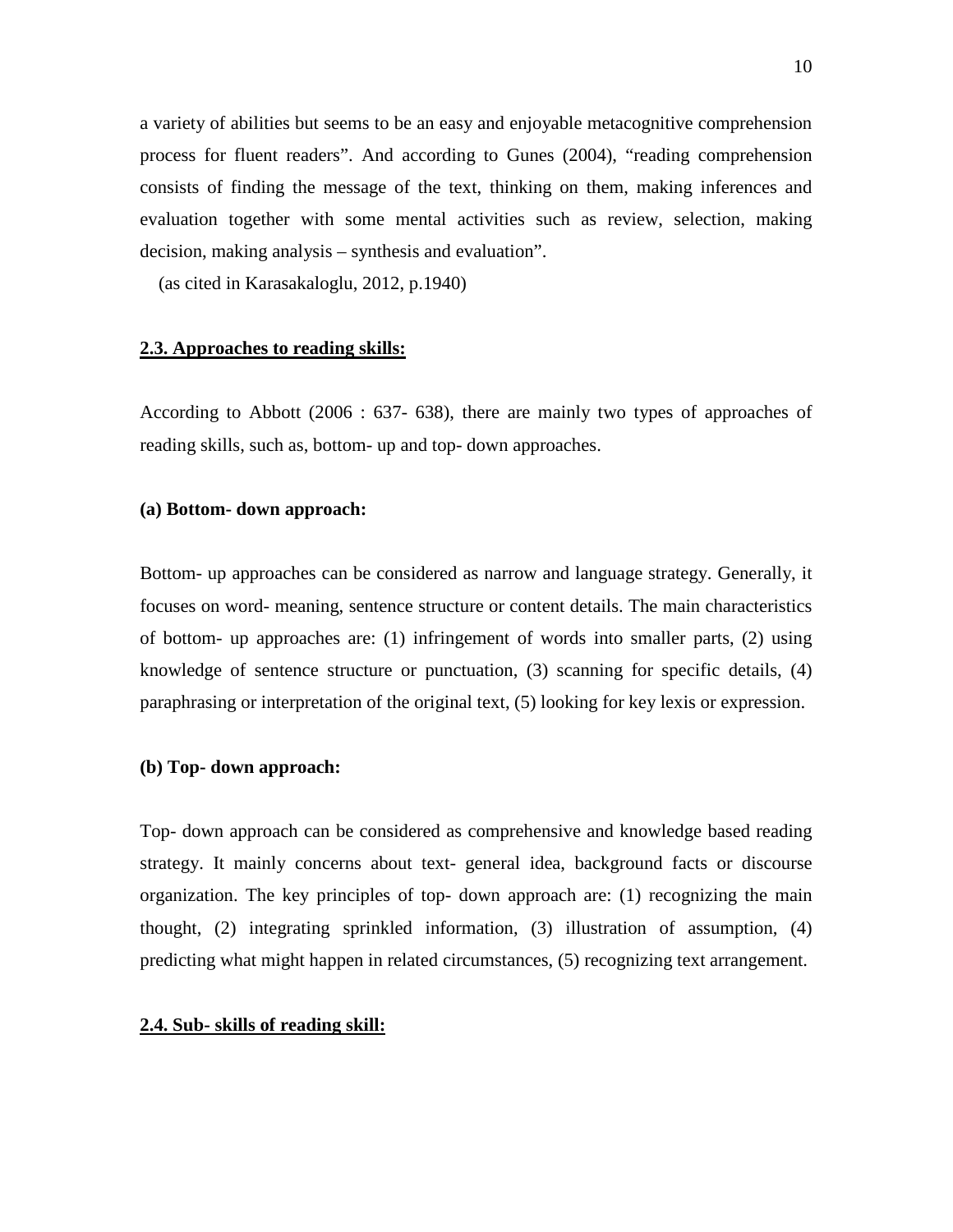In the article titled *ESL Reading Strategies: Differences in Arabic and Mandarin Speaker Test Performance* Abbott (2006: 637) has talked about different types of reading strategies. According to him, varieties of reading strategies are skimming for general ideas, scanning for information, presumption, distinguishing cognates and word families, forecasting, schema theory, making assumption, following allusions and identification through topic.

And Davis (1968), Drum (1981) and Munby (1978) say, "Although some reading experts classify these strategies as reading skills, micro-skills, or sub-skills, other refer to these behaviors as strategies, as they assume that a reading skill becomes a strategy when the reader can use it independently, reflect on it and understand what it is, how it works and when to apply it to new texts" (as cited in Abbott, 2006, p.637).

On the other hand, Endres and Kleiner (1992: 16) have talked about certain types of reading techniques which can help readers to increase their reading efficiency. The various types of techniques or styles are surveying, skimming, intensive reading and critical reading. The brief descriptions of techniques are as follows:

## **(a). Skimming :**

Skimming is a form of surveying. The key role of a skimmer is to be clear about the matter discussed and concepts used in the article. So, it can be said that skimming is a helpful approach in which reader can evaluate material that is already well-known. On the other hand, Bill Cosby (1980 : 72- 73) explains that skimming refers to gathering a rapid and common thought through light reading of books, well-liked magazines or the sports and amusement sections of the newspaper. It is also a good technique to analyze material which the reader has read before. The ways to do skimming are: learners should move their eyes quickly throughout the paper, force the eyes to move fast, brush away them across each and every lines of types and finally pick up only a few key words in each line.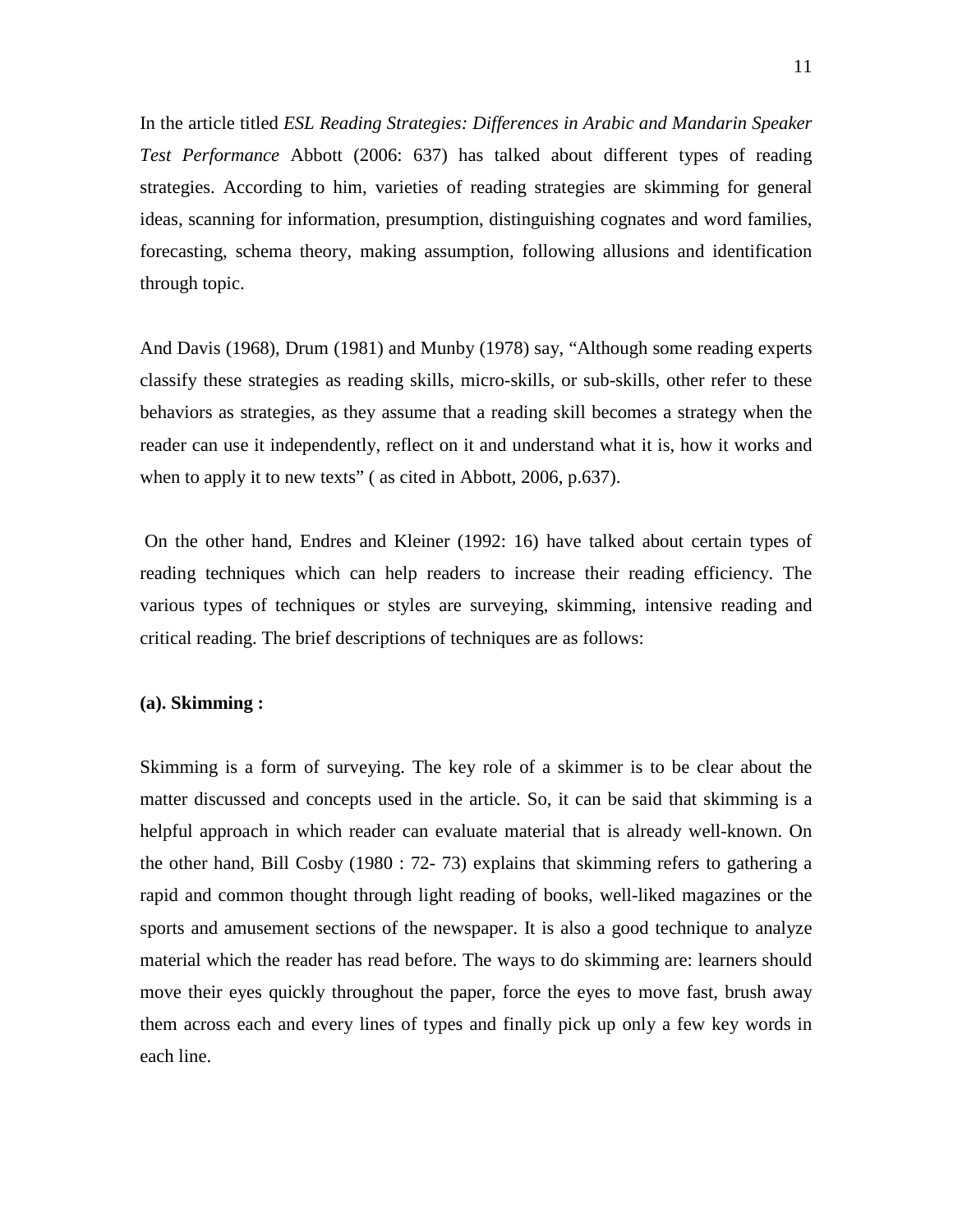Grellet (1992) has generated Endres and Kleiner's idea about skimming. He says, "Skimming is a more thorough activity which requires an overall view of the text and implies a definite reading competence. When skimming, we go through the reading material quickly in order to get gist of it, to know how it is organized, or to get an idea of the tone or the intention of the writer" (p.19).

In my school, teachers give the students a task fill in the gaps which are related to a passage. The teachers also instructs the students to read out the passage silently and gather the general ideas of the passage. After that, the students are able to fill the gaps correctly. I think, during reading the passage for filling the gaps, students follow the technique unconsciously, called, skimming.

## **(b) Scanning:**

Scanning refers to the way of collecting information from an article, paper or book. Essentially, readers look for particular information within a given text. A scanner does better when he/she knows what he/ she is searching for. Moreover, a leaner that has a comprehensible mind of preferred output may find the information through jumping off pages.

On the contrary, Grellet (1995) has in his book, "When scanning, we only try to locate specific information. When simply let our eyes wander over the text until we find what are looking for, whether it be a name, date, or a less specific piece of information" ( Grellet, 1995, p.19).

## **(c) Intensive reading:**

Intensive reading is important when detailed understanding and maintenance are mandatory. Intensive reading is a mixture of several reading procedures, such as, reviewing, reading quickly and so on. Intensive reading starts with an outline involving different reading techniques in order to find out the key thoughts and theme of a book.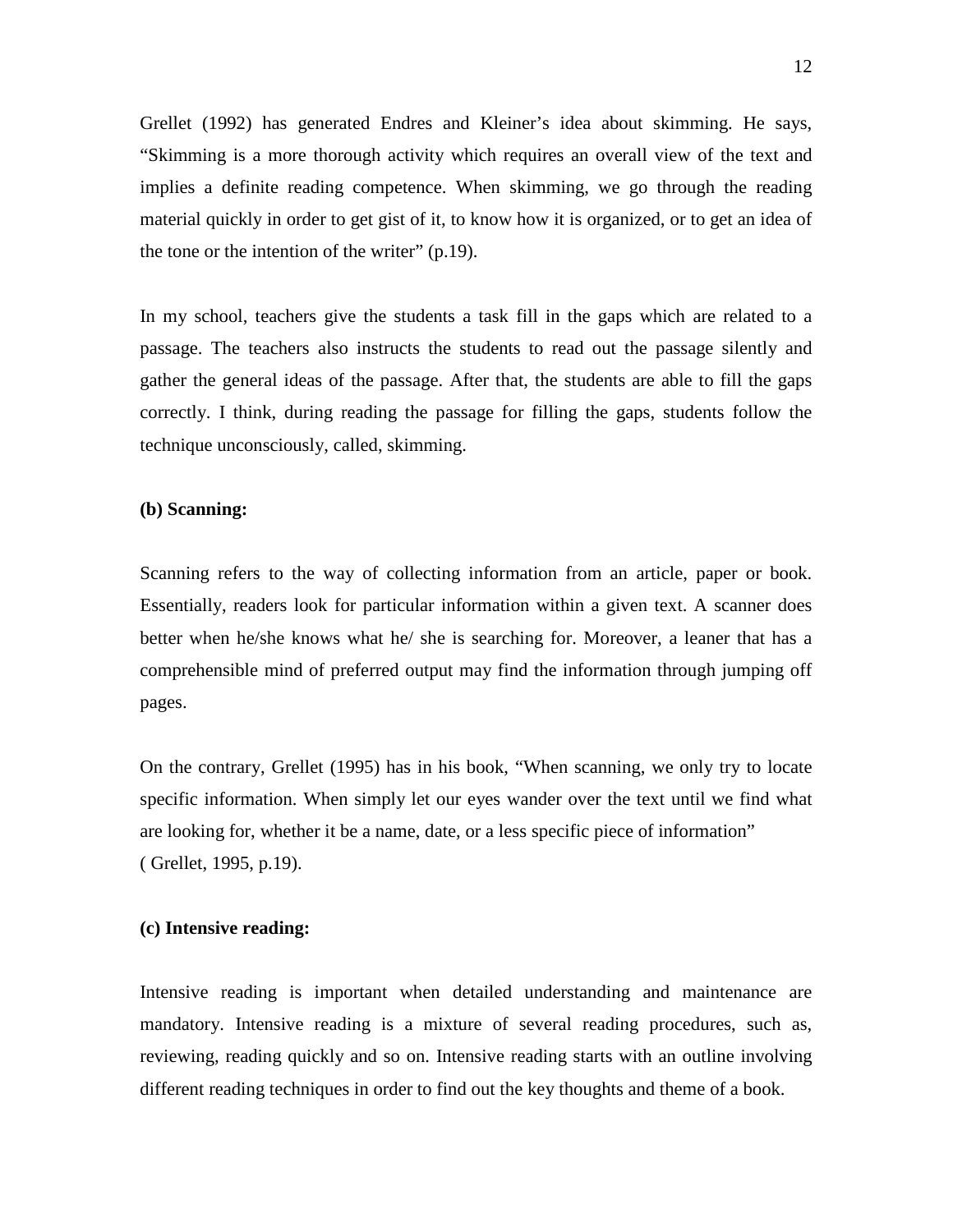#### **(d) Critical reading:**

Critical reading takes place when a reader collects information from a certain book. Then the reader analyze those information and comes up with an opinion about the information. Critical reading is also a mixture of other schemes, such as skimming, scanning etc. moreover, research by Shihab (2011:212) claims that critical reading refers to a way of any debate to connect previous knowledge with original one. Critical reading can be defined as become skilled at estimating, sketch supposition, and locate termination based on the facts.

On the other hand, Langer (1990) thinks that "Critical reading is a dynamic process since a student's fine understanding of a text is 'subject to change with time, as a result of conversations with others, the reading of works, pondering and reflection. The student who possesses good critical reading skills is able to go 'beyond the information given …… by asking questions, making hypotheses, seeking evidence and validating assumptions". (as cited in Marschall and Davis, 2012, p. 64).

#### **(e) Extensive reading:**

Greenberg (2006 : 82- 83) suggests that extensive reading basically gives less focus on particular utterance acknowledgment, lexis, and sentence creation. Rather, extensive reading supports students to conjecture or discard words they do not know. Moreover, there are paybacks of extensive reading in both second and foreign language acquisition. Through extensive reading, students can enlarge their reading abilities in target language, expand positive outlook towards reading, and increase various features of talents in the target language, such as, vocabulary and writing.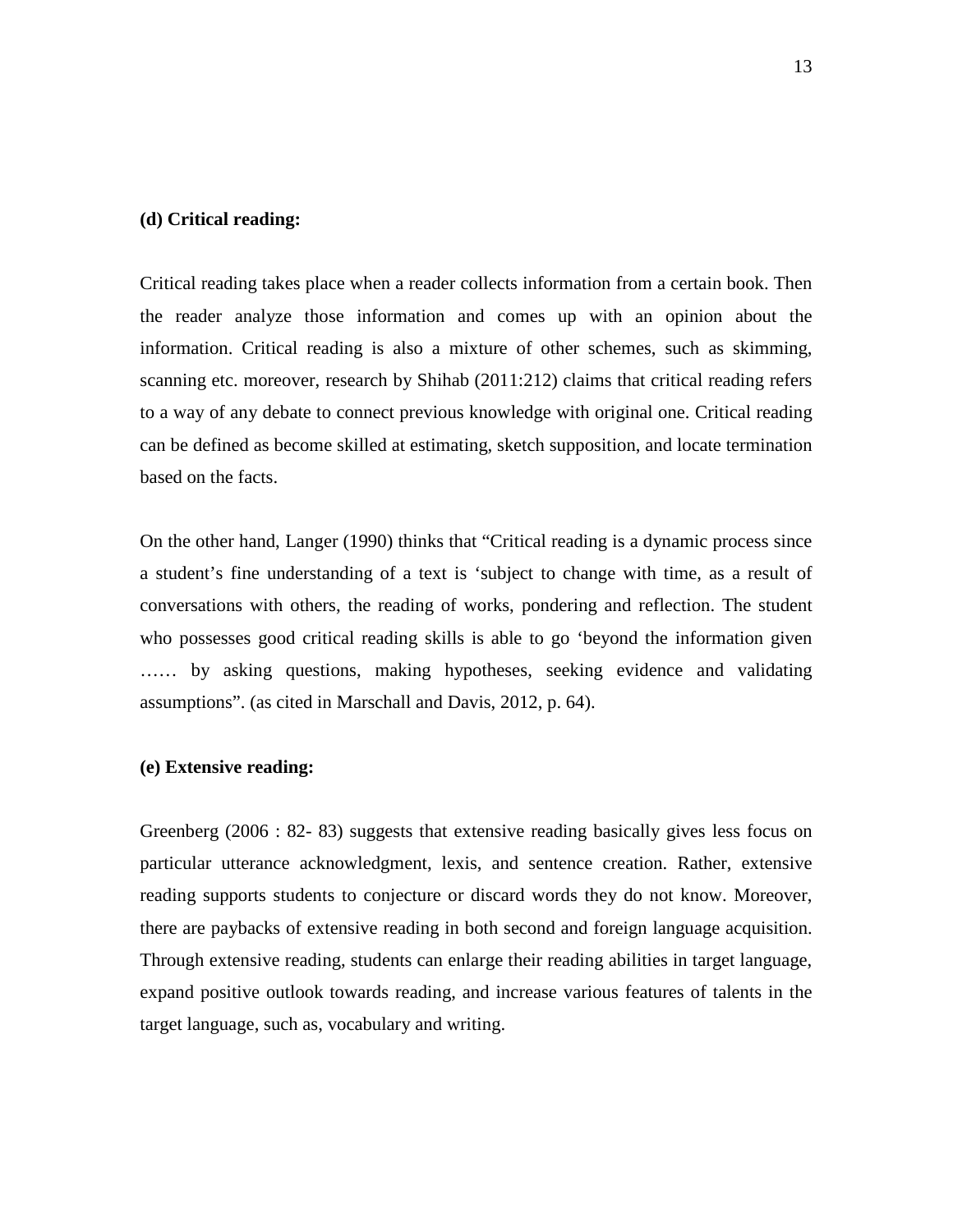On the other hand, Carrell and Carson (1997) think that "Extensive reading has two characteristics: reading a large number of reading materials and focusing on the meaning rather on the language". According to Renandya and Jacobs (2001) say that, "Extensive reading helps develop sight vocabulary, general vocabulary, and the knowledge of the target language". But Kreshen (2004) defines "extensive reading as 'free voluntary reading' ". He considers that "extensive reading is 'superior to direct instruction in terms of acquisition of reading, vocabulary as well as grammar and writing' ". (as cited in Tran, 2006, p. 174).

Apart from skimming, scanning, intensive and extensive reading, critical reading, Grellet (1992:  $14 - 18$ ) comes up with several other reading techniques. They are:

#### **(a). Inference:**

Inference or inferring refers to the use of language rules, common sense and background indication which facilitate readers to find out the significance of the unknown essentials.

## **(b) Understanding relations within the sentence:**

To be competent in this technique, students have to be instructed about grammatical rules as early as possible. The students should look first for the prime organization of the sentence, such as, sentence  $+$  verb. To apply the technique, the learners at first split sentence into sense groups and highlight, box and identify the important elements of each sentence in a passage.

#### **(c). Linking sentence and ideas:**

Linking sentence and ideas refers to the words by words relationship within a text. In other words, the terms linking sentence and ideas can be called as reference. To discover the flow of synonymy, hyponymy, comparison and nominalization within a passage, students have to understand the communicative value of the passage. The text is not made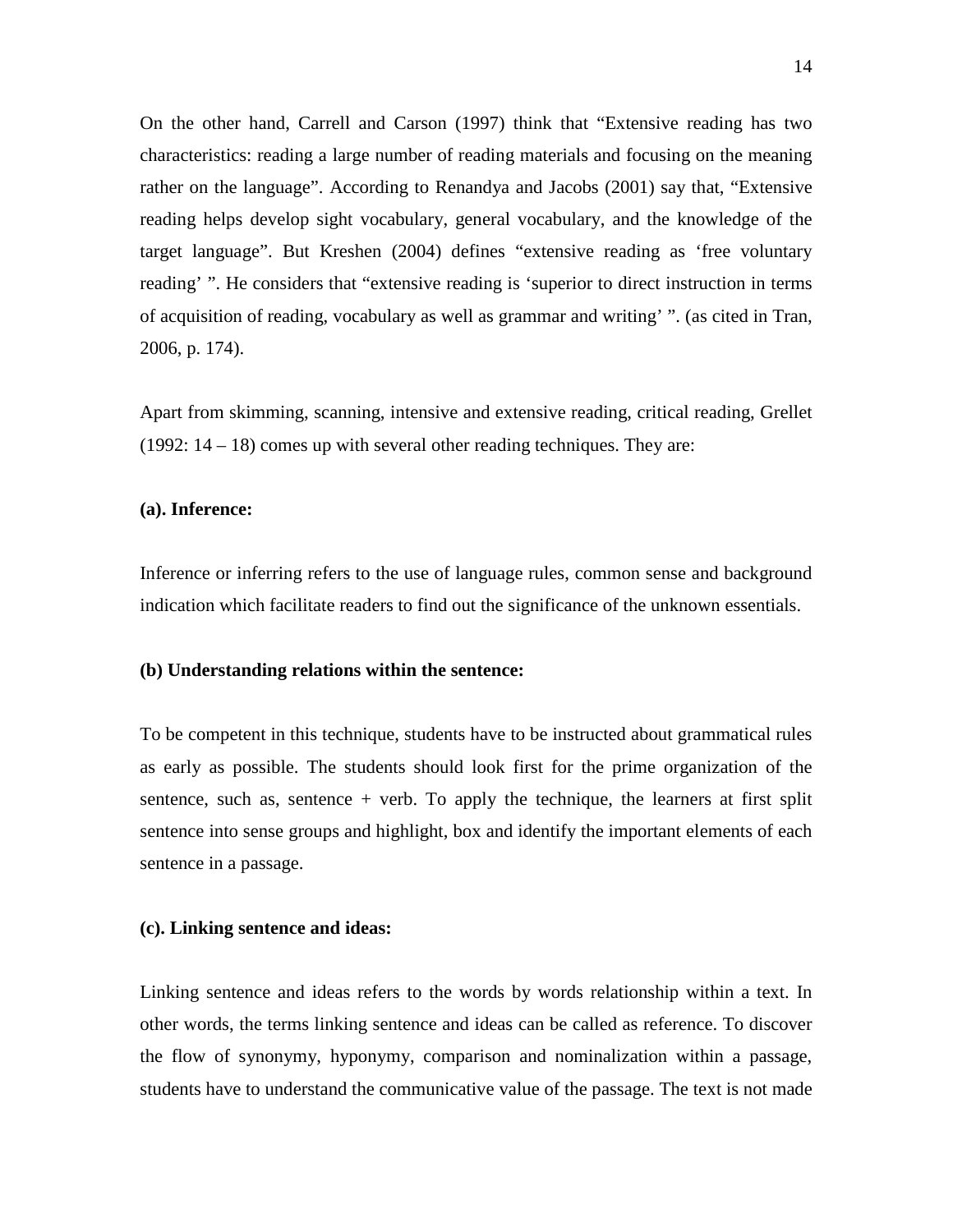up of independent sentences or passage but it is a network of related ideas that are declared, launched throughout the passage with the help of references. If the reader is not able to comprehend some expressions of the passage, some of the details and thoughts will perhaps run away from him. If the reader does not be aware of inter or intra sentential connectors, he/she becomes unsuccessful to make out the communicate significance of the passage since those words operate as indicator the function of what follows (e.g. proclaimed end, an example, an idea). From the very opening, learners should be trained not only to identify with then when they come across them but also to look out for such signs. This will be helpful to learners when read quickly because the straightforward acknowledgment of those connecting words will aid them to realize the growth of argument in the passage.

## **(d) Predicting:**

Predicting is not a practice in a sense. Rather, it is a talent based on all the reading methods. It is a mixture of core performances, such as, anticipating and skimming.

Smith (2004) thinks that, "Prediction is the core of reading. When we read, we use prediction: we ask questions, and if we can get the questions answered, we comprehend. A particular meaning is the answer that a learner gets to a particular question". (as cited in Tran, 2006, p. 174)

### **(e) Previewing:**

Previewing is a skill relating the use of the table of content, the addendum, the introduction, and the section and paragraph headings for finding out where the required information will be fit. This skill is crucial during skimming and scanning. This technique is also considered as a study skill.

According to Bill Cosby (1980 : 72) previewing is a method through which learner can group thoughts of profound reading like magazine, newspaper articles, business news and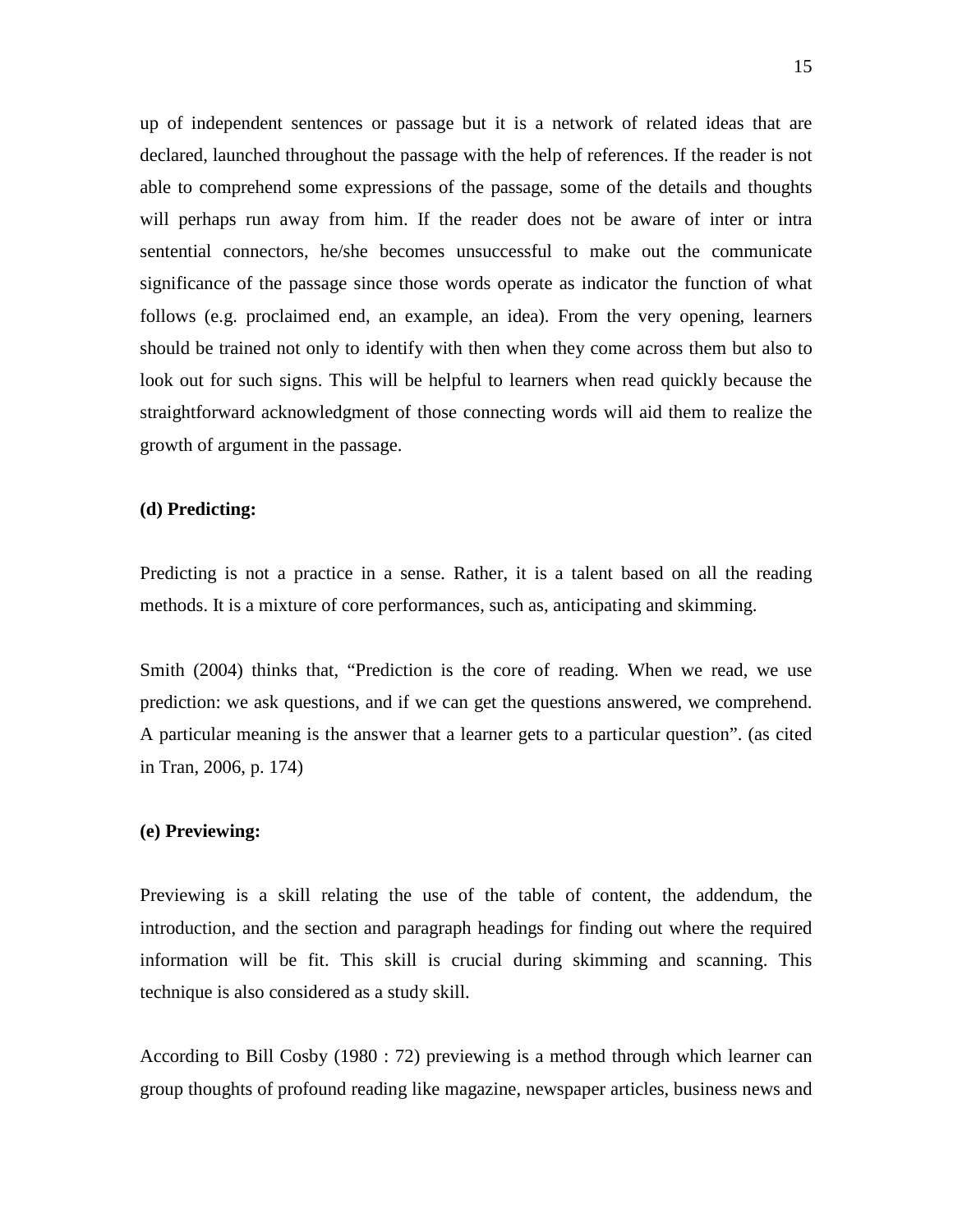non – fiction books. Through previewing, readers can able to sample eight or ten pages reports or stories in an hour. And, once the students have done with the preview articles or reports, they can able to know which parts of which stories are worth for a closer look. It is important to mention that previewing does not give readers all the points. Rather it saves the reader's time because previewing refers to fast, general view of lengthy, unknown material. In other words, this rapid and general view of new material can be defined as light analysis.

On the other hand, Terry L. Rose (1984: 544) defines previewing as comparatively straightforward and inexpensive to exercise. There are three kinds of previewing actions which are most familiar in classroom situations: (1) oral previewing, in which the reader reads the assigned text aloud before the reading lesson, (2) silent previewing, in which the learners read give passage silently, (3) listening, in which teacher reads the passage loudly and learners follow all along silently.

In the school, teachers mainly allow the processes of oral previewing and listening during class period.

## **(f) Clustering:**

Research by Bill Cosby (1980 : 73) illustrates that, clustering mainly refers to amplifying readers' reading rapidity and knowledge. It instructs readers to look at set of words of the passage instead of one at a time to enlarge the reader's reading swiftness. This technique is a wholly different way of observing what the learners read. To be efficient in this technique, readers have to pick something light to read and then read passage as swift as possible. Reader have to pay attention on seeing three to four words at once rather than one word at a time. After that, readers need to revise the passage at a normal speed to observe what they have missed the first time.

In my school, during examination of English First Paper, students have to read a given passage and give answers of questions related to the passage. In that time, students try to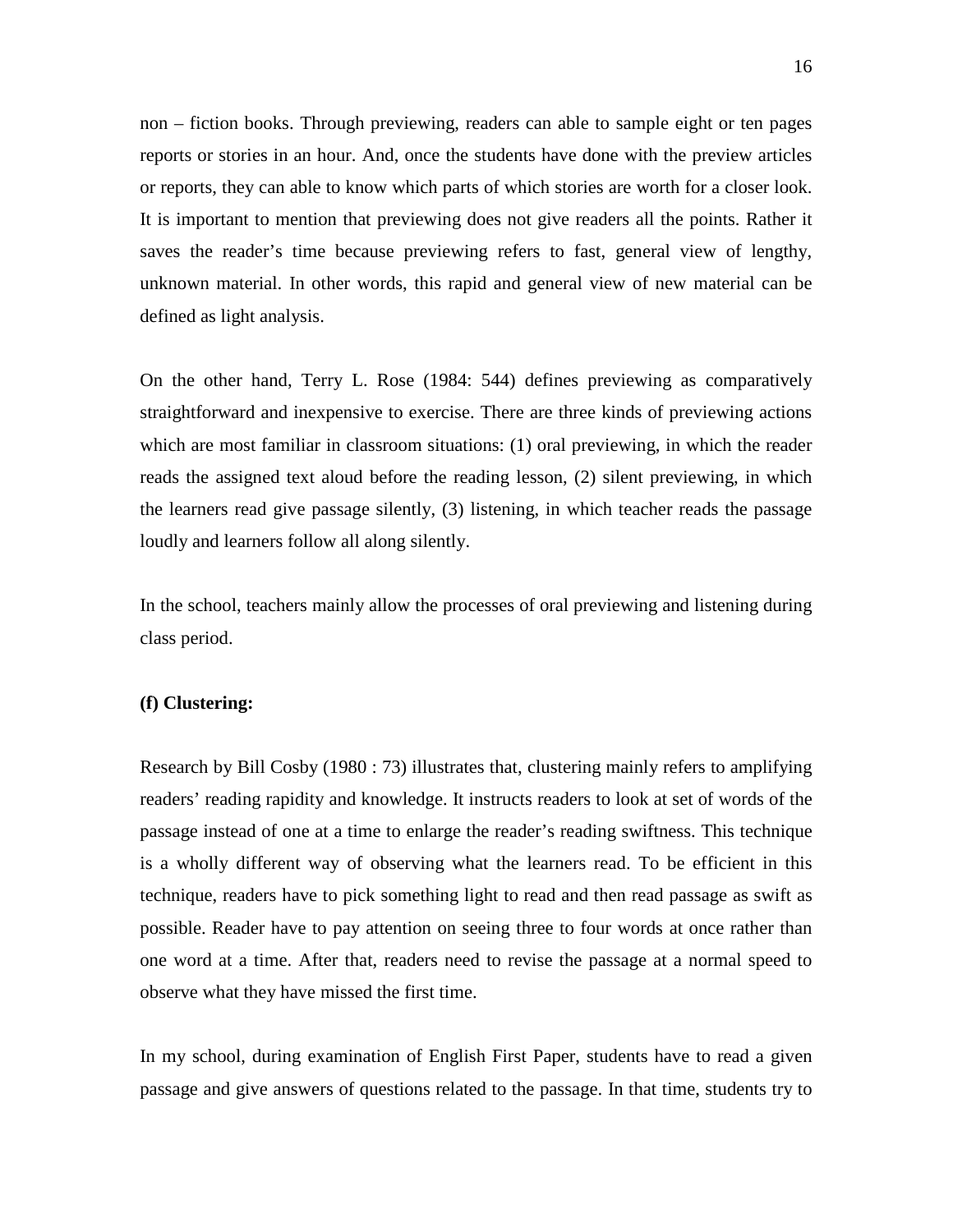read the passage as soon as possible so that they can give answers, related to the passage, in time. Sometimes according to instruction of teacher, students also used their normal speed of reading if they think; they have missed some clues of passage at the first time. I think, during examination, clustering becomes an effective way for students.

## **(h). Schema theory:**

Schema theory is a combination of reader's previous knowledge and writer's idea which he has written in the book. In the article titled *Schema Theory and Knowledge-based process in Second Language Reading Comprehension: A Need for Alternative Perspectives* Hossein Nassaji (2007) mentions, "One of the major insights of schema theory lay in drawing attention to the constructive nature of the reading process and to the critical role of the reader and the interaction between the text and the reader's background knowledge" (p.80).

On the other hand, Armbruster (1986:  $253 - 254$ ) explains that schema is a course of action through which readers generate knowledge in their memory. When readers read texts, they try to generate their background knowledge which becomes equivalent between the particular content and organization of the materials. Schema theory engages readers to carry on their search throughout the text. It offers an outline so that the readers can gather information from the text. The fundamental idea of schema theory is that connotation does not exist in the text alone rather it is a result of the relations between the reader and the text. Moreover, there are two types of schemas which play a vital role in learning process. They are:

## **(a).Content schema**:

Content schema refers to the understandings about objects, events and situations. For example, when we think of a restaurant, at first we think of checking in and a host or hostess welcoming the guests of that restaurant. After that, we select a table to sit and select the food items by studying the menu. After observing the menu and selecting the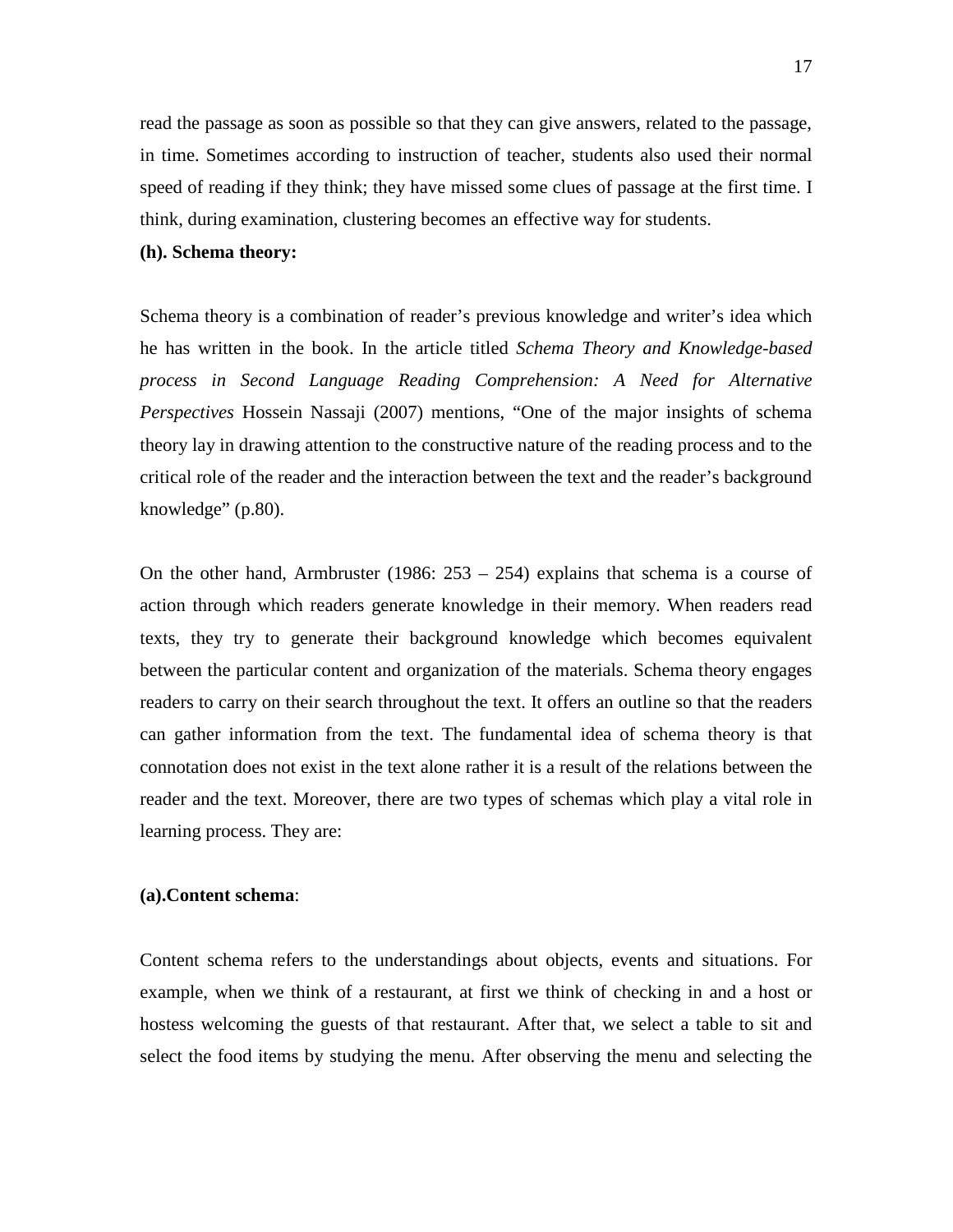desired food items, we call the waiter and place an order of selected food items with that waiter. So, this example of thinking about a restaurant is an example of content schema.

## **(b) Textual schema:**

Textual schema refers to the knowledge about get-together of structured discussion. It comprises the knowledge about discourse structures which are universal form in every forms of text, such as, paragraphs, particular discourse structures (e.g. stories and scientific articles).

Moreover, Cook (1989) states that "The mind stimulated by key words or phrase in the text or by the context activates a knowledge schema". (as cited in Shihab, 2011, p. 212) Shihab (2011: 212) claims that schemata are considered as flexible method. They go through a returning process and changes which are collected actively and economically, such as, information is accumulated in memory and provided when required with the sum of endeavor. They are two ways to activate of schemata. They are as follows:

(a).Latest ideas come from the outside world and it is accepted cognitively. The idea can be related to previously identified information piled up in recollection through repossession and recalling. In this process, new theories are incorporated the previous ideas which are altered.

(b). Latest thought can be a symbol of new psychological configuration. In this case, the absence of previous knowledge will guide to building up new schemata.

In my school, in the class when a teacher tells students to write instantly about 'Journey by Boat or Train' and 'The Childhood Memory' and 'school library', the students start to generalize their experience about their journeys and memories. Then they start to write the paragraph or essay on given topic. I have also practiced this way of instant writing in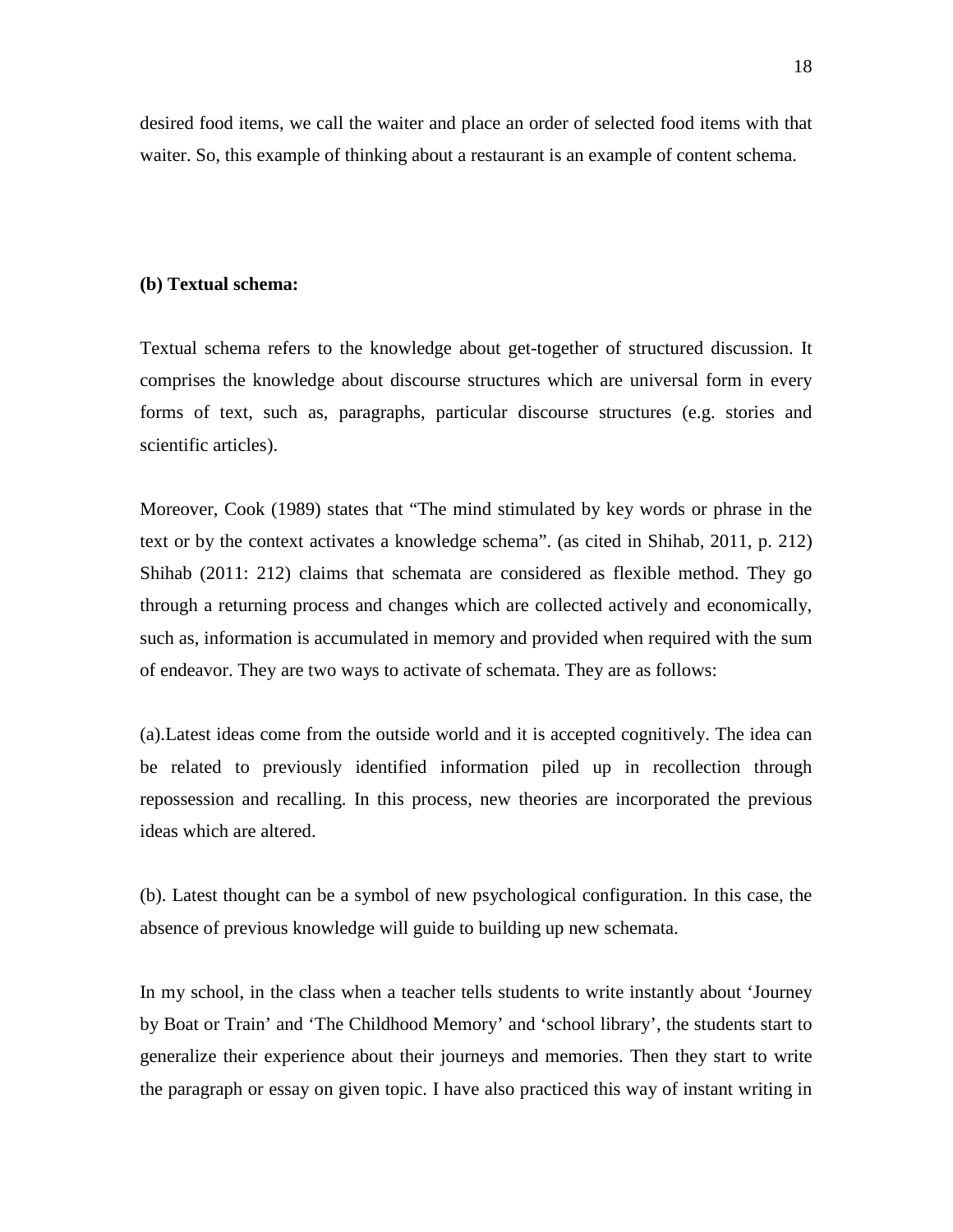class with the students when I have told the students to write about "Your Grandfather" or "Your last birthday celebration".

## **2.5. Reading Fluency:**

Mellard, Woods and Fall (2011 : 3) defines fluency as the capability to read text with rapidity, exactness, and appropriate expression. On the other hand, Wise et al. ( 2000 : 340 ) defines oral reading fluency as interpreting written manuscript into oral production with rapidity, and correctness. Research by Ya – Yu Lo et al. ( $2011 : 115 - 116$ ) claims that reading is a process which is connected to the text and reading fluency is an essential and life- long skills. But Welsch ( 2006 : 180 – 182) mentions that our educational system always gives less significance on reading fluency, during stressing translating and commanding.

Harris and Hedges (1995) defines fluency as 'freedom from word identification problems' that might hinder comprehension". There are two types of readers. They are: (1) "Print- bound readers, in which readers read slowly, tend to pause after every word and ignore or misinterpret punctuation". In my school, I have experienced this kind of print- bound readers when I have told them to read a given passage from the book in front of the class. (2) "Context readers, in which readers tend to read with speed and parody but with inaccurate word recognition, skipping, adding, or substituting words and sometimes inventing new stories that bear little resemblance". In my school, when I told students to read out passage, students are used to skip words seemed to be difficult for them.

( as cited in Mellard, Woods, Fall, 2011, p.  $3 - 4$ ).

## **2.6. Classroom Management:**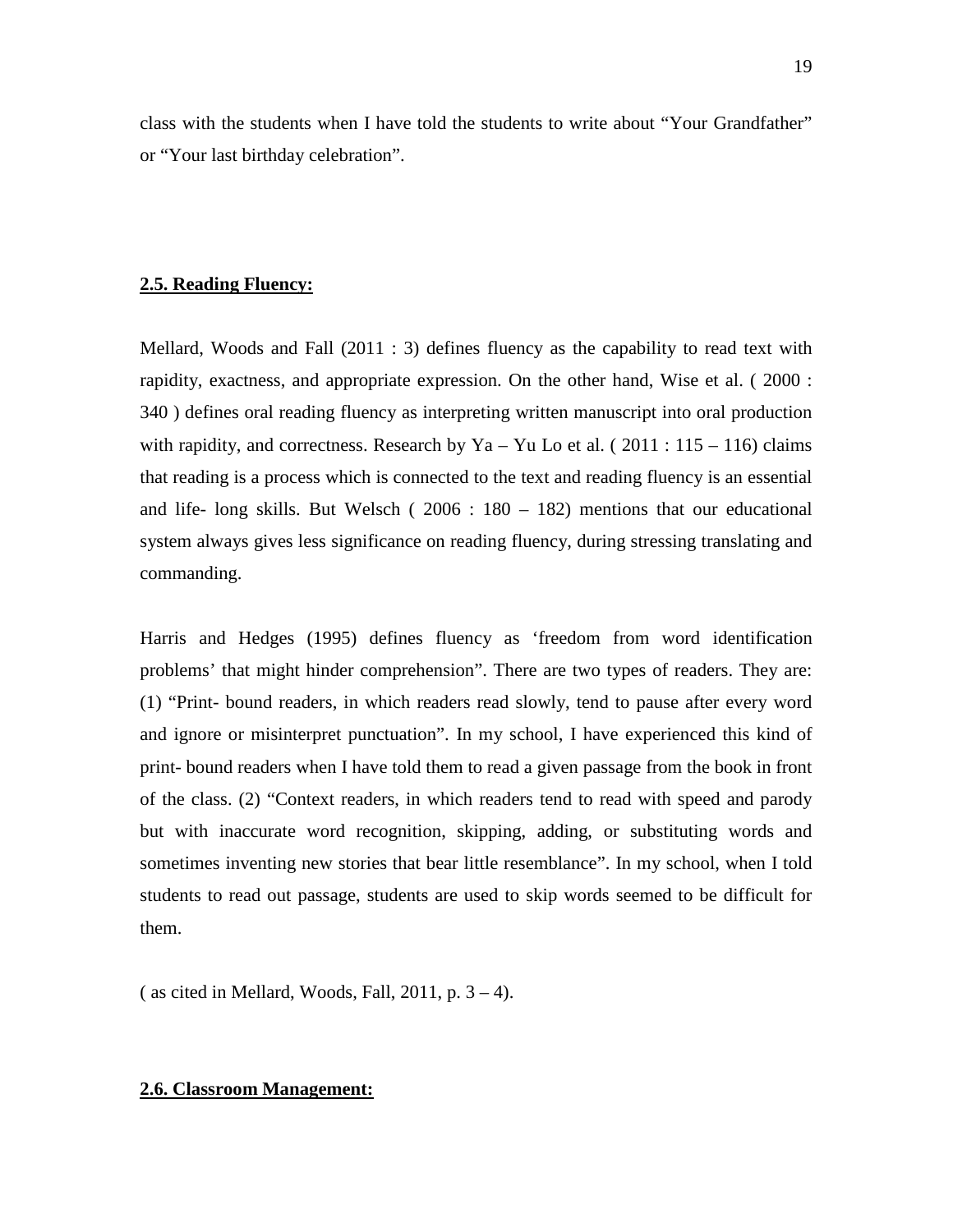In the article titled *Creating Lessons to Motivate Students* Desroches (2000) has defined classroom management as 'discipline'. He elicit his points saying, " A well managed classroom more often comes from thorough curriculum planning and instruction, interesting, success-oriented activities and frequent feedback to students" ( Desroches,2000,p.1)

Synder (1998: 1) explains that classroom management is an intricate interactive procedure and based on the environment of the classroom. Through classroom management, teachers can promote an atmosphere where learning can take place. Classroom management refers to the daily activities of the classroom, such as, careful monitoring of the total environment including instruction and student learning. The classroom activities become effective when the students are signed up in their activities effectively, when the responses are made between teachers and students effectively, and when the teachers' awareness motivates the students' attention towards learning. Well – managed classroom is recognized through the physical structure of classroom.

## **2.7. Characteristics of Classroom management:**

Matus (1999) has said in his article *Humanism and Effective Urban Secondary Classroom Management* " An effective classroom manager goes that extra step to help students be successful, even though it means progressing through the curriculum at a very slow pace and segmenting instruction into small components" (Matus,1999,p.306). He also elicits his points saying, "Teacher can motivate students through rewards such as extra credit or points on their averages. Also, even when work is substandard, an effective classroom manager can find some aspect of student's work to compliment. Though the product may be poor, a teacher can usually reward the effort that went into an assignment. An effective classroom manager can help students feel good about themselves and their abilities by using compliments and words of encouragement- not only about academic performances but also about themselves as people regardless of how they do in school"( p. 306).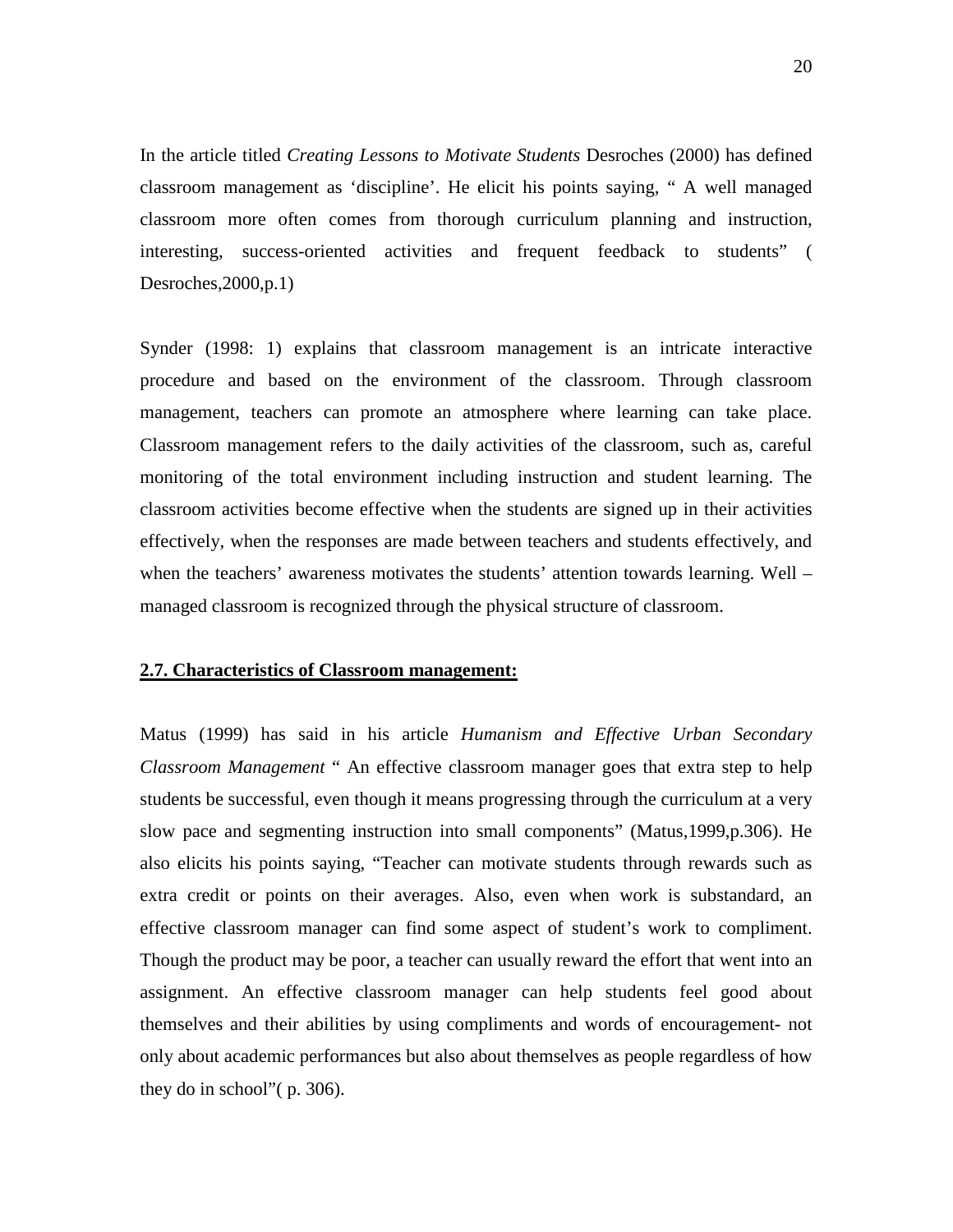Research by Frishy and Martin ( $2010:147 - 148$ ) illustrate that an successful classroom management can be defined as instructor for the students. Instructors play a vital role for maintaining interaction and building up a supportive environment in the classroom. It is essential to build up relationship with the students because rapport is an essential characteristic of an effective classroom management.

Evertson and Weinstein (2006), Wang, Haertel and Walberg (1993) say that "Classroom management is one of the most important factors in providing education to students" ( as cited in Savas, 2012, p. 3000 ). To be a successful classroom management, according to Richer (2008 :  $47 - 48$ ) a teacher should have abilities to recognize students' weak points and convert those weak point into strengths which will enhance students' self-confidence and aspiration to learn. Teacher becomes successful classroom management by following some strategies which help his/her to direct a classroom with no difficulty. They are: (1) be self-assured (teaching is a profession of strong determination. So, teacher should not allow students to manipulate and take advantage of his/her sympathy), (2) know the students (a teacher should be well known about student's belief, way of life, language proficiency and other social moral thoughts), (3) Over plan (teachers should not allow students too much idle time. Rather the teachers should provide more and more activities for students to attain their goals), (4). Prepare for the most awful situations (teachers have to aware of student's emotions. Verbal abuse and abusive nature towards classroom environment of students become harmful for students), (5) be steady (teachers should consistent promoting discipline and consequence policies throughout the class).

## **2.8. Classroom management techniques:**

Synder (1998) has talked about some classroom management techniques in his article titled *Classroom Management for Student Teacher* "1) creating a structured classroom environment, 2) establishing classroom rules from the first day of class, 3) being consistent in the application and follow- up of those rules, 4) creating opening routines for the students, 5) pacing activities to allow for maximum time on task with students, 6)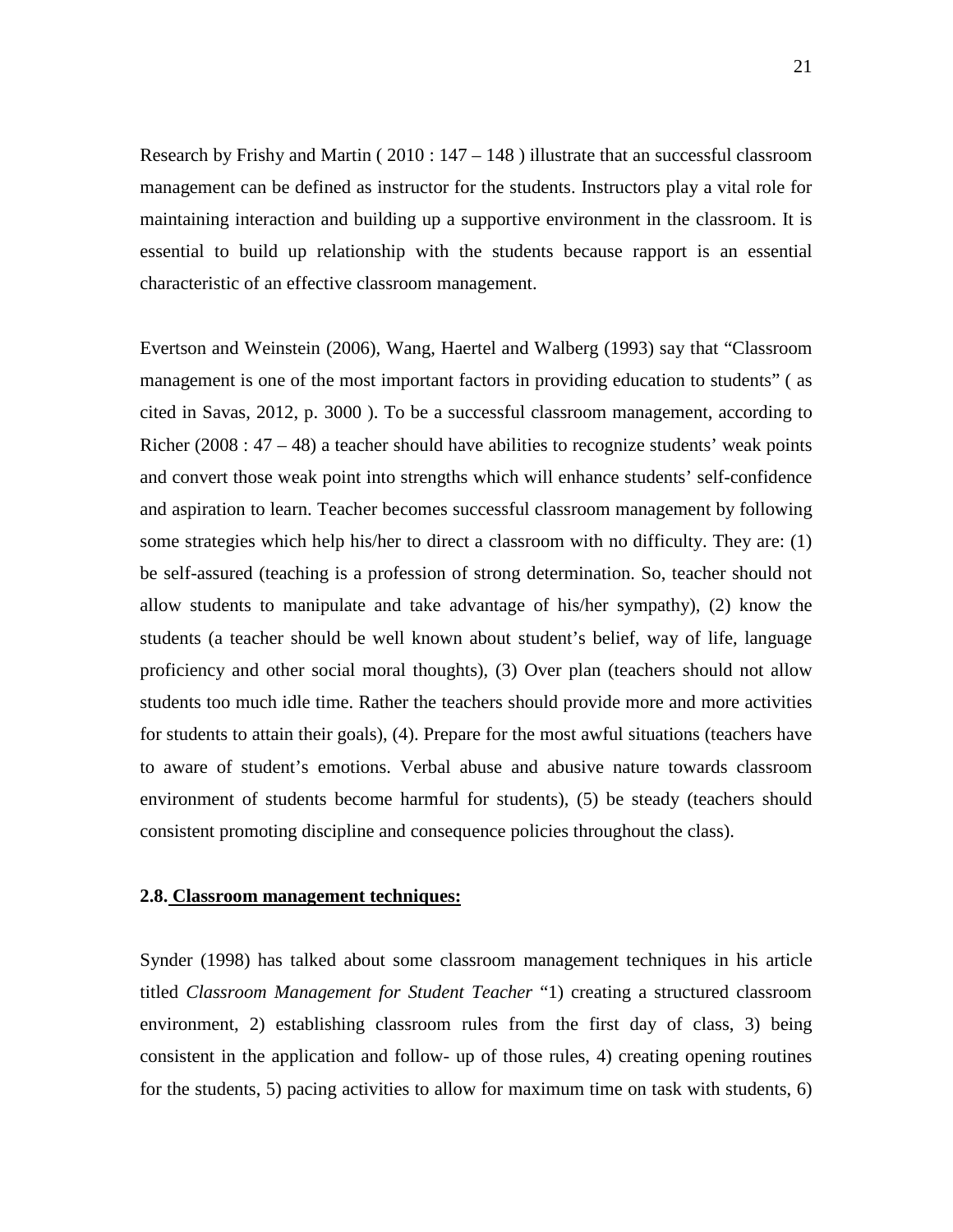maintaining teacher eye contact, 7) using non- verbal and verbal clues to regain student attention, 8) stopping student talking and disruptions early- before they escalate" (p.4).

#### **2.9. Motivation:**

In the article titled *Intrinsic and Extrinsic Motivation: Evaluating Benefits and Drawbacks from College Instructor's Perspectives* Simon (2010) says, "Motivation is an internal state that arouses learners, steers them engaged in certain activities. It is conveyed in other words, such motivation often determines whether and to what extend students actually learn a challenging task, especially if the cognitive and behavioral processes necessary for learning are voluntary and under their control" (p.153).

According to Masgoret and Gardner ( 2003 : 173 ) motivation can be defined as goal oriented behavior. Through motivation, teachers can able to direct the students' attention towards a number of features. A motivated student becomes proficient and dutiful towards his/her activities. A motivated student has ambition and aspiration. Motivated student enjoys activities, experiences strengthening from success and frustration from failure, makes attribution relating to achievement and breakdown and make use policies to reach his/her goals.

## **2.10. Types of Motivation:**

Gardner (1972, 1985, and 2007) and Lambert (1972) assert, "Motivation refers to the long term stable attitudes in the students' minds" (as cited in Cook, 2008, p.137). Research by Cook ( $2008:137-138$ ) claims that there are two types of motivation. The instrumental motivation refers to learning the language for a concealed purpose unrelated to its use by local people, such as, learning language to pass an examination to get a certain kind of job or to get admitted into a university, school and college. On the other hand, integrating motivation reveals that whether the students classified with target culture and people in some common sense or refuse.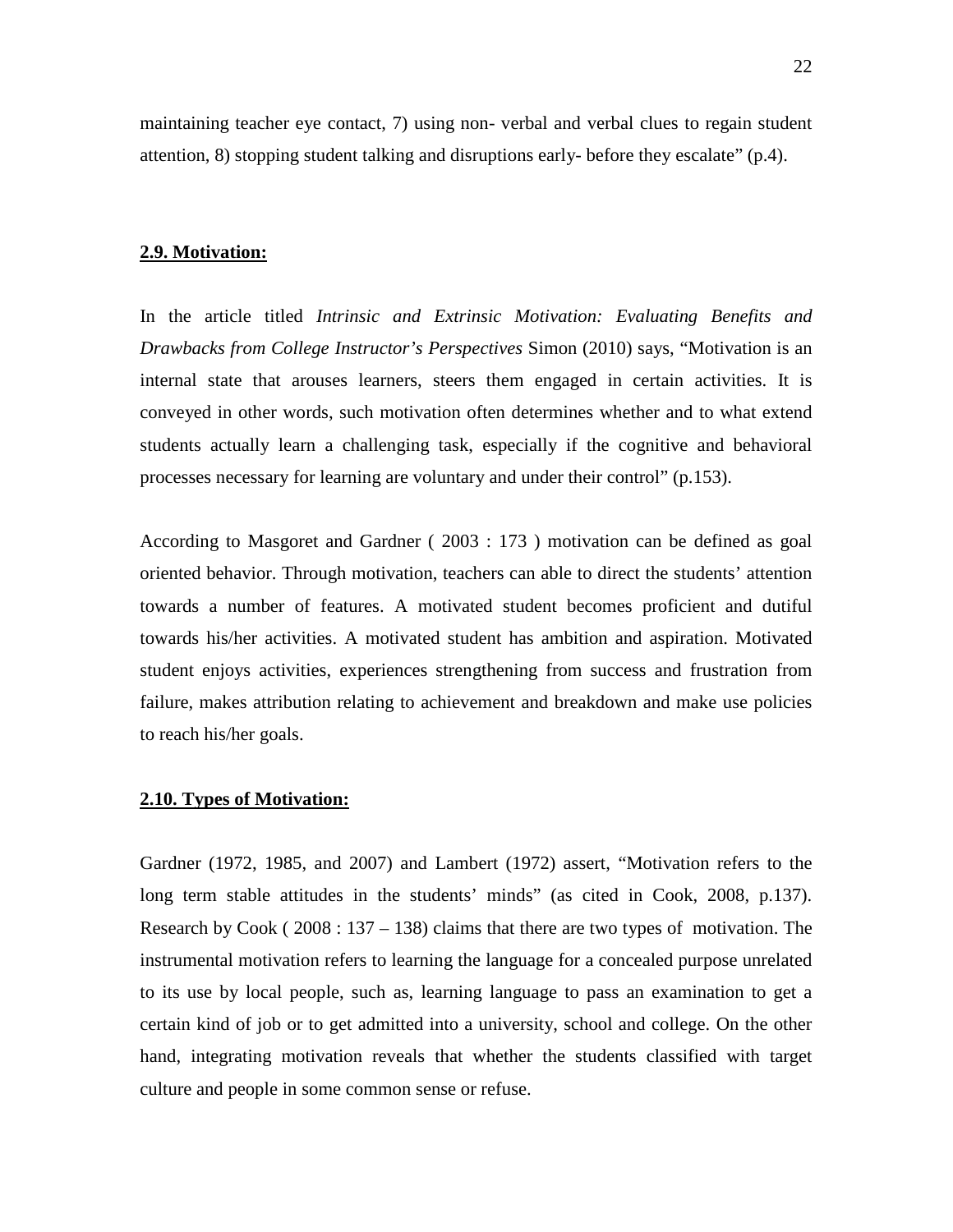On the other hand, Masgoret and Gardner (2003) say, "the intregative orientation scale presents reasons for learning a second language that emphasize the notion of identification with the community". On the contrary, "the instrumental orientation scale presents practical reasons for learning the language, without implying any interest in getting closer socially to the language community" (p.174-175).

#### **2.11. Relationship between Teacher and Student:**

According to Frishy and Martin ( 2010 : 147 ), teaching can be defined as a empathy – oriented field and the performers in this field are teacher and student. Rapport means the interpersonal relationship between teacher and students. It is important to mention that by this relationship teacher and students come in the classroom with rational goals. Rapport has two proportions: a personal connection and agreeable communication because rapport refers to an overall feeling between two people, consists of mutual bond and trust.

On the other hand, Wilson, Ryan and Pugh ( 2010 : 246 ) claim that rapport refers to the closer or caring relationship, union and agreement between teacher and students. Rapport is directly related immediacy which refers to the emotional accessibility. Immediacy consists of student insights about professor's verbal and non – verbal behaviors for communicating in the classroom.

In the article titled *Do Your Students Care whether You Care about Them?* Meyers (2009) says that verbal immediacy includes " (1) Use personal examples or talk about experiences had outside of class, (2) Ask questions or encourage students to talk, (3) Get into discussions based on something a student brings up even when this isn't part of the lecture plan, (4) Use humor in class, (5) Get into conversation with individual students before or often class, refer to class as 'our' class or what 'we' are doing, provide feedback on student's individual work through comments on assignment, (6) Ask students how they feel about an assignment, (7) Invite students to meet outside of class if they have questions or want to discuss something, (8) Ask questions to solicit students'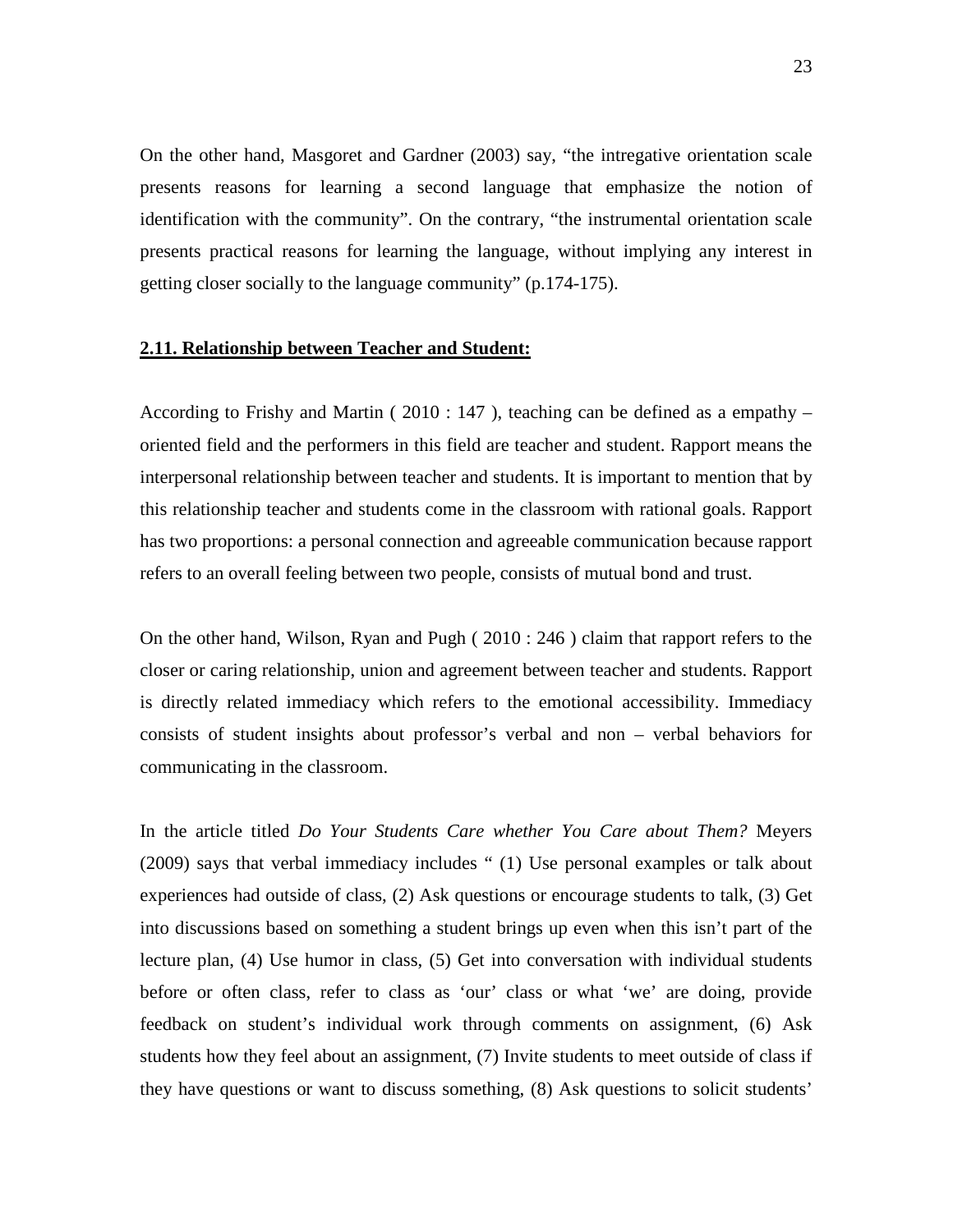viewpoints or opinions, (9) praise students' work, actions, or comments, (10) Have discussions about things unrelated to class with individual students or with the class as a whole" and non- immediacy includes "(1) Gesture while talking to the class, (2) Look at the class while talking, (3) Smile at the whole class while talking, (4) Move around the room while talking to the class, (5) Have a relaxed body position while talking to the class, (6) Smile at individual students in the class, (7) Use a variety of vocal expressions when talking to the class"( p. 207)

Considering the points of verbal and non- verbal immediacy, through the article titled *Rapport Building in Language Instruction: A Micro- analysis of the Multiple Resources in Teacher Talk* I have found that "Establishing a good relationship with student is extremely important in creating a conducive learning atmosphere in the classroom and importance of social language or chatting as an opportunity for the teacher to contract with the class, and help students to feel relaxed and ready to learn". So it can be said that "Good teacher- student rapport enhances language learning" (p. 284-285).

## **2.12. Discipline:**

Jeloudar and Md. Yunus (2011: 150) claim that though promoting discipline within the classroom, teachers can direct student's behavior or behavior management. The another form of discipline is classroom management because establishing well classroom management is such a action through which teachers can responses to their students' misconduct. A successful classroom management involves placing suitable lessons, showing new content as well as employed students in suitable practical activities. Teacher can generate a non – disturbance classroom in several ways. They are : (1) giving confidence students about their responsibilities, (2). Teacher can set up rules through which students can maintain their behavior in the classroom, (3). Teachers can give students rewards for good behavior and punishment for misbehaviors, (4). Overall, teacher can instruct the classroom environment in such a way so that the students can feel relieve and control their behavior. Promoting discipline within a classroom is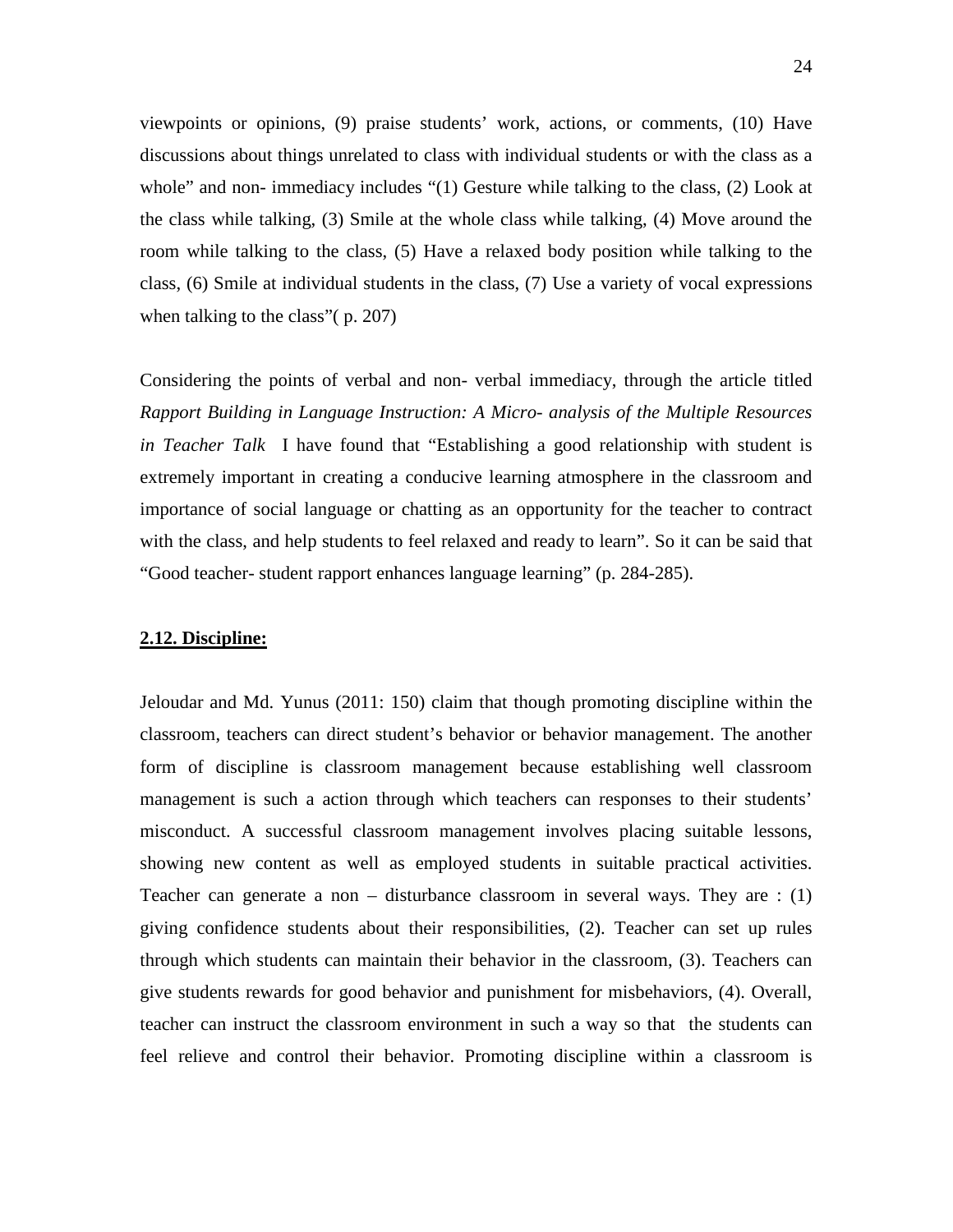possible, when the authorative figure gives less emphasis on students' obedience and teachers' voice and more on students' self regulation.

On the other hand, Sterret ( $2010:73$ ) argues that, a friendly – natured teacher always tries to connect with the students. Through providing a supportive and structured environment throughout the school, the teacher tries to create a communicative environment for the students. For example, at school, during morning assembly students speak to each other, share time with each other and so group activities. Through this assembly, students are able to build a rapport with other students and maximize the instructional time. A  $20 - 30$  minutes morning is a place for the teacher to promote instructions according to the students' interests.

Establishing classroom communities and non- disruptive classroom environment is possible, when the strategies of discipline will be clear to the teachers and students. Harris (1973) in his article titled *Boundaries, Set Theory, and Structure in the classroom* has talked about the ways of structuring classroom behavior. He has defined "the method of structuring classroom behavior" as "more democratic". It provides "students a chance to discipline themselves". He also adds that "establishing norms for classroom behavior takes three main steps- the recognition of crucial boundary areas, statement of limit about these boundary areas, and adoption of rules that recognize those limits. Boundaries areas are seen as a particular type of behavior that go in the classroom and are described as sets because they have a finite membership process requires that people be clear about what their limits are in relation to these behavior". He also adds that learning situation should be structured "in a way that recognize and supports student autonomy" (p. 285). He also defines disciplines as "good rules". The good rules include, "their maintenance should be very clear. Students should know what will happen if they 'break the law'. The enforcement of the rules should be open to all. Positive reinforcement should be given when rules are respected". The author has experienced that "the more student input, the more the rules are negotiated, the more they are respected"( p. 290).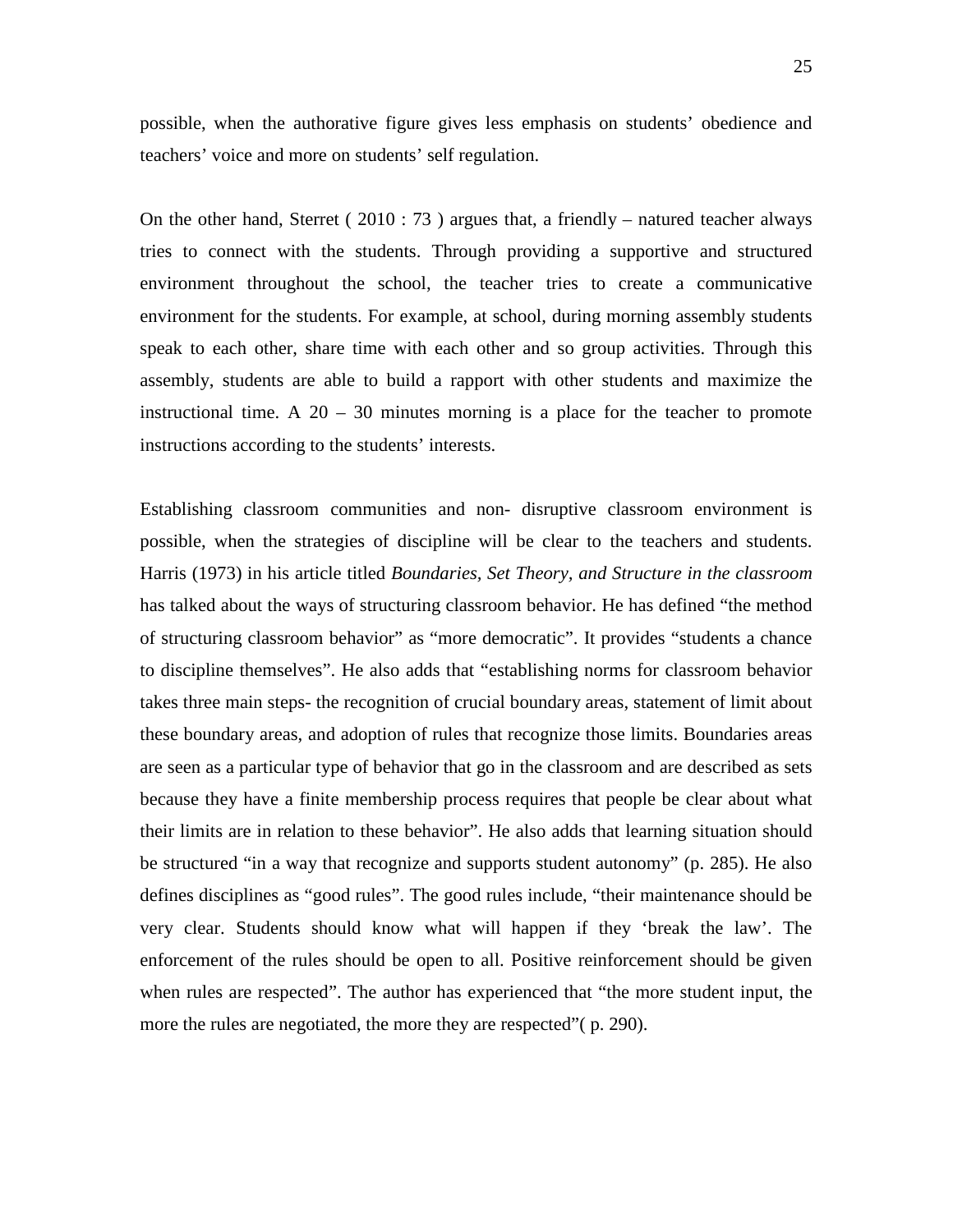In my school, I have also seen that the teacher controls the discipline of classroom saying 'Don't be late in my classes' if a student comes late in class. The teacher also says that 'keep quiet' if the students start making noise during class time. And sometimes I have noticed that the teacher gives students punishments if they are not properly dressed up or students fail to complete their homework or students get too noisy and loud.

## **2.13. Voice and delivery:**

In the article titled *The Teacher's voice: Vocal Training in Teacher Education* by Bele (2008) it is said, "The voice is vital tool in imparting knowledge and teaching, and appropriate voice use is important in maintaining pupil's attention and interest. Teachers need a voice which projects well and appropriately in all circumstances and which is also pleasant to listen to, even when being at its most authorative"( p. 44). He elicits his points saying, "a teacher's voice use in often intentional, e.g. as a disciplinary instrument. To ensure effective communication in the classroom, the teachers must be able to communicate with the pupils without being exposed to voice damage" (p. 45).

Research by Alderman (2001: 40) illustrates that, teacher's voice is an indispensable tool promoting discipline in a mismanaged classroom. But the teacher has to alert and talk softly when the teacher delivers his voice in the classroom. Teacher's voice should not be delivered forcedly. During giving feedback, tecaher's voice should be friendly in nature towards the students.

In my school, I have seen that when a teacher talks angrily with the students during class time, the students get scared and lose their interest to study. And they also assumed that the teacher who has shown his anger during class time is an angry person and the students always want to avoid that teacher onwards. As a result, in the students' mind, a tendency to get fear grow up and they starts to maintain the rules of discipline in that teacher's class in fear and forcedly.

## **2.14. Effective Feedback:**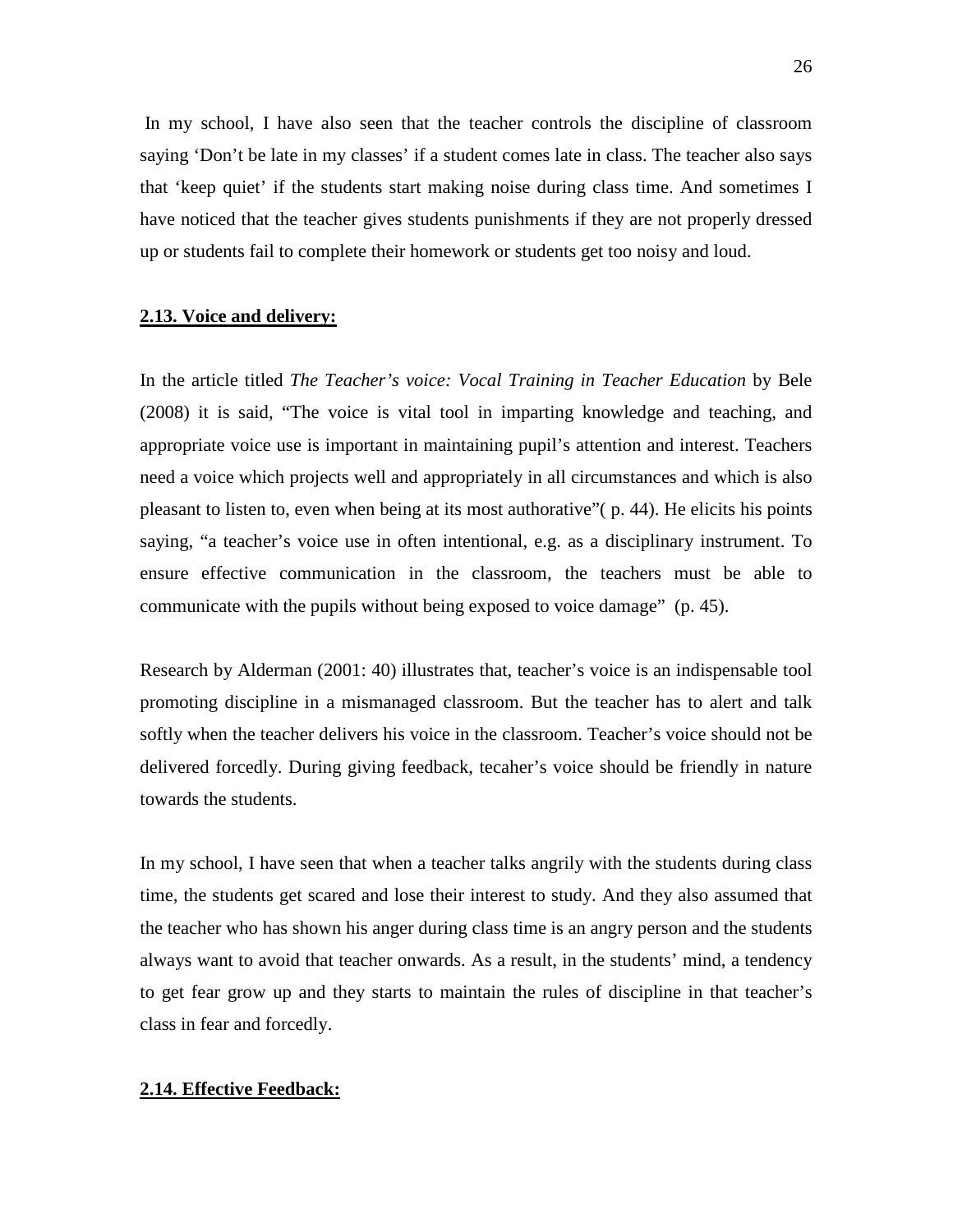Vojdanoska, Cranney and Newell (2010) have given a clearer conception on feedback in the article titled *The Testing Effect: The Role of Feedback and Collaboration in a Tertiary Classroom Setting*. He says, "feedback is highly effective when it allows students to learn the correct answer to any questions they answered incorrectly"(p. 1184). Moreover, Butler and Winne (1995) proposing that "feedback is information with which a learner can confirm, add to, overwrite, tune or restructure information in memory"( as cited in Vojdanoska, Cranney and Newell,2010,p.1184).

On the other hand, feedback is defined by Warning (2008) in his article titled *Using Explicit Positive Assessment in the Language Classroom:IRF, Feedback and Learning Opportunities.* He asserts" in the language classroom, teachers routinely find themselves in the position of responding to learners' display of knowledge. These responses may be broadly referred to as 'feedback' (p. 577).

In the article titled *Creating a Positive Classroom Atmosphere: Teachers' Use of Effective Praise and Feedback* it is a myth to believe that "Teachers' feedback is an essential component of the learning process and can help create a positive classroom atmosphere in which mistakes are valued for their potential to enhance learning and in which academic success and appropriate behavior are reinforced". He also adds that "to be a effective teacher, feedback should be (1) intentional, (2) overt, (3) prompt, (4) direct, (5) specific, and (6) positive". He also elicit his points saying "Feedback can be presented in a variety of instructional formats either verbally, visually (e.g. pictures, flash cards, manual signs, computer-based modeled), or using a combination of the two" (p. 21).

### **2.15. Types of Feedback:**

Investigate by Conroy et al. (2009 : 21 -23) illustrate that, there are two types of feedback which is used to deal with correct and incorrect responses. They are as follows:

## **(a) Instructive Feedback:**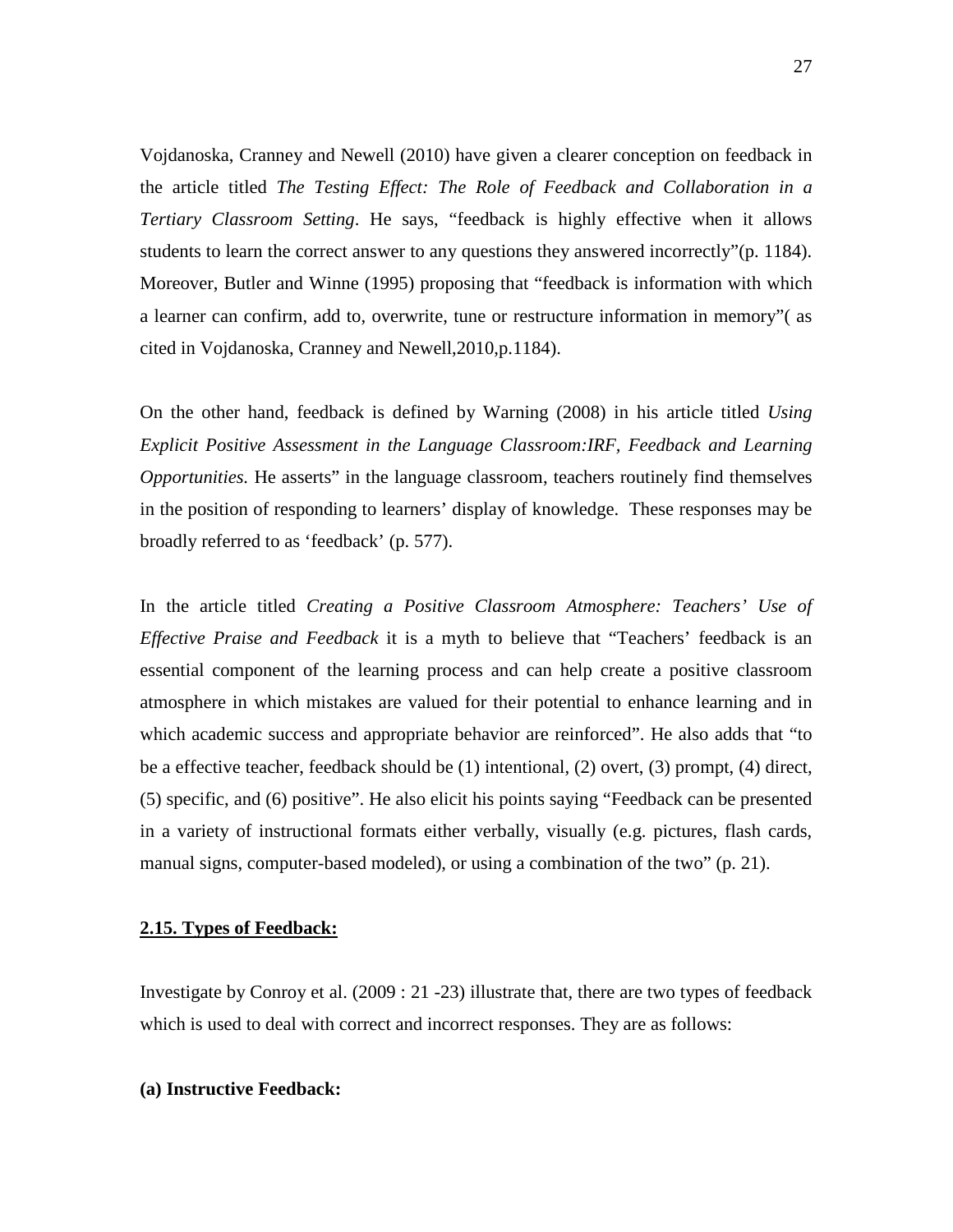Instructive feedback means teacher's reaction towards the students for their correct actions or responses. Instructive feedback also refers to the helpful instruction on target materials. It provides a chance to reply and help to correct student response. Instructive feedback becomes successful when teachers support the correct response or behavior (e.g. that's right, very good, and excellent) and supply additional related or novel information.

## **(b). Error correction:**

Error correction means teaching exact response when teachers find out any fault in students' academic behavior. There are four steps of error correction. They are: (1) telling the learners that there responses are incorrect (e.g. No, it's not noun ), (2) providing the correct answers ( e.g. it's pronoun ), (3) give students another chance to present correct response (e.g. students, tell me the definitions of noun and pronoun) and (4) admiring students for their co – operation ( e.g. You are right. You have identified noun from the given sentence correction.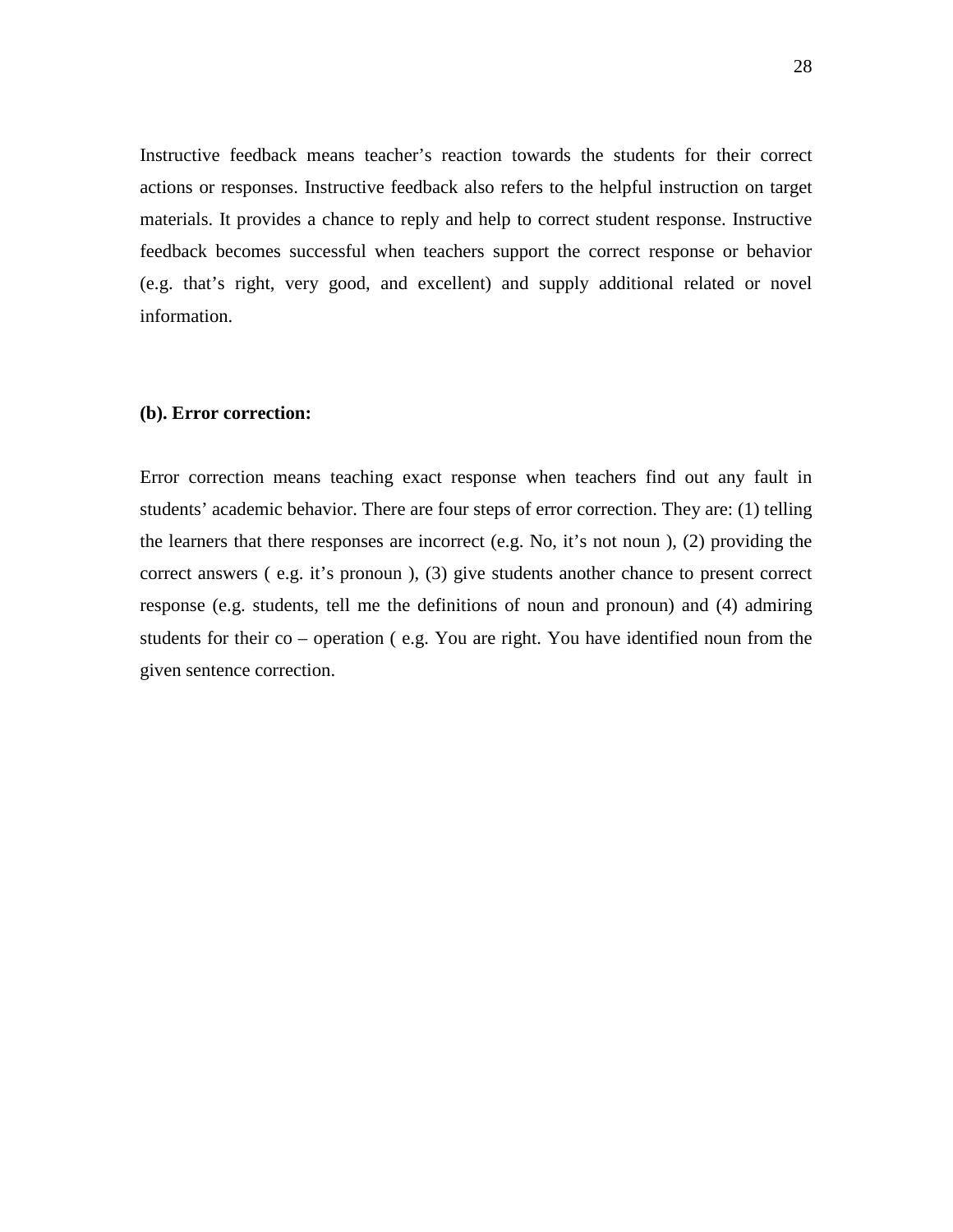## **Chapter Three: My Experience**

I had joined at St. Sylvester Tutorial on  $17<sup>th</sup>$  September, 2012. It is a Bengali Medium School, situated at Laxmibazar, Old Dhaka. The aim of the school is to provide a supportive environment for learning. This school also gives students books which are selected by NCTB, Dhaka. Bengali is the medium of instruction in this school. The school consists of two levels, such as, primary level and secondary level. However, all of teachers of this school have completed their graduation in different subjects and also finished the courses of teaching programme to be perfect teacher. First of all, I have appointed as a teaching assistant of class three. I have also worked as a teaching assistant of class four. For few days, I have taught the students of class six in the absence of the regular teacher. Along with English, I have also taught Bengali to the students of class four when the regular teacher was on leave. However, while teaching the students, I have perceived many practical ideas on various teaching practices, such as, eye contact, gesture, classroom management, motivation and feedback giving. Moreover, as my main focus of intern report are reading skill and sub-skills of reading skill. That's why, I have given emphasis on practicing pronunciation and vocabulary while teaching English.

#### **3.1 Students fear of English and teachers:**

While doing my internship, I noticed that students are burdened with textbooks and classroom activities. For example, students had to do their activities from the books named *English for today*, work book, story book called *Radiant way*, grammar book and so on. They have to do Desk work ( class work of selected items), tell the memorized answers to the teachers and so on. While doing internship, I also noticed that the students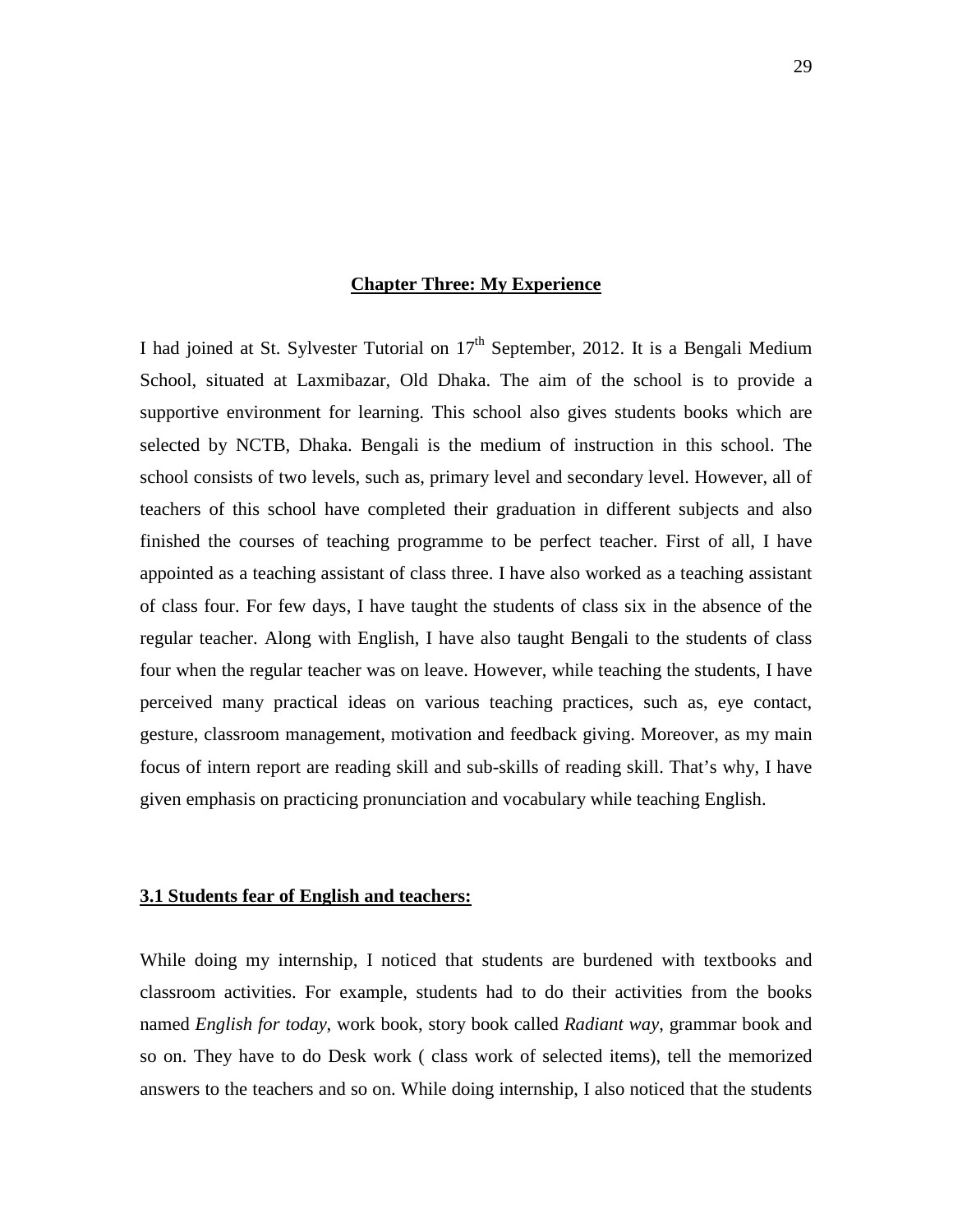are always concerned about passing the examination whether it was final examination or class tests. Their reading of English was totally exam oriented and the teachers were used to teach the students according to the syllabus provided for examination.

I had joined the school almost at the end of the year. In this sense, I was new to the students and there was nothing to teach new to the students. From the very beginning of my internship, Principal Ms. Pronoti Rozario allowed me to teach the students of class three as a teaching assistant. I personally felt that the students had an extreme fear of their English teacher. The senior teacher scolded students as they forgot to bring syllabus in the class. So, everyday students were bound to bring the syllabus in the classroom. The teacher also beat the students they overwrote in the answer's scripts. Moreover while teaching the students, I found that whenever I told them to write answers and something else all of the students used blue ink pen while accomplishing the tasks. I asked them that "why don't all of you use other ink pen while writing? Is it a co- incidence or rules that all of you use blue ink pen while writing?" One of my students answered me that "The teacher before you has given us order to use blue ink pen and if we use other ink pen she was used to scold us". Moreover, while checking the answer scripts, I just used red pen and put circle marks around the wrong spellings. But I did not write any comments for their wrong spellings and told them to bring their parents' signature. So, one of the students said, "Miss, you have forgotten to write a comment and tell me to bring the signature of my parents". At first, I did not understand what he was trying to say. But when I asked him, "What are you talking about?" He told me, "Ayesha Miss was used to tell me to bring parents' signature if I did any mistakes. And you forgot to do so". However I wrote a comment his script and told him to take signature of his parents. I got that the students were feeling scared when I was checking their scripts. But I did not able to find out the exact reason of their fear. But one day while talking with other teachers, one of the teachers was telling "The students are doing a lot of mistakes and until beating the naughty students classroom environment can not be maintained". So, in this way, I was able to found that the extreme fear of students about their teachers.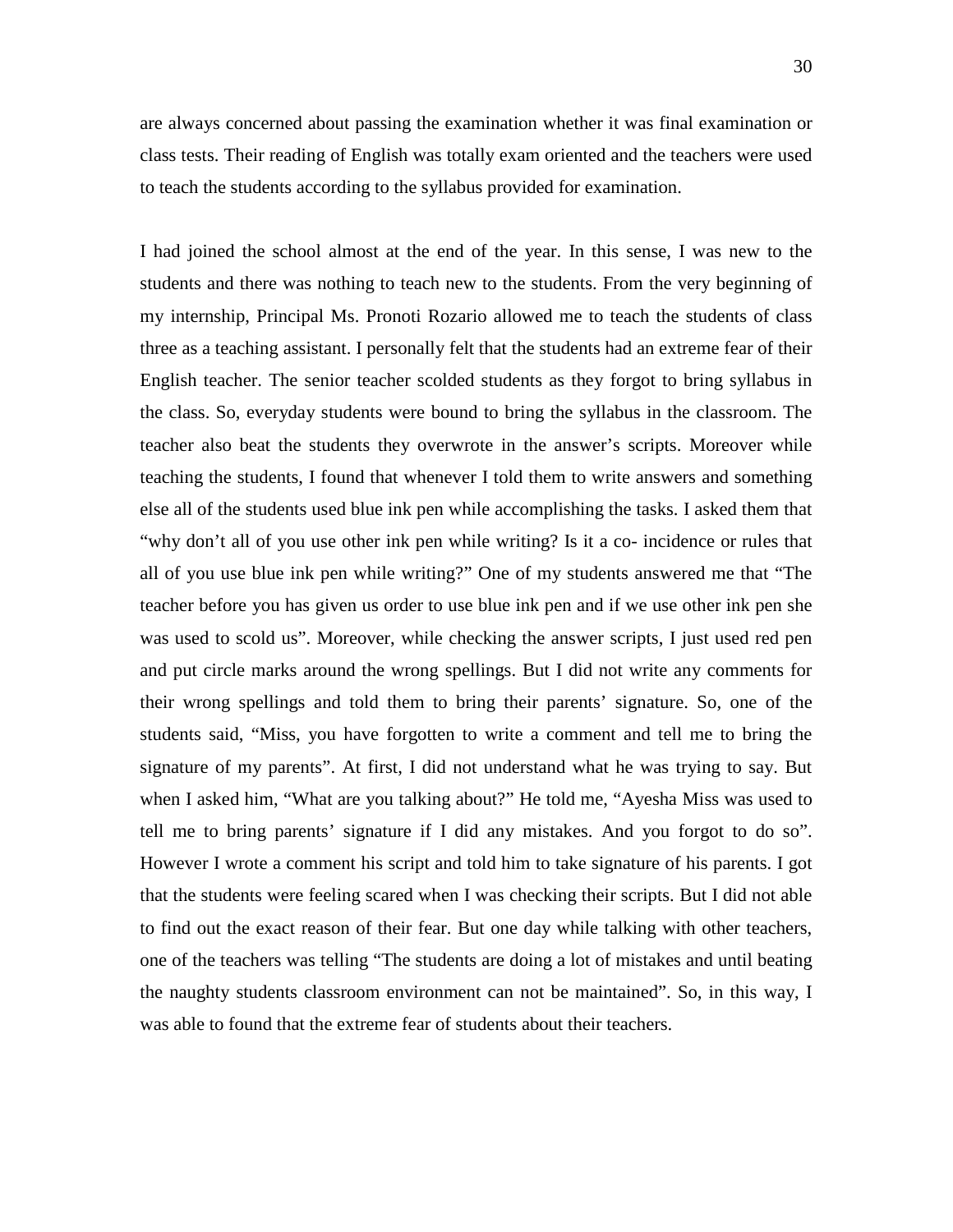However, I think that the students had a great fear of their textbook as well. They did not want to read the passage or story in the classroom. They always wanted that the teacher might read the passages and stories for them. It happened because they always assumed that if they did any mistakes while reading the teacher might be scolded them. That was the reason behind their habit of memorization. And I think that unless the habit of memorization is removed from the students' mind, it becomes impossible to develop the reading skills of students.

Another reason behind the fear of the students regarding the reading and habit of memorization was that the textbook which were assigned for the students were written using difficult words. For example, while working as assistant of the senior teacher of class three, I observed that the story book called *The Radiant Way* was written in hard English words. So it was quite impossible for the students to read the story from the book if the teacher asked them to read story from the book. So my suggestion is that the teacher should provide reading materials with known and commonly used words. And along with this, the teachers can continue the class and teach the students through playing games, funs and cartoons so that the students can feel free while learning English and with their teachers.

## **3.2. Apt use of textbooks and Suggestions:**

While teaching students of class three as a teaching assistant, I found out that the English classes were more teacher oriented than the student oriented. The common features of the English class at this school were that the teachers were busy to read and talk more in the class and the students were inactive and silent listeners in the classroom. While teaching the students of class four, I wanted the students to read the passage by themselves. Along with this, I wanted to ask them the questions from the passage after finishing their reading. But I found that they did not prefer my way of teaching. Rather, the students always insisted the teacher to read the selected passage for them. Another demand of the students was that after finishing the reading, the main task for the students was to perform their duties according to the instructions of the teachers. Moreover while teaching the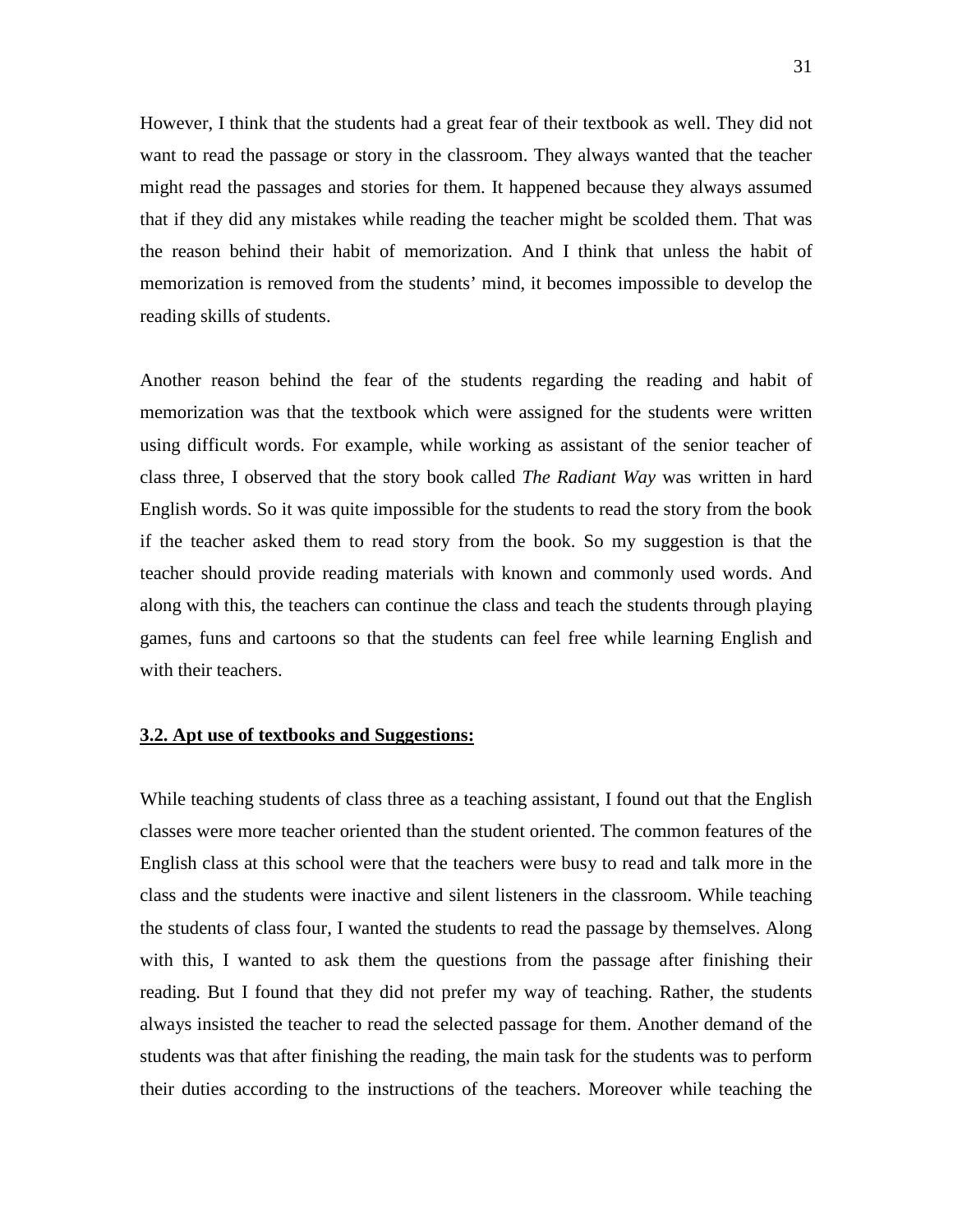students of class six, I found out that the selected textbook called *English for Today* was written in CLT method. And this book was made of using four language skills; speaking, writing, reading and listening. But while teaching the students, I noticed that like other teachers I also used to read the passage and the students preferred to listen. Moreover, the students had to do one task in the classroom which was writing question answers. In this way, the students were able to develop the skills of listening and writing only. Mainly, the teacher was used to dominate the class and there was no opportunity for students to read or speak out. So, it can be said that the main activities of the English class were reading and writing, which referred to the method of GTM. Throughout my internship, I did not find that the students were working in pairs or groups. Although I tried to apply the CLT method, it did not seem to be preferable to the students. And there were no audio and video systems in the classroom to practice the CLT method. I understood that the students became habituated to GTM method. Moreover, the students like to study according to the syllabus of the examination. For this reason, the students had no involvement in reading process.

However, from my experiences of teaching, I can say that the learning process of Bengali Medium School has influenced the students' mind in such a way that willingly the students have no wish to develop their reading skills. For example, in every Thursday , a class test was used to held at the school. It was the common feature of this school to provide suggestions of class test by teacher for the students. And according to the suggestions, the students were prepared themselves for the class tests at home by memorizing. The next day, that's mean on Thursday, the students were used to vomit those memorized items in their examinations' scripts. If somehow any of the question did not set according to the suggestion during the examination and if the students were unable to give answer of that question, then the guardians blamed the teacher who had set the question paper by saying, "That particular question was not set from the suggestion provided by teacher for the class test. And that's the reason; the students were unable to give answer of that particular question". So, it is clear that the students are not even read the textbooks thoroughly from the examination preparation and I can say that I students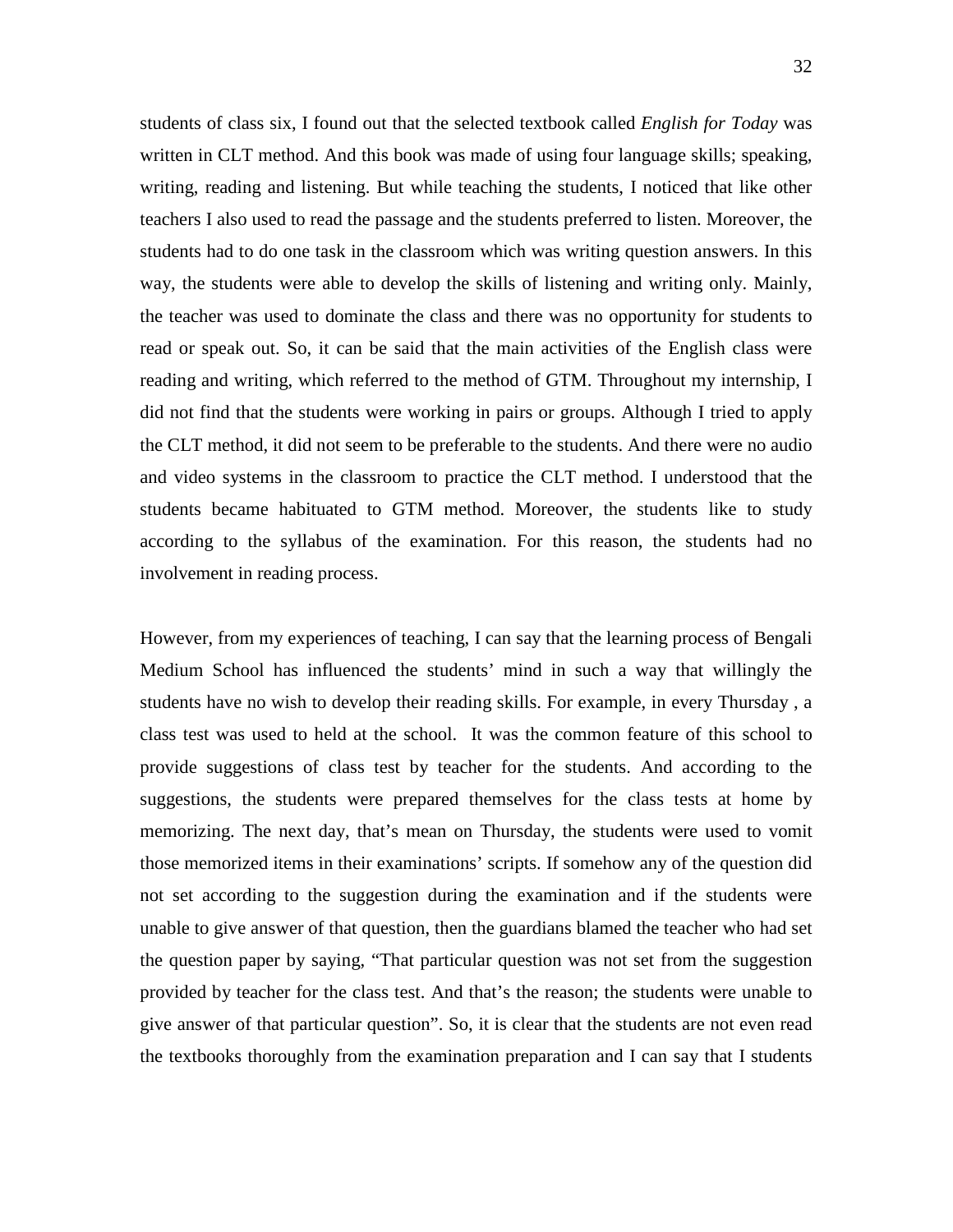depend more on the suggestion provided by teacher before examination than the textbooks.

#### **3.3. Vocabulary:**

Lack of vocabulary is another reason for the failure of English of the students of Bengali Medium School. I have realized this problem while teaching the students of class four and six. Already I have told that the teachers provide syllabus for examination for the students. While working as a teaching assistant of class three, I had observed the syllabus very closely. I noticed that the items of the syllabus were some selected words for word meaning, list of paragraph and essay, selected words for making sentence, selected items for grammar, word lists of antonyms and synonyms and so on. I had also taken few classes in class three as a subject teacher when the regular teacher was on two days leave. Between these two days, there was an assigned day for class test. So, for the examination preparation, the day before the examination, I had to tell the Bengali meaning of those selected words given in the syllabus for examination. However, to communicate, I was used to tell the students to notice the words whichever I had written on blackboard. In this day, one student named Shadiq asked me that "Miss, what is the Bengali meaning of the word introduce?" I wanted to tell him the meaning of the word Introduce very practically. For this I told another student to stand up and come in front of the class. I also told shadiq to come in front of the class. After that, I told both of the students to share their names to each other. ( Shadiq said "Hi! I am Shadiq and Munir said that "Hi! I am Munir.") After that, I told the students that "Now not only Shadiq and Munir but also all of the students in this classroom have been introduced with these two students from their conversation". I also asked Shadiq that "Now can you understand the way people introduce with each other?" His response was positive.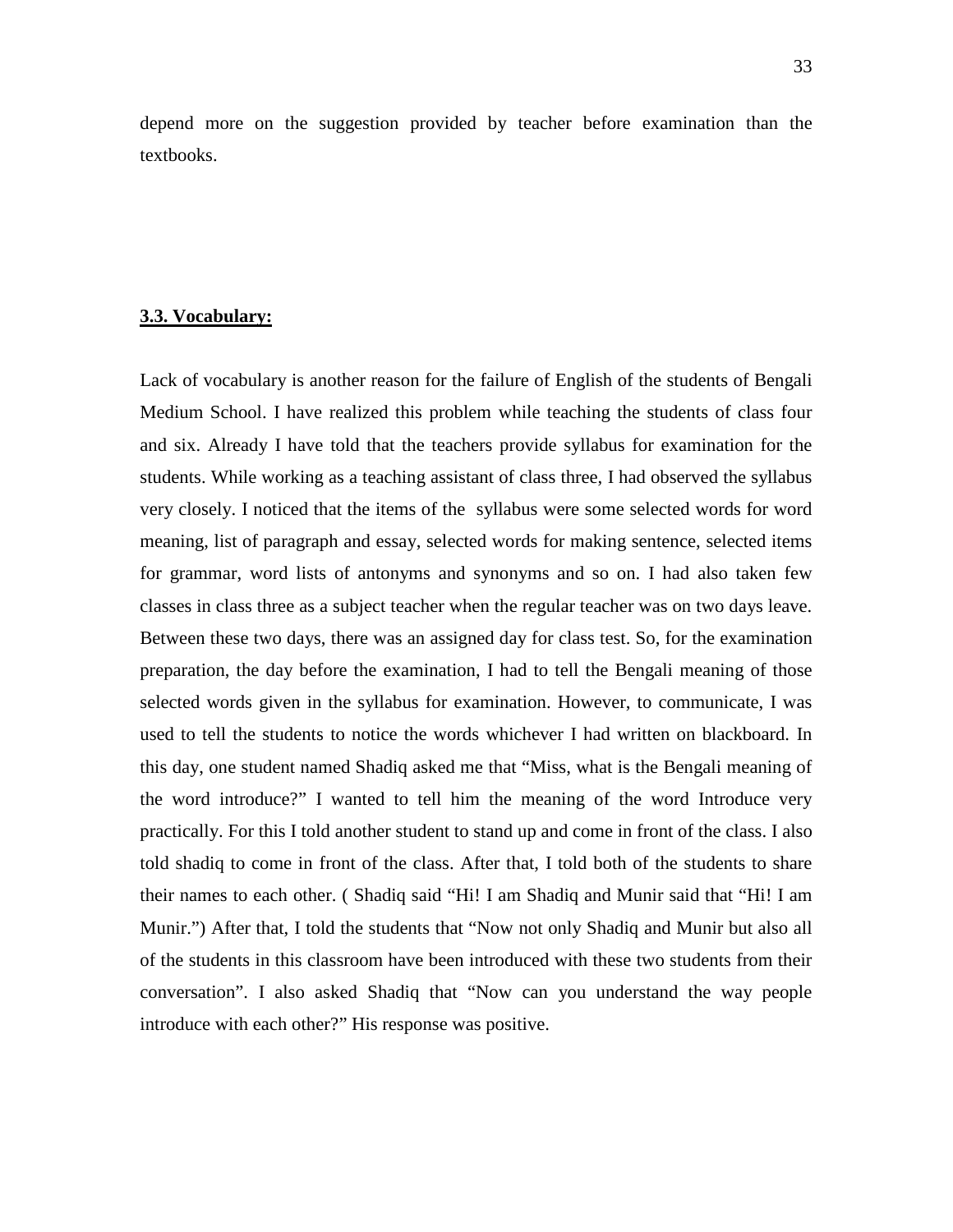Another day, I was teaching the passage called "Karim" to the students of class six. The story was about Karim and his house. In that class, at first I had to read out the passage for the students because in my previous classes I had experienced that the students did not want to read because of their lack of knowledge of English vocabulary and fear of teacher. After finishing my reading, I asked one student to tell the meaning of word 'yard'. But he was unable to give me proper answer. When I realized his weakness, I asked him, "Is there any open place in front of your village home?" He answered me, "Yes miss, there is a open place in front of my grandfather's house." After that I told him, "That open place is known as yard". Then he told me, "Yes Miss, my grandfather used to sit when the sun rose".

However, I personally feel that when the students are unable to understand to meaning of words in the passage, they do not feel any interest in this mechanical reading process. Even, they feel ashamed to think that the fellow students will laugh on their weaknesses. I feel that they are afraid of asking the teacher the meaning of words because they feel that the teachers will scold them or give reports to their parents about their weaknesses. Moreover, from my experience of my internship in that school, I have always heard from the senior teachers that students do not study at home. I have observed that the teachers never give emphasis on searching Bengali meaning of words into the dictionary. For example, while teaching passages from the textbook, the students were asked me the Bengali meaning of words from the passage and told me to translate a Bengali sentence into English. I was used to do that for them. But at the same time, I always told the students to keep a mini- dictionary with them and I also told them, "If you keep dictionary with you, you will able to find out the Bengali meaning of English words while you need to know the Bengali meaning of words". I also assured the students, "if you learn how to use dictionary with you, then you will not wait for your teacher for translation purpose. But I got that the students were not interested to word hard for their studies, especially searching meaning of words from dictionary. And after feeling this I become surprised to think that the teachers scold or beat the students if they forgot to bring the syllabus or textbooks whereas the teachers never insist students to build up their habit of searching meanings of words into the dictionary.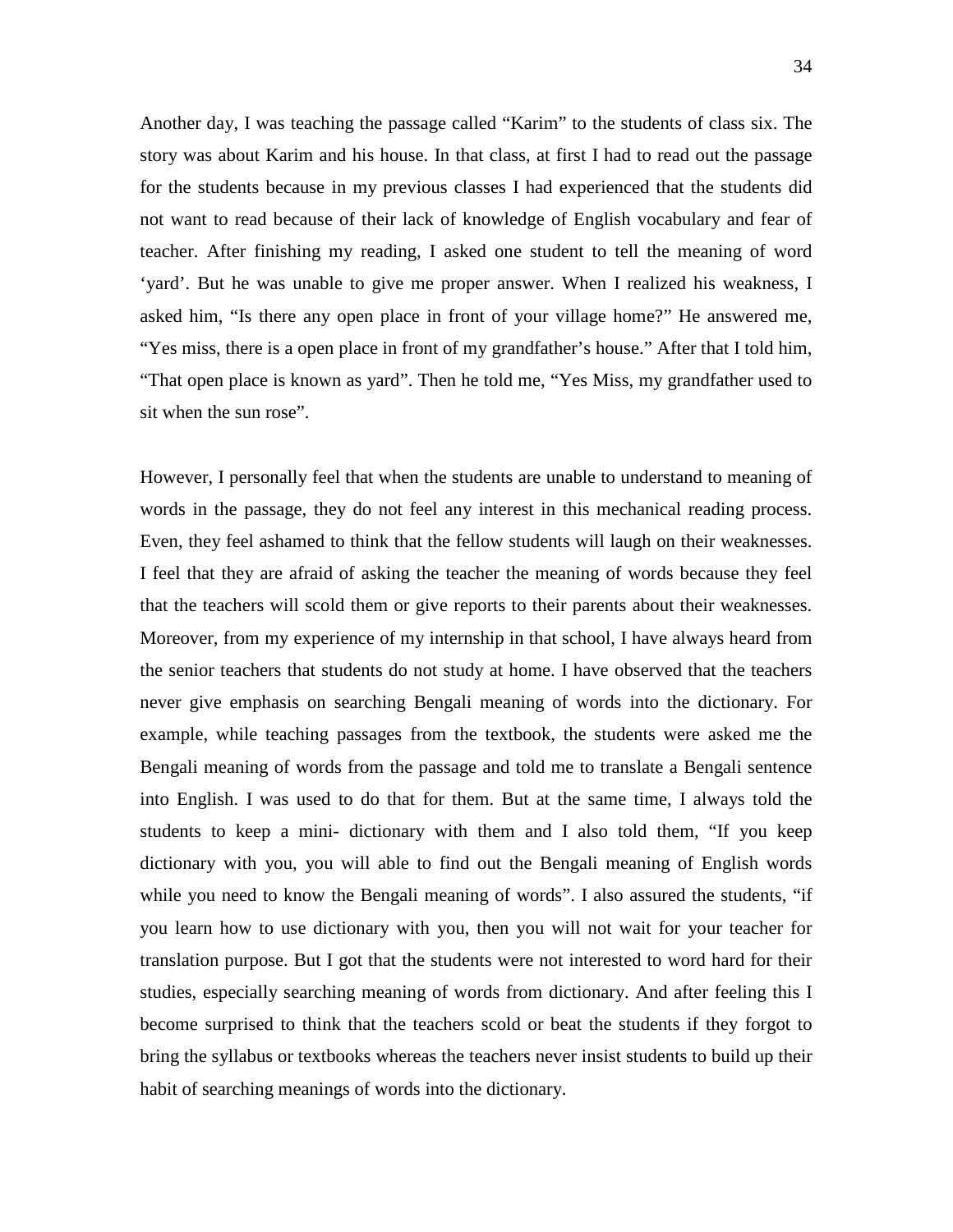## **3.4. Pronunciation:**

It is known to all that the knowledge of vocabulary of the students of Bengali Medium School is below the standard level or very poor. I have experienced this problem of students' pronunciation throughout my internship. Already I have mentioned that I have worked as a teaching assistant for the students of class three. And I have also mentioned that in every class, a class test was held. For this reason, several times I had to write the suggestions (selected items) on blackboard according to the instructions of senior teacher and told the students to write the suggestions in their scripts so that the students could study according to the suggestion at their home. While they finish their writing, I was used to check their scripts whether their spelling of words were properly written or not. I did this so that the students could not face any problem at home during preparation for examination. However, While checking their scripts, I found out that one student had written 'tramlatl' instead of 'translation' and 'funbaltc' instead of 'fundamental'. After checking his script, I became surprised to see those mistakes although he had copied the words ( a part of suggestion) from the blackboard. Moreover, while teaching the students of class six, I had faced the same problem. It was an examination hall and I got an opportunity to invigilate the examination hall. While walking into isles of branches, I saw that one student was writing the paragraph 'Traffic Jam'. I observed that the student who was writing on topic 'Traffic Jam' did a spelling mistake. He was writing 'popation' instead of 'proportion'.

I think, pronunciation problem occurs with the students because there is no practice of teaching appropriate pronunciation in the English class. I feel that the students do the spelling mistakes because the abilities of pronunciation are below the standard level. Moreover, they have a fear of asking the teachers about the correct pronunciation. They also feel ashamed of being criticized by the teachers and fellow students of the classroom. For example, once a student of class three pronounced the word 'library' in a wrong way, the student was sitting next to her was smiling and the teacher did not say anything to the student who was smiling. Such kind of act more or less discourages other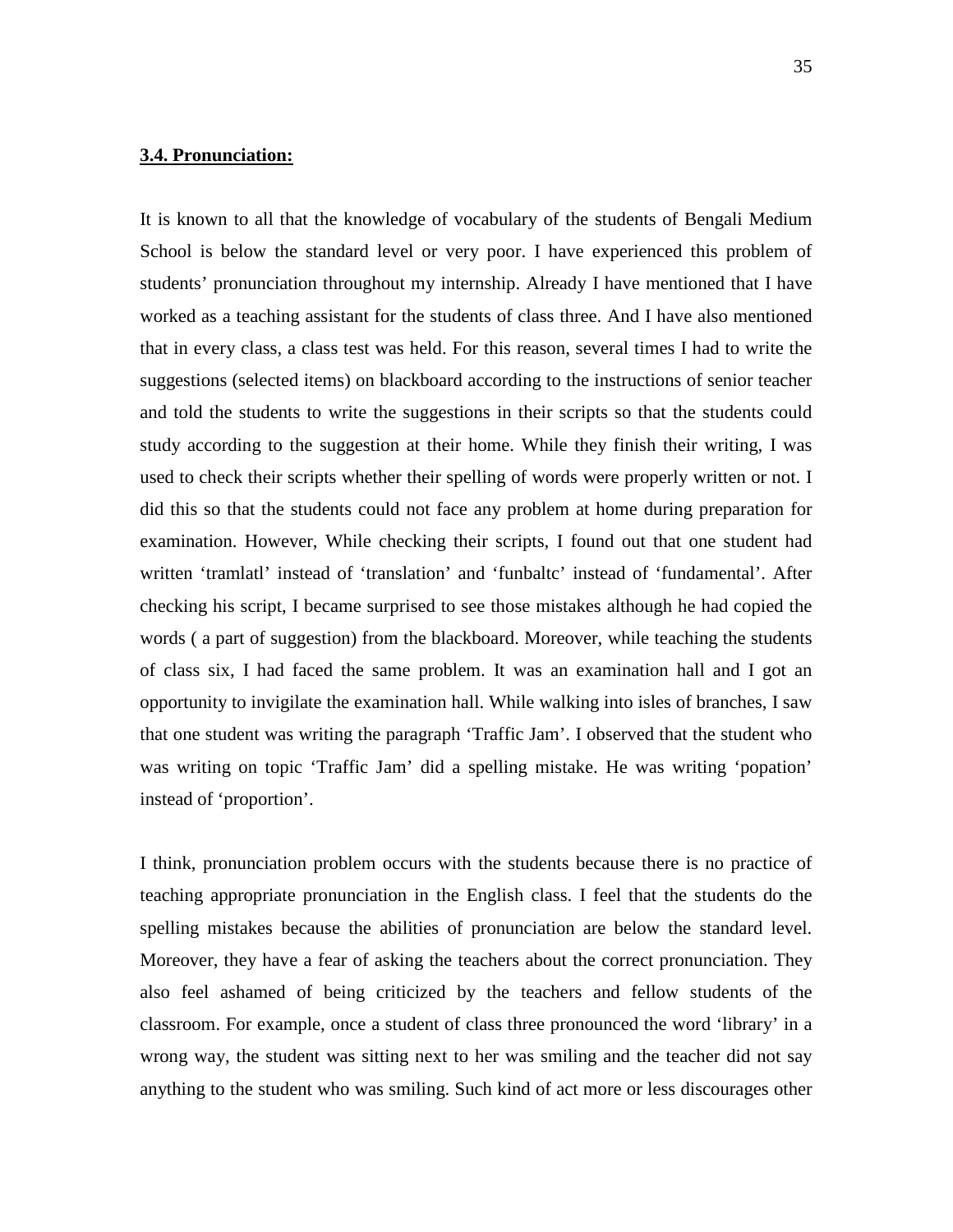students who want to participate in the class. Moreover, while doing internship, I do not find any sound systems in the classroom and the teachers have no intention to use the sound systems and CLT method while teaching the students English. My suggestion is that the teachers should keep some extra time to practice pronunciation. For practicing pronunciation, the teachers can arrange recordings of the passages from the textbooks so that the students can pronounce the words correctly. By this way the students can be able to write the correct spelling of words in their scripts whether in examination or in the classroom.

#### **3.5. Medium of instruction:**

Through the point of 'medium of instruction' I want to refer to the language the teachers are used in the classroom while teaching the students. I have experienced during my internship that while teaching as well as instructing the students, the teacher was used both Bengali and English. Already I have mentioned that I have worked as assistant of the senior teacher of class three. While working with the experienced teacher, I observed that the regular teacher was used to translate the story from the textbook from English to Bengali. Moreover, when I taught the students of class three in the absence of the regular teacher, I taught the students from the book *Word Book*, I had to translate the words from exercises into Bengali. Moreover, while teaching the students of class four, I had to translate the passages, paragraphs and essay into Bengali for the students. I noticed that the students of class six were used to memorizing the definitions of grammatical items in Bengali. Once I told a students to read out the paragraph named 'Early Rising'. That student told me that 'Miss, it is very difficult and there are many words whose Bengali meaning I don't know. Please miss; translate the paragraph into Bengali for us". I also saw that other students' demands were also similar as they were also asking for translating the paragraph into Bengali. So, finding no other way, I translated the paragraph into Bengali. Moreover, when I wanted to teach the students the passages from their selected book *English for Today* I had to translate the passages and activities related to the passages into Bengali. Overall, I want to say that if I gave students any sorts of class tasks I had to instruct the students using Bengali.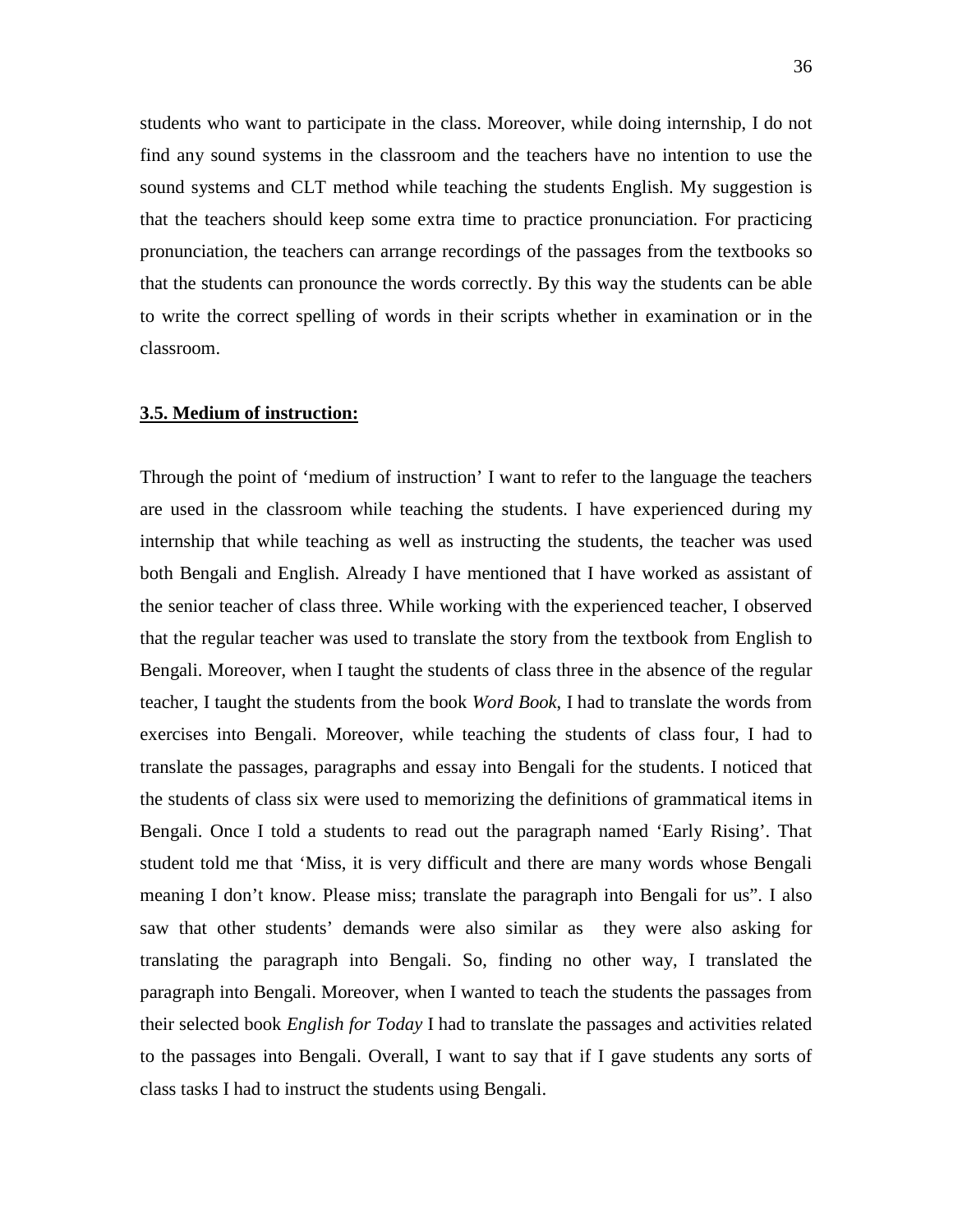Throughout my internship, I have used Bengali to teach the students. I have also found out that the teachers have to use both Bengali and English while teaching because the textbook of class six contains some philosophical and argumentative notions which is difficult to understand for the students. That is why, the burden of those notions and high thoughts of topics make the practice of reading of English difficult for the students. As a result, they lose their interest to read those topics in English. So, I think it can be considered another reason behind translating passages from English into Bengali. For example, while teaching the chapter 'What Farmers need', I noticed that the chapter was based on the farming process. The students were not enough knowledgeable about farming process. As this chapter was included in their final examination, the students of class six were demanding to read this chapter in the class. I also agreed with them. But as they claimed that the chapter was difficult, I had to translate the whole chapter including its activities into Bengali.

From my experience of my internship in this school, I always notice that the teachers as well as parents never give emphasis on learning English properly. Rather they just insist students to pass the examination with a good mark. That's the reason; the students never willingly involve themselves in reading process and talking in English. Students are used to learn English through translating and memorizing and if they fail to do so we, the teachers and parents start to blame the students. The teachers and guardians only think of passing examination, as I have said before. But we never insist students to become expertises in English.

### **3.6. Techniques of Teaching Grammar Rules:**

During my internship, I taught the students of class six. While teaching the students English First Paper, I found out some grammatical items in the book named *English for today.* One day while I was teaching them the chapter 'Sabina's home', I told the students to do activity number two. The activity was about to give questions' answers. And while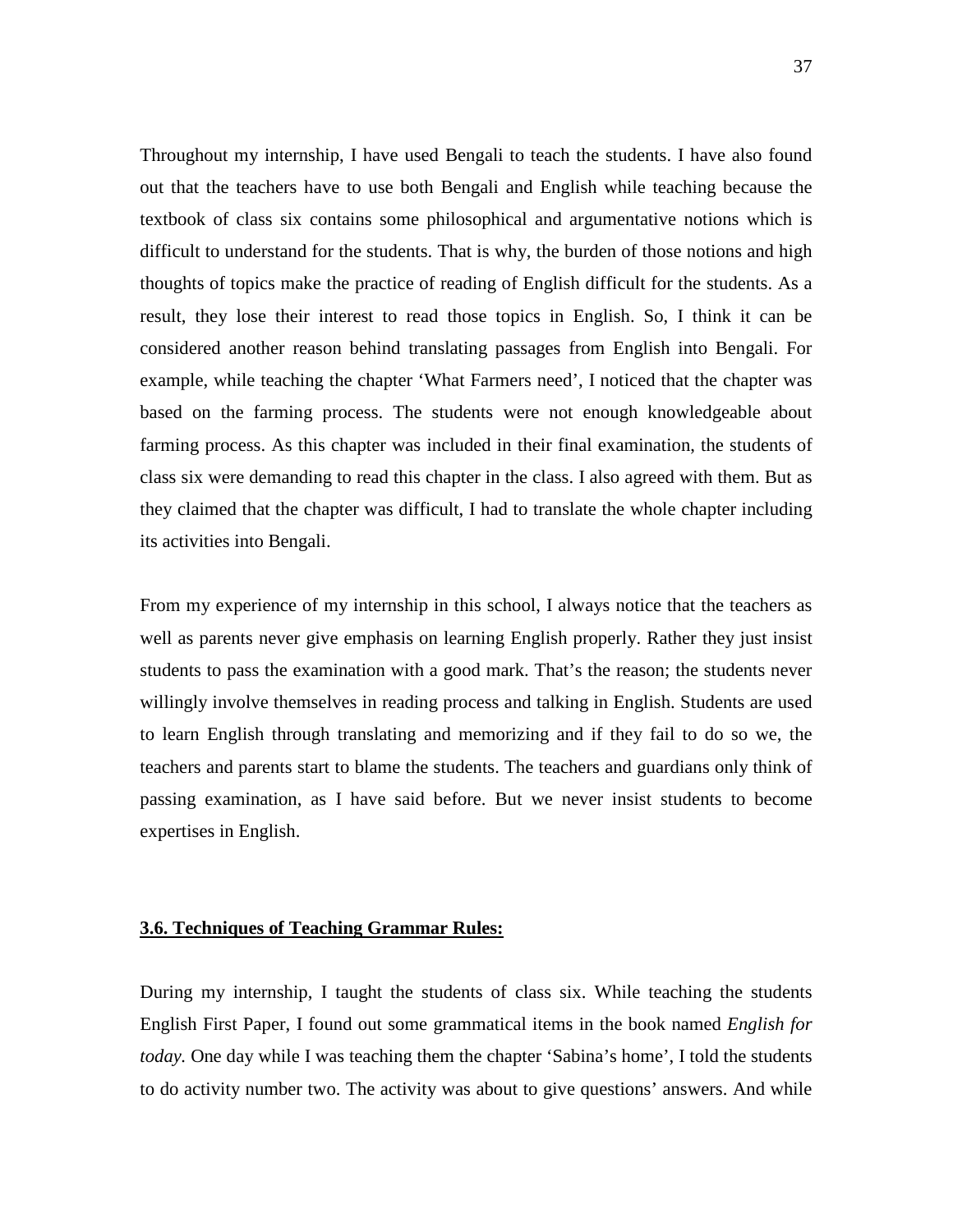checking their scripts, I found out that some of the students were forgetting to add 'es' or's' although the subject was third person singular number. I had got the same mistakes again and again while writing an essay, paragraph, dialogue and so on. Moreover, I had got the same mistakes while checking their home works. Almost all day I had to repeat a dialogue to fix up this problem and the dialogue was that "Students, you have add 'es' or's' with the action verb when the subject will be the third person singular number. Moreover, the students had a problem of using apostrophe s after the noun. For example, while teaching them chapter called "Where do you live?" I told the students to correct the following sentences. For this purpose, I also wrote several incorrect sentences on blackboard and the sentences were given below:

(a). The (goats) \_\_\_\_\_\_\_\_\_\_ milk are good and the (chicken)\_\_\_\_\_\_\_\_\_\_\_\_\_\_ and ( ducks)\_\_\_\_\_\_\_\_\_eggs are large.

(b) (Shahanara Begum) \_\_\_\_\_\_\_\_\_\_\_\_\_\_ house and yard are very clean.

I also gave students instruction that "the subject ' goats' indicate the plural in number and the subject ' Shahanara Begum' indicates the singular in number". Although I gave some hints before starting their answering, while checking their scripts, I got incorrect answers from several students. For example, some of the students had written 'Goat's' instead of goats' and some of the students had written "Shahanara Begums' instead of Shahanara Begums'. Another day, while teaching the students clapter named 'Around Sabian's House' I told the students to make sentences using prepositions; such as; in, behind, in front of, around, near, far, at the side of, beside. I also instructed them to read the passage very attentively. But while checking their scripts, I found out that the students were confused between the prepositions, behind and beside. In the passage, the kitchen was beside the house and Sabina kept the cows in a shed behind the house. But one of the students wrote completely incorrect sentence using own idea. He wrote that "Sabinas' village behind Sherpur' and another sentence was tubewell are behind the house". According to rules of school, at first I told him to bring his parents' signature. Then I told him the concept of present indefinite tense as a whole. Even, in that class, I again read out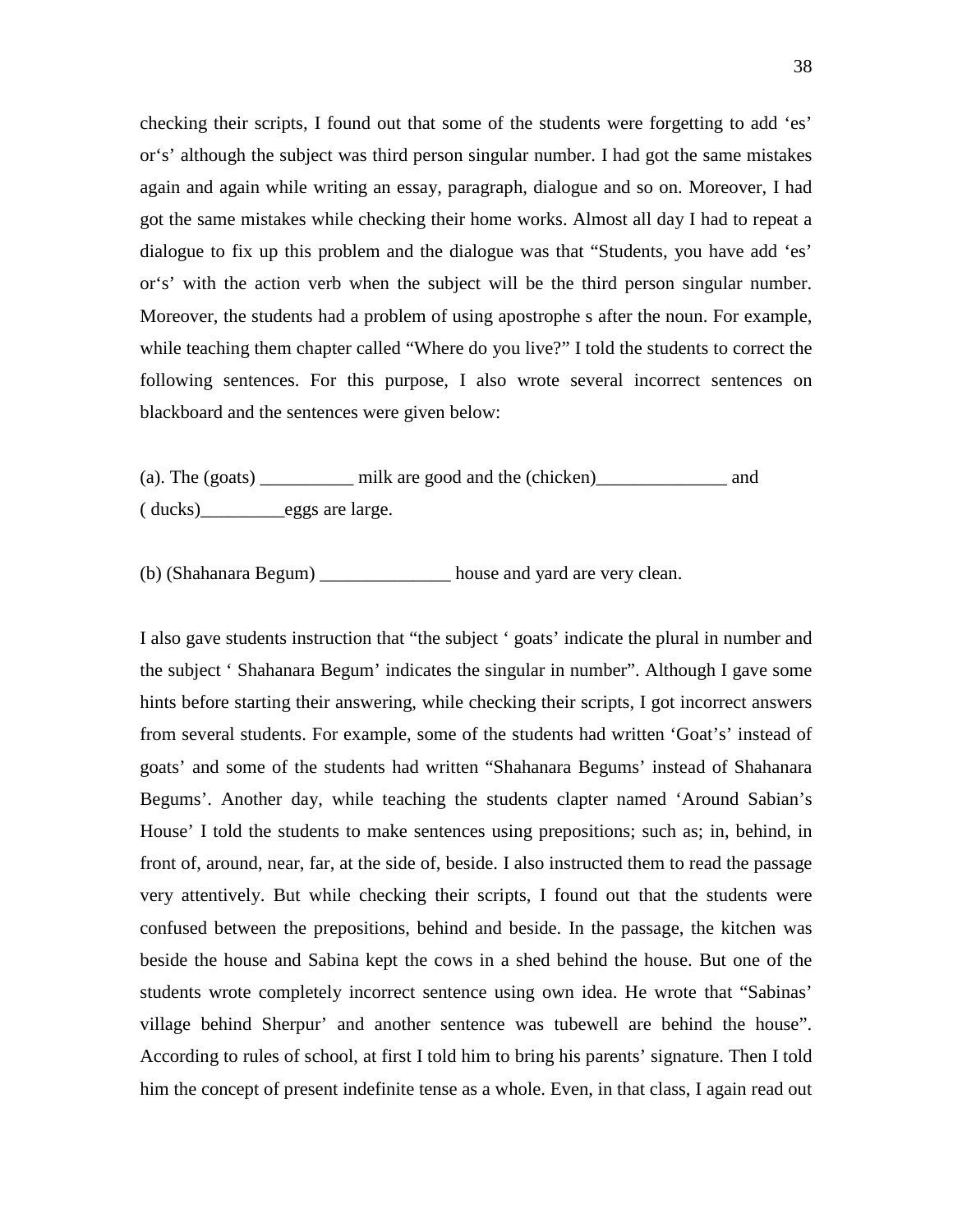the passage called 'Around Sabina's House' and translated it into Bengali. Moreover, I told them the Bengali meaning of those prepositional words and also make some sentences using those prepositional words for them.

I had realized that some of the students did not understand the concept of countable and uncountable noun clearly. While teaching the students the chapter called "things", I told the students to fill the gaps using the given words, such as, some, many, much, lot. While answering, one of my students told "many of bread" instead of "some of bread" and "much slices" instead of "many slices". And another student did the same mistakes while answering. She told "much of them" instead of "many of them"and "much bread"instead of "lot of breads". Although it was their second class on the chapter called "Things" some of the students made such kinds of mistakes. In this class, I got disappointed a bit and tried my best to make them correct. I told that in previous class, I had jotted down several books and also counted those books. I also added that "Those things are able to count called countable noun and those things are not able to count are called uncountable noun". Moreover, while teaching the students from the book called *Practice Communicative English Grammar and language*, I found out that some of the students wrote 'a' before the word 'honest' instead of 'an honest'. Moreover in that class I wrote some exercises of article from book and asked some students. Among the students, one of my students told 'the Bangladesh' instead of 'Bangladesh'. I corrected him through asking him a question. I asked him "Which article will sit in front of 'people of Bangladesh'?" He was silent looking down in hesitation. I told him that "Through 'people of Bangladesh' we refer to the all the people of Bangladesh. That is why, the article 'the' will be before 'people of Bangladesh'. Moreover, I told him that "If we indicate one part of Bangladesh, then we can add the article 'the'. For example, we can say 'the northern part of Bangladesh'."

Since I worked as an assistant to class teacher of class three comprising 18 students, I had observed that the students mainly memorized the definitions of grammatical items such as parts of speech, language, alphabet, vowel, consonant and so from the book *Teaching of Grammar*. On the very first day, the senior teacher instructed the students to write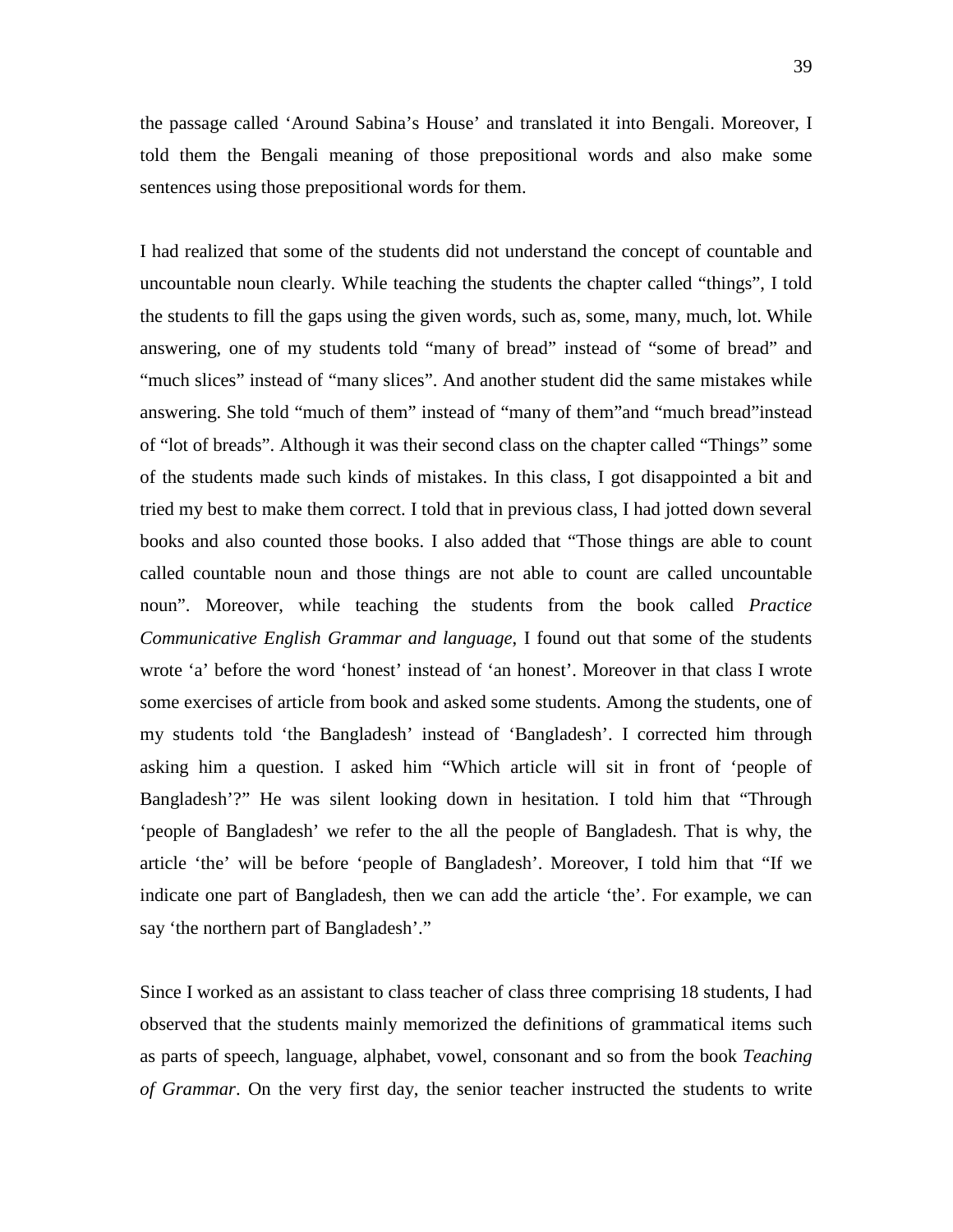antonyms of some words. Unfortunately, the senior teacher went from the class for a while leaving all students in my hands. I became alone in the class with the students. Although I was new to the students, one of the students asked me the antonym of the word 'Beauty'. I said that "Beauty! Tell me are you beautiful? Or your friend is beautiful than you." It seemed that she was showing her reaction. She answered me in Bengali that "I am beautiful and she is ugly". Then I just told her the English meaning the word "Kutchit". Afterwards, I also tried to use Bengali or easy English while working as an assistant or teaching the students as subject teacher.

However, throughout my internship, I have realized one thing that students are used to learn grammar through memorizing without understanding anything. Mainly they do it by reading the content of English textbooks. Because of their habit of memorization, they forget within a few minutes what they had read at home and as if they forget almost, they are unable to do the classroom activities properly.

## **3.7. Classroom Management:**

Since I joined the school almost at the end of the year on  $17<sup>th</sup>$  September, 2012, I did not teach the students the rules and regulations of the classroom. But as a teaching assistant, I had controlled the classroom even more than the regular teachers. While continuing a class, as if the students of class three were too young, they were used to talk loudly and take away other's things. Moreover, they were used to make faces and leave the seats again and again. So as an assistant always I had to tell the students not to talk loudly or leave the seats. They also quarreled with each other by their bags. So in this case, I had to say the students not to fight with each other. I felt that the students listened more to the teacher if the teacher instructed them softly. As a teaching assistant I always tried to maintain discipline in the classroom in such a way so that the senior teacher could be able to teach the students in a proper way.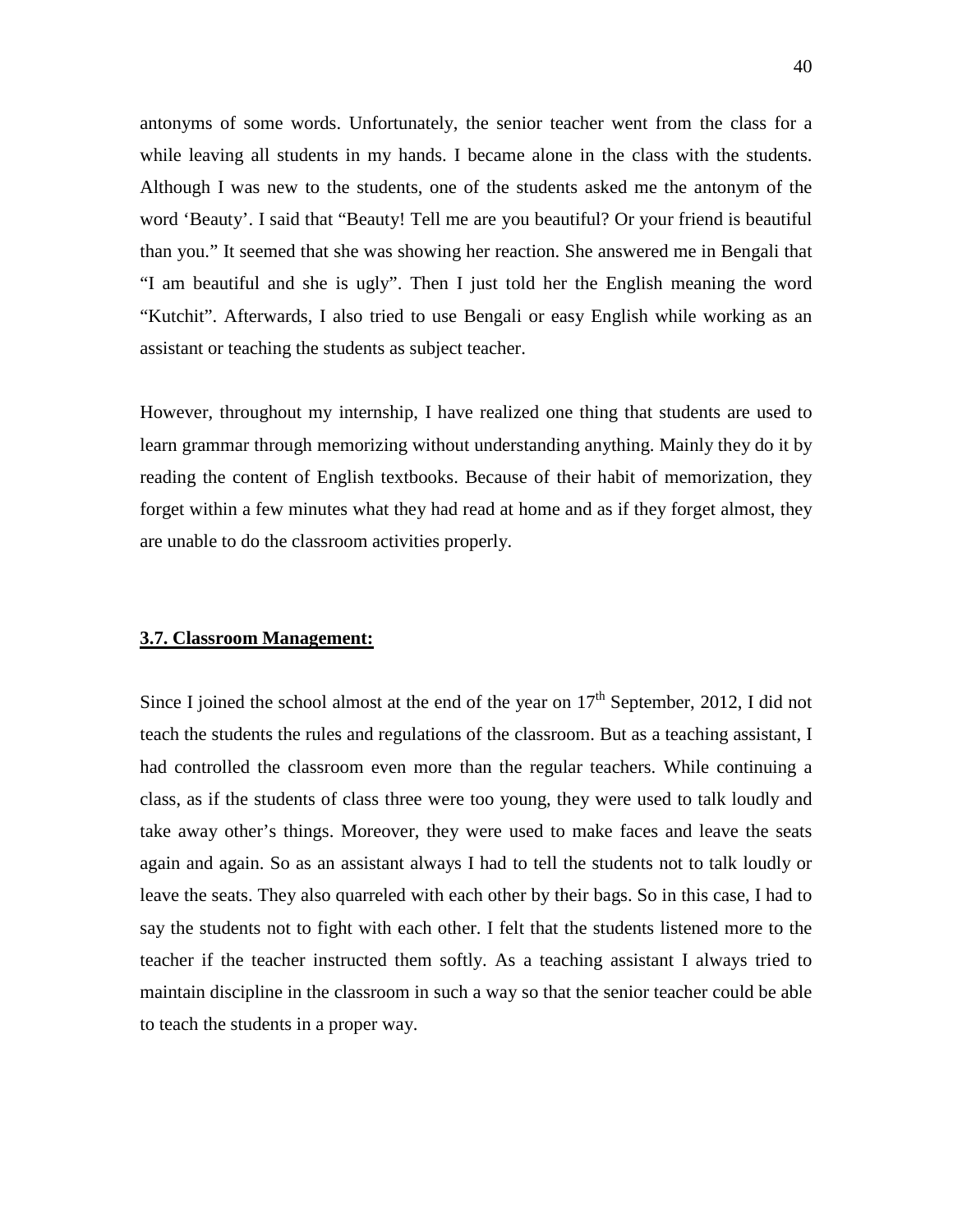Moreover, while teaching the students as a subject teacher, I always tried to create a friendly environment throughout the classroom. While entering the classroom I used to tell the students "Good morning or Good Afternoon, students". Along with this, I always asked a question to know whether they are fine or not by calling particular students' names. After asking a question, I always insisted the students to speak loudly if they did not speak loudly while answering. Moreover, I always tried to create a supportive environment in the classroom so that the students could participate in the conversation and show their interests while a discussion held about a topic. Moreover I observed during teaching students that to maintain the discipline in the classroom, students always needed to busy by giving various activities. Otherwise, the students made noise if they had nothing to do. To keep them real happy, sometimes after finishing the class works and if I saw there were few minutes left for finishing the class time, I asked particular students by their names and asked them about their favorite hobbies, players, foods, best friend, teachers, parents and so on. I felt that the students willingly participated in the activity while I told them to do so. In this way, I arranged a communicative environment throughout the classroom.

## **3.8. Disruptions in classroom management:**

During internship**,** I noticed that when I was not prepared for the class, the students became upset. And I felt uncomfortable while I found out that the students were confused. It mostly happened while I delivered lecture in a big classroom. In a large classroom, it became very difficult for me to manage discipline among the students. In the large classroom, I needed to talk loudly while delivering lecture. Moreover, it seemed that the half of the students who were used to sit front branches, they were within my touch. And other students who were used to sit back branches, they were out of my touch. Moreover, when I stayed in front of the class, the students who were sit back branches were used to make noise. And when I used to stay at one corner of the class, the students who were sitting another corner were used to make noise. Even sometimes I went to the back the students who were sitting in front started to make noise. For example, the class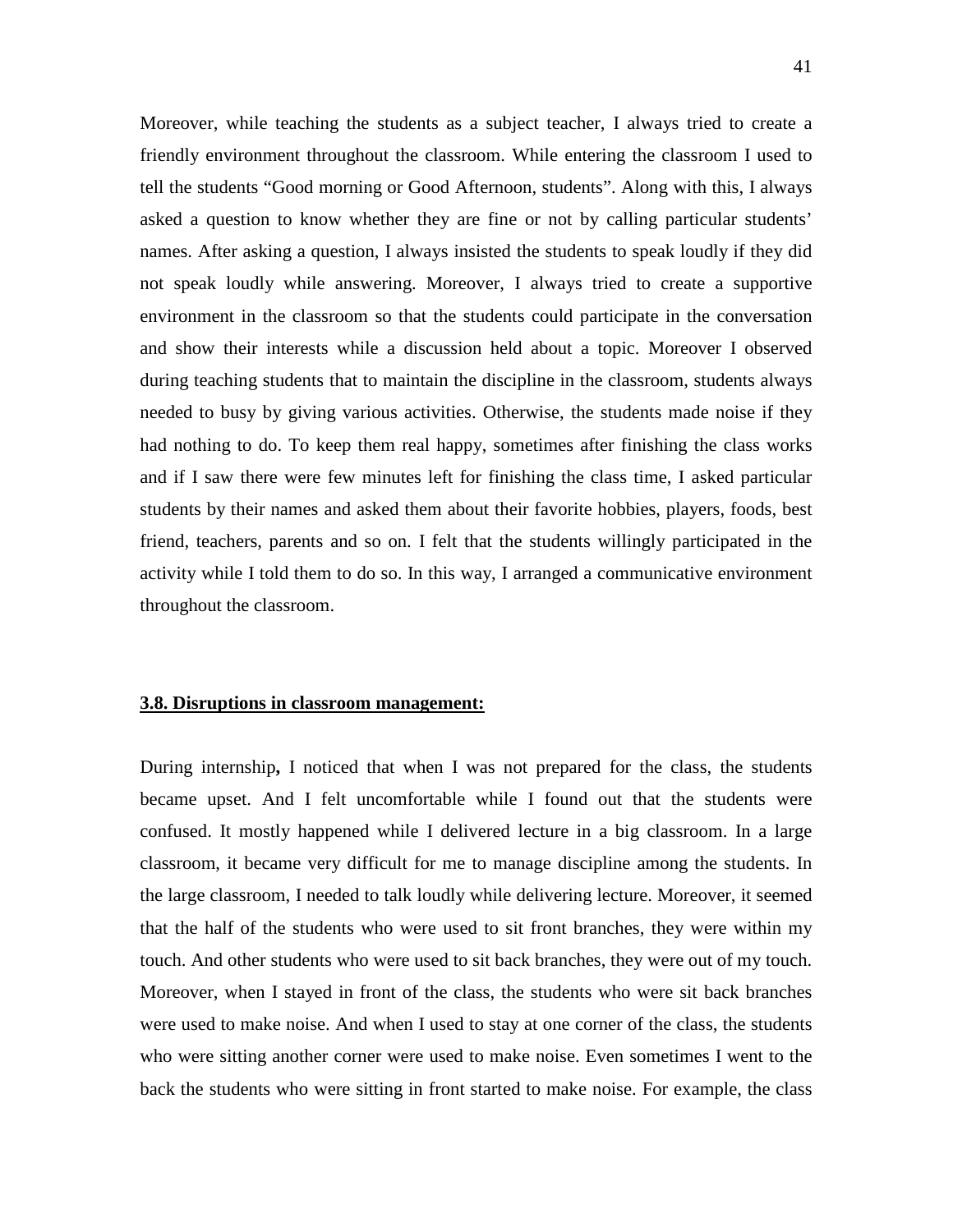six and class four comprised so many students and I had to take classes in a large classroom. As if both of the classrooms' size were big, I had to talk loudly while taking class. Moreover, I had to maintain affection towards each of the students in that classroom. It became a difficult task for me as a teacher. But while working as an assistant of class three comprising only 18 students, I felt that it becomes so easy to handle the students as well as classroom environment. For the teachers, it became so easy to remember the names of students. For example, when the teacher had done with checking the scripts, the teacher commanded students to put down their heads on desk and sit quietly so that other students would not feel disruption while doing the classroom activities. In my school, there were several classrooms which were located side by side. In this situation, they students from another class used to throw their things to each other. So it became so difficult for teacher to maintain the class. However, in such cases, the teachers from both of the classes including me worked together to maintain each of classrooms' environment.

## **3.9. Voice delivery:**

Through carefully voice delivery of teachers, students can understand the lesson or topic. When teacher delivers his or her voice forcedly, the students lose their interests from their studies. But when the teacher delivers his or her voice softly and with full of affection, then the students can easily gain their concentration towards their studies. I noticed that especially in English class, as the students were showing less interest in this subject, I had to talk a bit louder whether it was a large classroom or smaller classroom. From the very beginning of my teaching, I used to ask in my real low voice. The students were used to tell me that "Madam, repeat again. We don't understand anything". Afterwards, I was determined to prepare myself to speak loudly while taking class. Working as an assistant of class three, oneday the senior teacher told students to marking certain passages from the book which are important for their examination. I got that a student was unable to do so. I helped to mark pages. And while marking the pages I was speaking with students so privately so that the other students' mind could not distracted.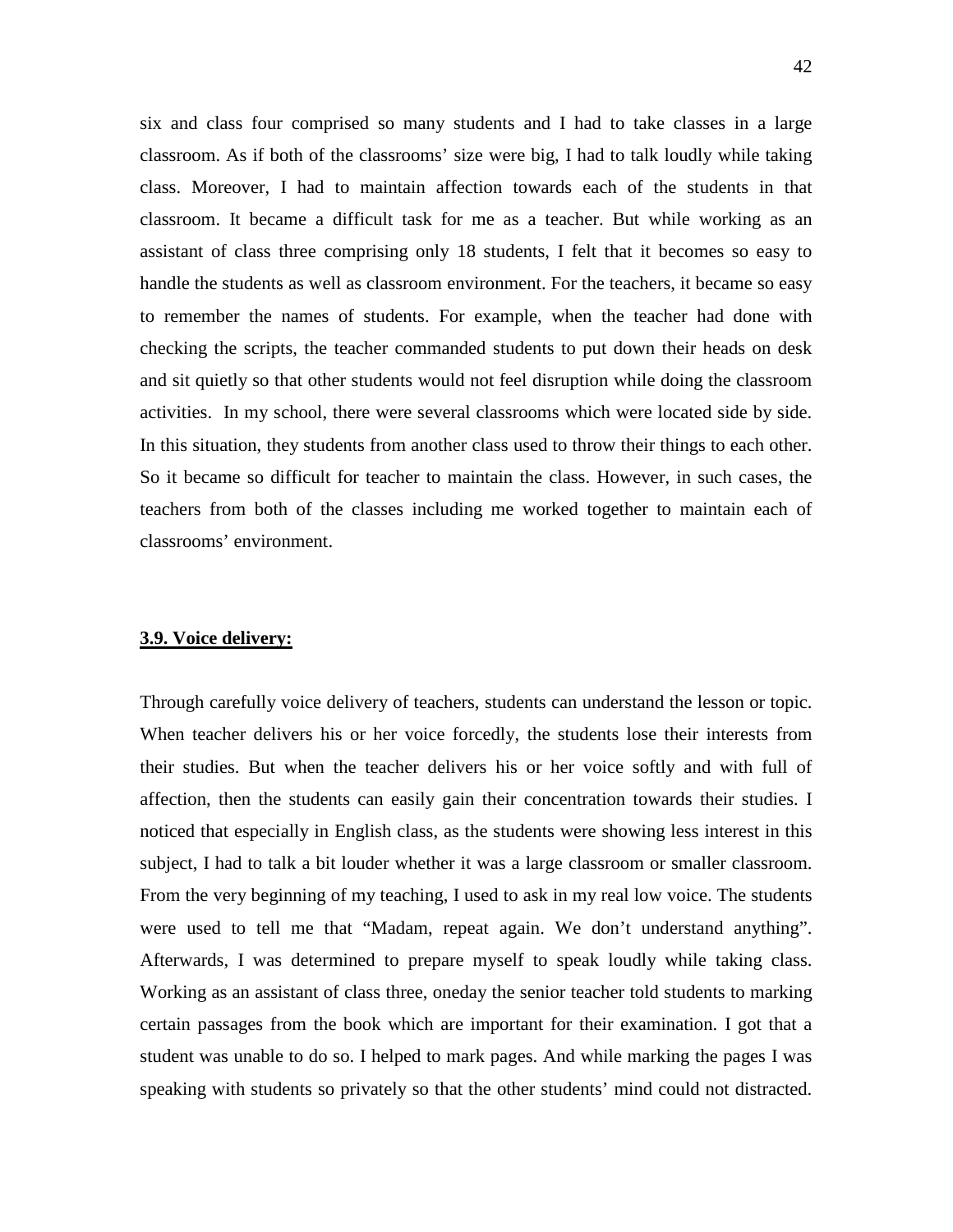Moreover, I used to talk privately in the examination hall if any of students had questions regarding their questions' paper. I used my real low voice so that the students did not feel disturbance while answering the questions.

#### **3.10. Teacher- student relationship:**

The relationship between teacher and students refers to the mutual understanding, harmony and sympathetic relationship within students and a teacher in a classroom. This relationship helps to promote a supportive environment so that the students can participate in communicative function in the classroom. While working as an assistant I noticed that the experienced teacher knew the students' names and knowing the students' names is the main characteristic of the concept of teacher - student relationship. Moreover, although I was new to the students of class four, one of my students was telling me that "Miss, I have broken the pencil. And I can not sharp the pencil properly. Please miss, sharp the pencil". I sharped the pencil for him. It was Bengali Second paper's class. And I told them to write down seven kinds of 'Bivokti' in rows of a table. Moreover, I was used to keep balance of showing my anger and affection towards the students. I got angry when some students forgot to bring their syllabuses and books while teaching the students of class six and four. Moreover, while working as an assistant of class three, I had to help students to open their Tiffin boxes and sometimes I had to stay with senior teacher during break time. Moreover, the students asked me for help if they did not understand whatever had been written by the senior teacher on blackboard. While class test, the students asked me about their confusion regarding the question paper in the presence of other regular teacher. It happened because they felt that they could able to rely on me. During my internship, I noticed that some teachers showed excessive anger if the students did any kinds of mistake. I always felt that the students who came to me for help, felt safe while asking me for help. I think that the relationship between teacher and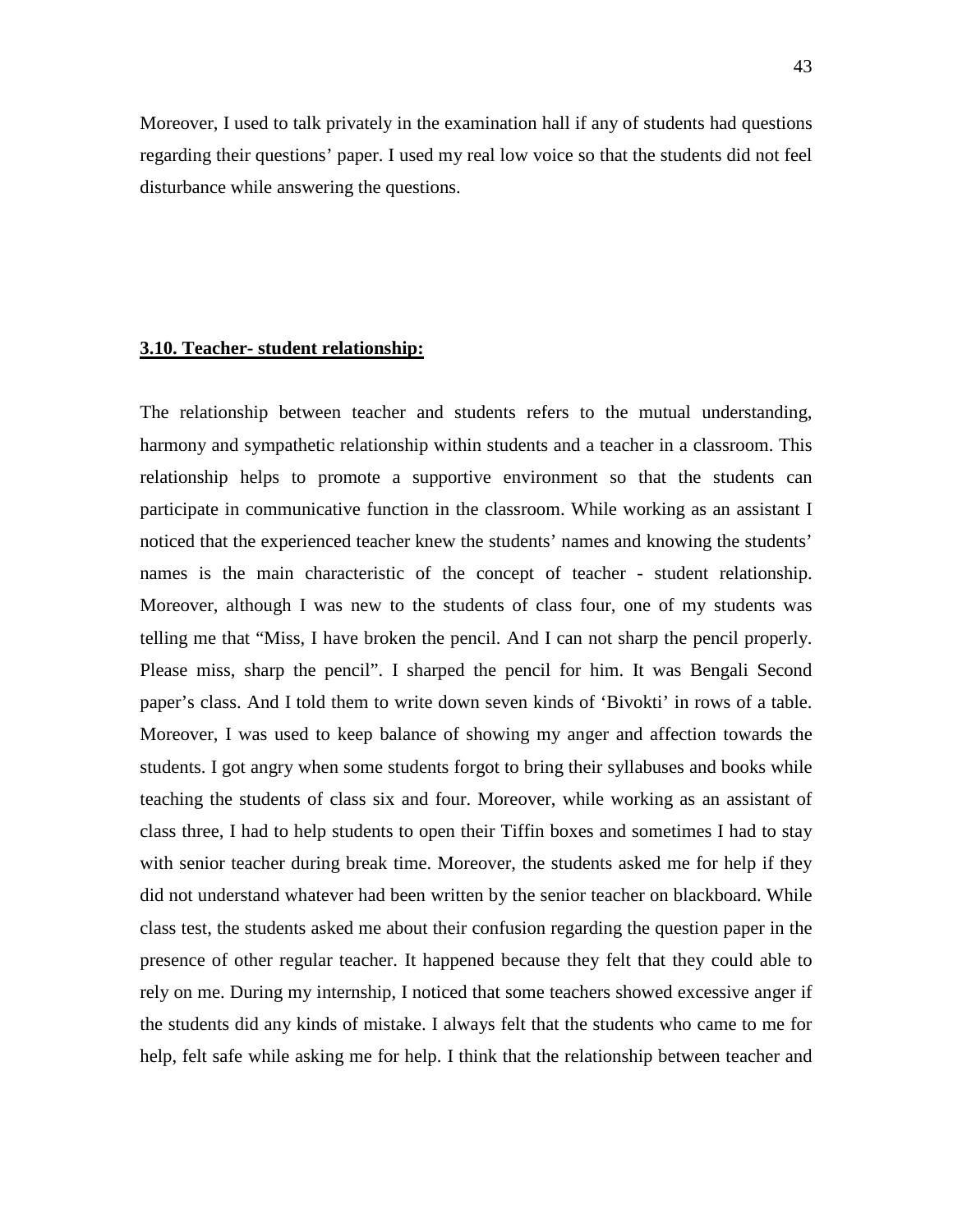students will be strong enough when the students will be free to go to their teachers for any kind of help.

#### **3.11. Parents' meeting at school:**

Through strengthening parent- teacher relationship, the teacher can increase awareness among parents about their student's success and failures of their academic life. On the very first day, while I was talking about the permission of internship with the principal, one guardian came to the office and told Ms. Karuna Halder that his son had lost the grammar book which was given by the school. That teacher immediately issued another book for the student and gave it to that guardian. Moreover, while working as an assistant of class three, one of the students was physically disabled. In such a case the senior was used to allow that student's guardian to help while writing, opening books and handling her materials such as rubbers, pens, pencils, bag. I also felt that that student did not feel comfortable to talk other students. So the senior teacher was also sympathetic towards that student. Moreover a parent meeting was also held in each of the week. On that day parents were able to know the successes and failures of their children from the teachers. The day in which the result was published the teachers from every class were used to call the parents to handover the grade sheets of their children. In this way, this school was able to maintain rapport with guardians of the students as I had seen while doing my internship.

## **3.12. Feedback Giving:**

Feedback giving is an important part of learning process. While working as an assistant of class three, I had seen that the senior teacher had beaten one student who had written the word 'wisdom' in a wrong way. He had written 'wis' in one line and and 'dom' in another line. And between 'wis' and 'dom' he had given a semicolon (-). But I think beating a student creates fear in other students' minds for the teacher. For feedback giving I used facial expressions to help students to realize their mistakes. For example, I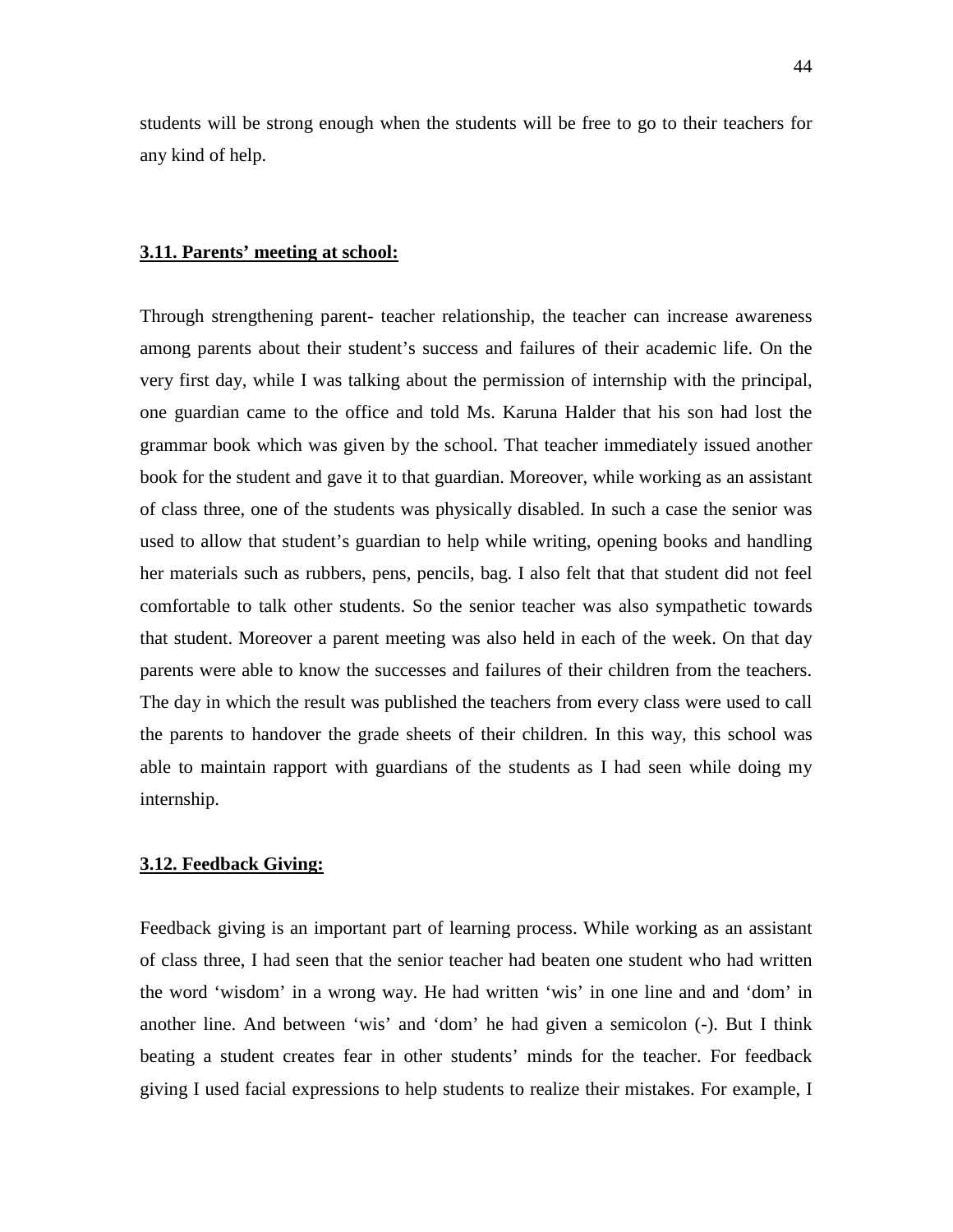used to give students to read out passages. While reading the passages, the students used to read assertive and interrogative sentences in the same way. So, to solve the problem I used to make an eye expression for them. When they saw my expression, they got scared and tried their best to read out properly. Moreover, some students were used to write answers through one word "yes" or "no". I used to correct them while checking their scripts without scolding them. Moreover, oneday, a student came late and asked in Bengali that "Madam, asbo?" I insisted softly to tell it in English. He responded to my correction and said that "Madam, may I come in?" Once, a student of class six was telling me after finishing his task that "Miss, hoye geche." I told him that "Whatever you have said just now, translates it into English." He responded to my correction but delivered a incorrect sentence. He said that "I has did the work". I told him that "The subject "I" is the first person and it will take 'have' as it's be verb and action verb will be 'done'. He was then able to say the correct sentence and he repeated the correct sentence "I have done the work, Miss". I always tried to insist students softly that the students would speak in English during English class. Moreover, I corrected the students' voice level while greeting me. I was used to greet student while entering the classroom. I always insisted the student to greet me loudly so that I could hear that standing in front of the class. In this way, I made students aware of their common errors.

#### **3.13. Discipline:**

Through promoting discipline throughout the school compound, teachers can be able to build up the sense of responsibilities among the students. To be authorative figure, the teachers can enrich the sense of independence among the students. By establishing the norms of discipline, the students become disciplined and able to understand their limits while staying in the school or classroom. At my school, the there was no field in where the school authority could arrange the assembly. So, the teachers always taught students how to show respect towards the country by singing the national anthem inside the classroom. It was instructed to the students that they must greet the teachers when they enter classroom. Teachers always taught the students how to behave with the elder persons, especially those who worked as a teaching assistant for helping them during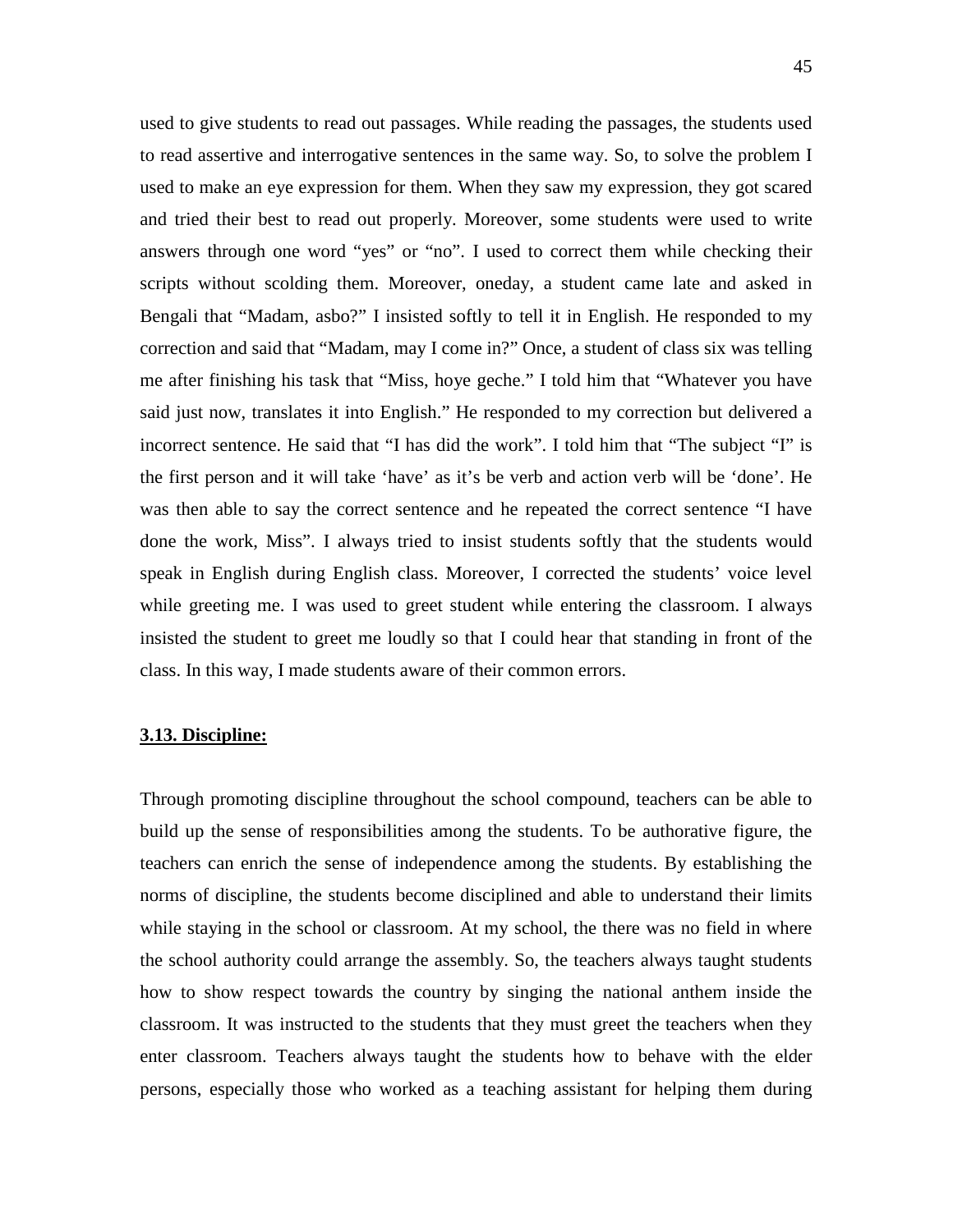class time. I also found out that the teachers also insisted that students show respect towards those persons who worked as maid servants (known as 'Khala') and helped the students when they wanted to go to toilet. Inside the classroom, the senior teacher as well as I also gave emphasis on maintaining discipline. For example, one of my students was used to make faces and seizing the hairs of the other students. The students who were the sufferers, complained me against him. In this case, I called that student who disturbed the students by mischief with other students and corrected him with affection. I got that the students understood his mistakes and said "sorry" to me for his mistakes as well. In this way I became successful to maintain discipline in the classroom. I always tried to create an image of mine as a teacher in students' mind so that the students could be able to show respect towards me without being punished or rebuked. I have seen that in the name of teaching discipline, the teachers are used to beat the students and show their excessive anger towards the students. I think that students will become disciplined when the teachers will be able to teach the value of discipline in a friendly way without showing extreme anger towards the students.

## **3.14. Motivation:**

Students' perceptions regarding their studies and school depend on how they are being motivated by the teachers. In Bengali medium school the teachers' motivation mainly focuses on the students' passing the examination. However, the students use Bengali during English class and the teacher also does the same while taking an English class. Moreover, while working as a teaching assistant of the class three, I observed that the teacher talked about the class test or examination before starting a passage so that the students could able to assume that this passage might be important for the examination. I also noticed that the students waited for the feedback and marks of their class tests. If any of students failed to achieve the highest number, he or she started to blame himself or herself by saying that "Madam I was not able to memorize the questions' answers properly during the examination". It happens because they are motivated by teachers only to pass the examination. For this reason, the teachers' motivation of Bengali medium school can be defined as defined as instrumental motivation. It is instrumental motivation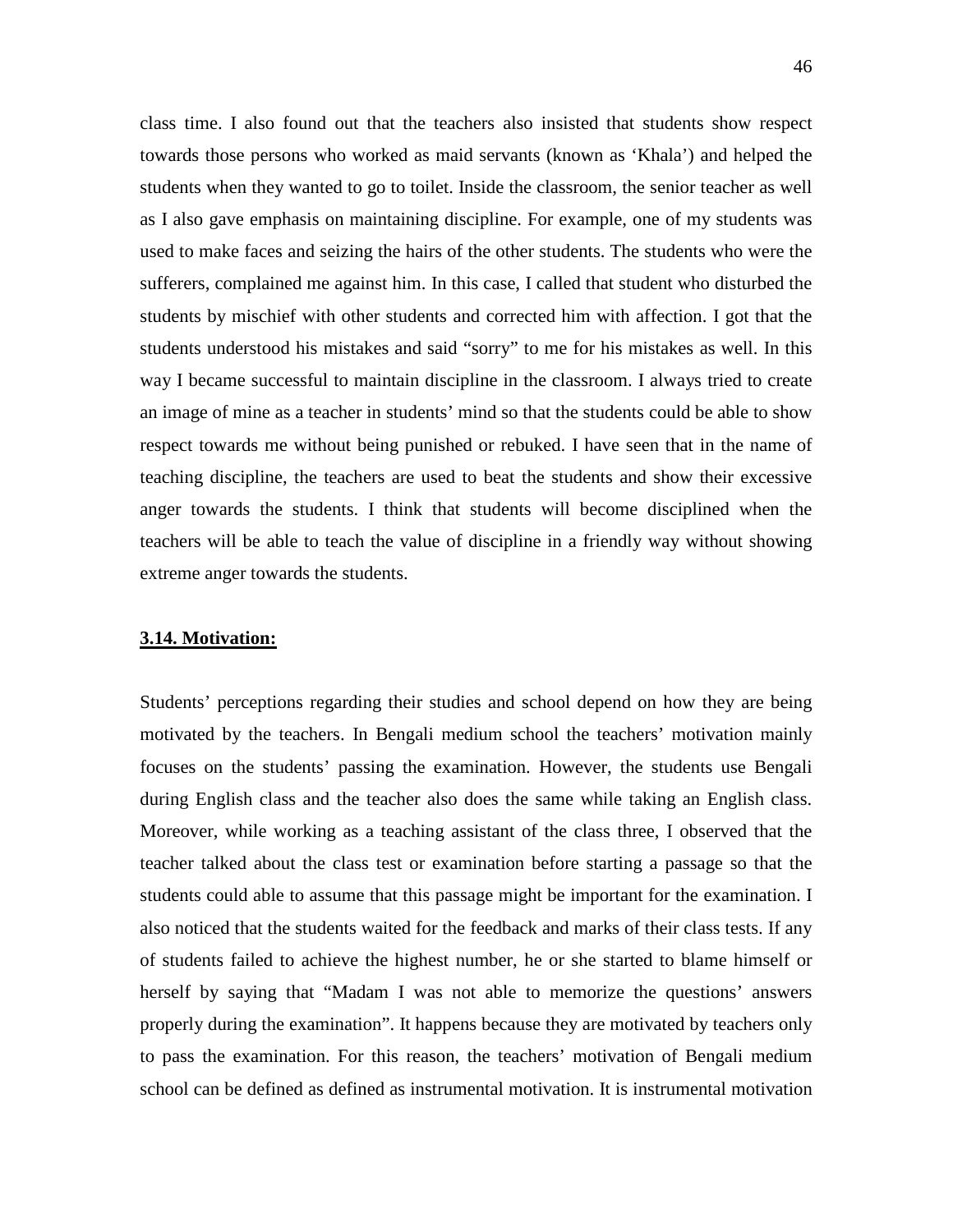because teachers are motivated or helped the students in their studies so that they can pass the examination with good marks. There is no sign of integrative motivation in learning process in Bengali medium school because the teachers as well as parents does not introduce English as a foreign language to the students rather they always give emphasis on memorization the essays, paragraphs, grammatical items according to the given suggestion so that the students can pass the examination only. That's the reason; whatever they read in school does not help in their further education in future. It is important to mention that during parents meeting, the teachers also share the students' obtained marks among the guardians if any of guardians asked the marks of certain students. It creates pressure on those students who have obtained poor marks in the examination. Moreover, the teachers always give good marks to those students who memorize well. Moreover, it is established feel that motivation is the reason behind students' actions and reactions towards their studies, schools and so on. I also feel that if the students motivate and encourage for their studies in a positive way by teachers and parents, their responses become positive and if they motivate and encourage negatively, they gradually lose their interests towards their studies.

## **3.15. Body talk:**

According to Millar, body talk refers to the body movements and gesture in the classroom through which the teachers communication meaning. He adds that Teachers routinely use gestures to convey information to students because they can either add to or replace words .And the best ways for teachers to check body movements, postures and gestures is to record themselves teaching an actual class (p.29-30).

However, I have taken English class of class six as a subject teacher. It was hard for me to teach the students as if it was my first time of teaching. Once I were teaching them the chapter, 'Newspaper'. I first read out the passage. In between my reading, one student asked me "Miss, where is Brazil "(Miss, Brazil Kothai?). I got confused. I told her. But I did not express my confusion in front of the student. I tricked her and told him that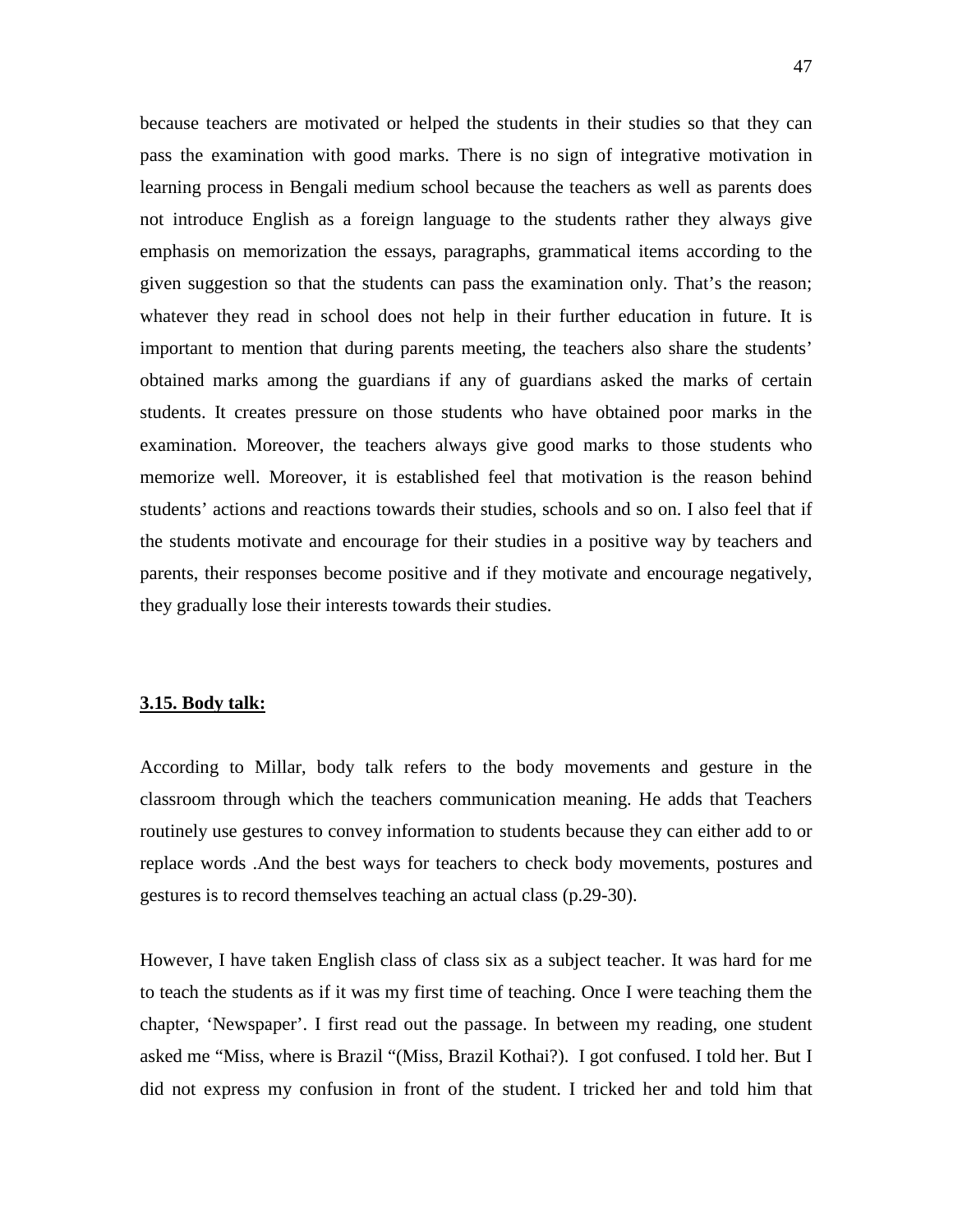"Brazil is a foreign is a country and famous for playing football. Do you like Brazil football team?" His response was positive. I was able to do second activity successfully with the students. When I told the students the third activity of the chapter, the students as well as I got confused. The activity was asking for the newspapers' names, its cost, and the important events of Bangladesh and important news of the world. Although I was able to provide the news of the important news of Bangladesh and the names of the newspapers but I did not able to provide any information about the costs of the newspapers. So, to avoid this activity in this class, I had to tell the students, "We will do this activity on the next class". I felt that I messed up the class because I was not prepared in this class. And the students got confused listening my lecture. Afterwards, I promised myself to prepare my lecture for the students properly from the next class.

#### **3.16. Rewards:**

While teaching the students, I used to announce rewards if they read out the given story or passage properly and finished the class tasks correctly. For example, I was used to tell that "I am going to give chocolates to those students who will able to read the correctly and write the given tasks correctly without any spelling mistakes". Moreover, I was used to write 'excellent', 'very very good' and ' good' while checking the scripts. Even, oneday when I was found out that one of my students was able to fill the gaps with given clues. I touched his shoulder and told the class that "isn't he a good student? Give claps for him, students." I got the positive responses from the students. I also noticed that the students were used to listening to me and tried to finish the tasks correctly to get rewards. I think the concept of positive reinforcement influenced the students' minds a lot, especially the students who were weak. They tried their best to be praised or got rewards from the teachers.

### **3.17. Punishment:**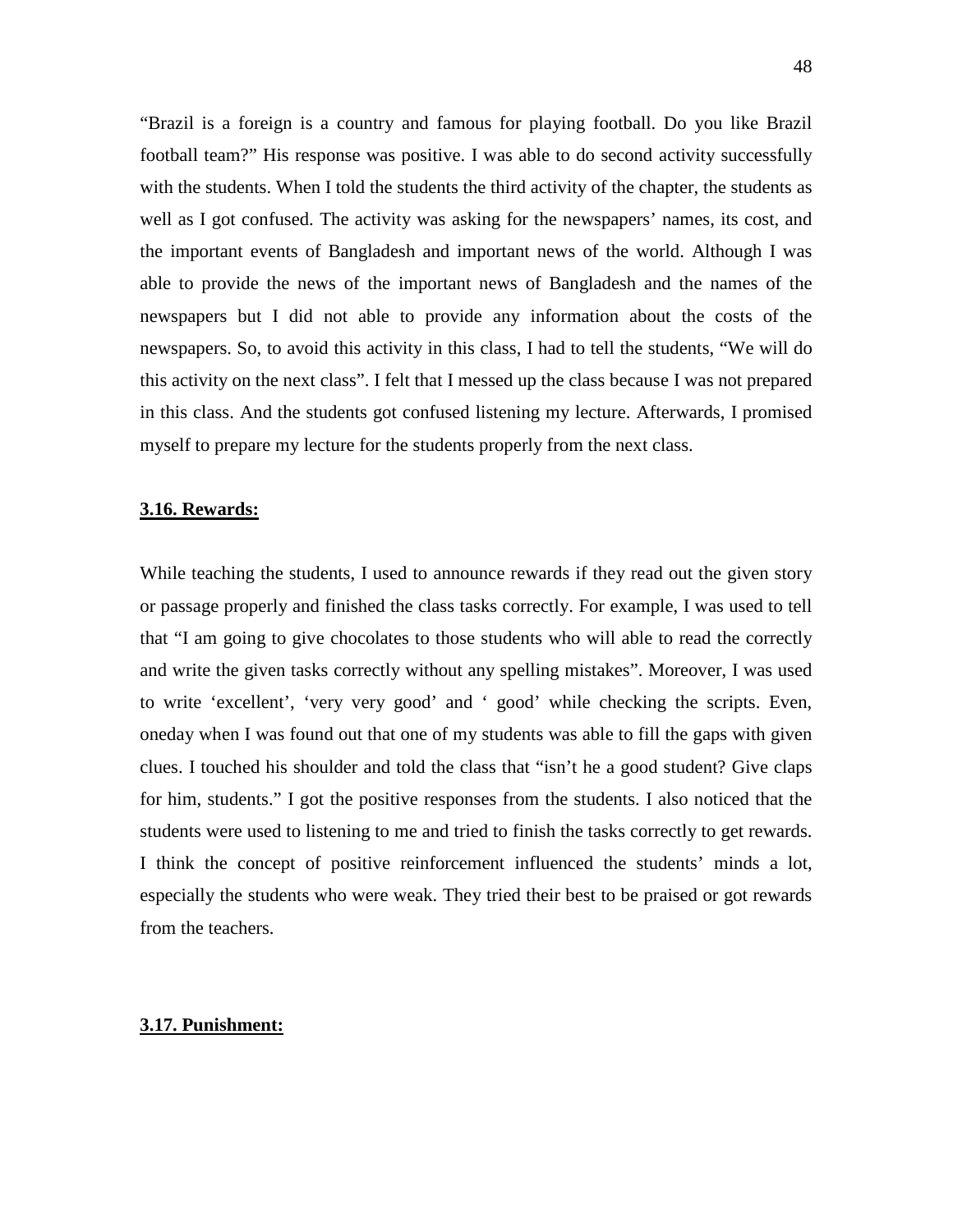While teaching the students, I was used to giving punishments to those students who did not obey me, made noise and broke the discipline. While teaching the students of class four, one student was used to sitting back branch and disturbing other students by passing their hairs or giving pinches. It became the daily incident for the classroom. The students were to complain against him. Although I warned him again and again, he did not listen to me. And I also assured that he would be a good boy one day. But my assurance never came true. And finally I had to take him to principal and the principal called his parents for meeting.

Moreover, during my internship, I had got several opportunities to invigilate the examination hall. It was the examination hall of class six. During examination hall, one student was seeing answer scripts with the help of other student who was sitting before him .It was annoying matter in the examination hall. While I noticed it, I warned both of them said "see your own script". But gradually I noticed that other students also started to copy from other students also started to copy from other students' scripts. I was new in teaching profession. But as a teacher, it was my duty to control the examination hall. For this reason, I took back some students Answer scripts and told them to wait for five minutes to get back answers scripts. By this way, I was able to control the other students. I found out that other students became conscious about the rules and regulations of the examination hall and did not try attempting to copy from others scripts in the examination hall.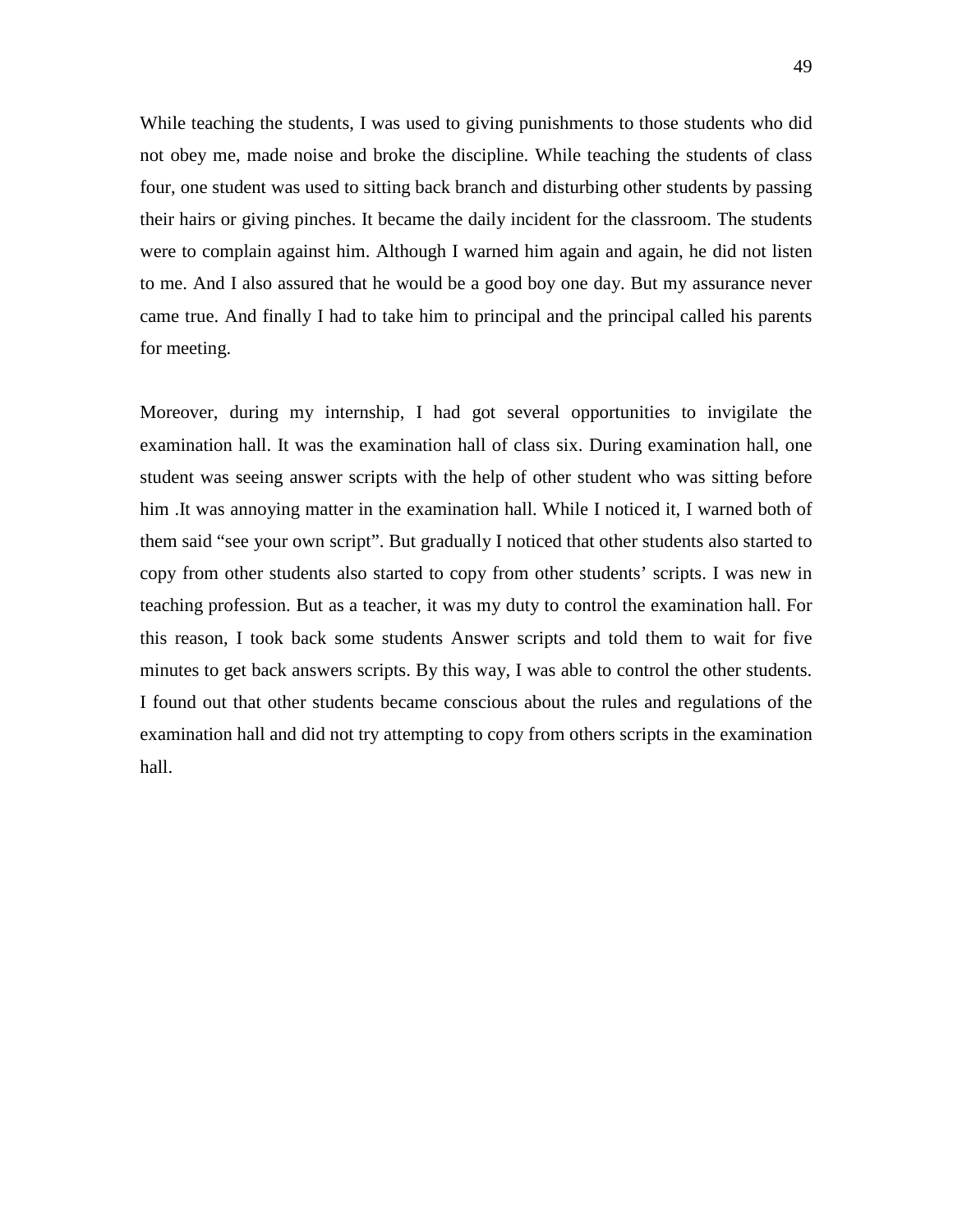## **Chapter Four: Pessimistic features**

I have experienced several depressing aspects during internship. Before joining the school, I submitted an application and mentioned my requirements to teach the students of class six. But after joining the schools the principal Ms. Pronoti Rozario told me that "you have no previous teaching experience. You have to work as a teaching assistant for first two weeks". She also added, "You can teach the students when any teachers will be a leave". For example, I had taken class of six when the regular teacher was on leave. However, I had worked as a teaching assistant of class three which was at 9. 15 a. m. and class four which was held at 1. 30 p. m.The principal had appointed me as teaching assistant in both classes English and other subjects as well. For example, oneday the principal assigned me for taking Bengali class four. But it was hard for me to teach Bengali second paper because the grammatical items of this subject because I had learned a long before and I was not prepared for this Bengali class. I was teaching the grammatical item called 'Karok', one student asked me the way to identify the "Koronkarok'. I totally forget the key features of the 'Koron-karok' and the 'Bivokti' which was related to this 'Koron-karok'. It happened because I did not prepare for that class and whenever the students asked me I had first read the chapter a bit little and after that I was able to give the students answers. Moreover In this class, I always asked to the students that whether their regular teacher had taught them this chapter or not. It was an embarrassing situation for me during my internship. Moreover, I was busy all day long while staying at the school by checking the scripts of home works and class tests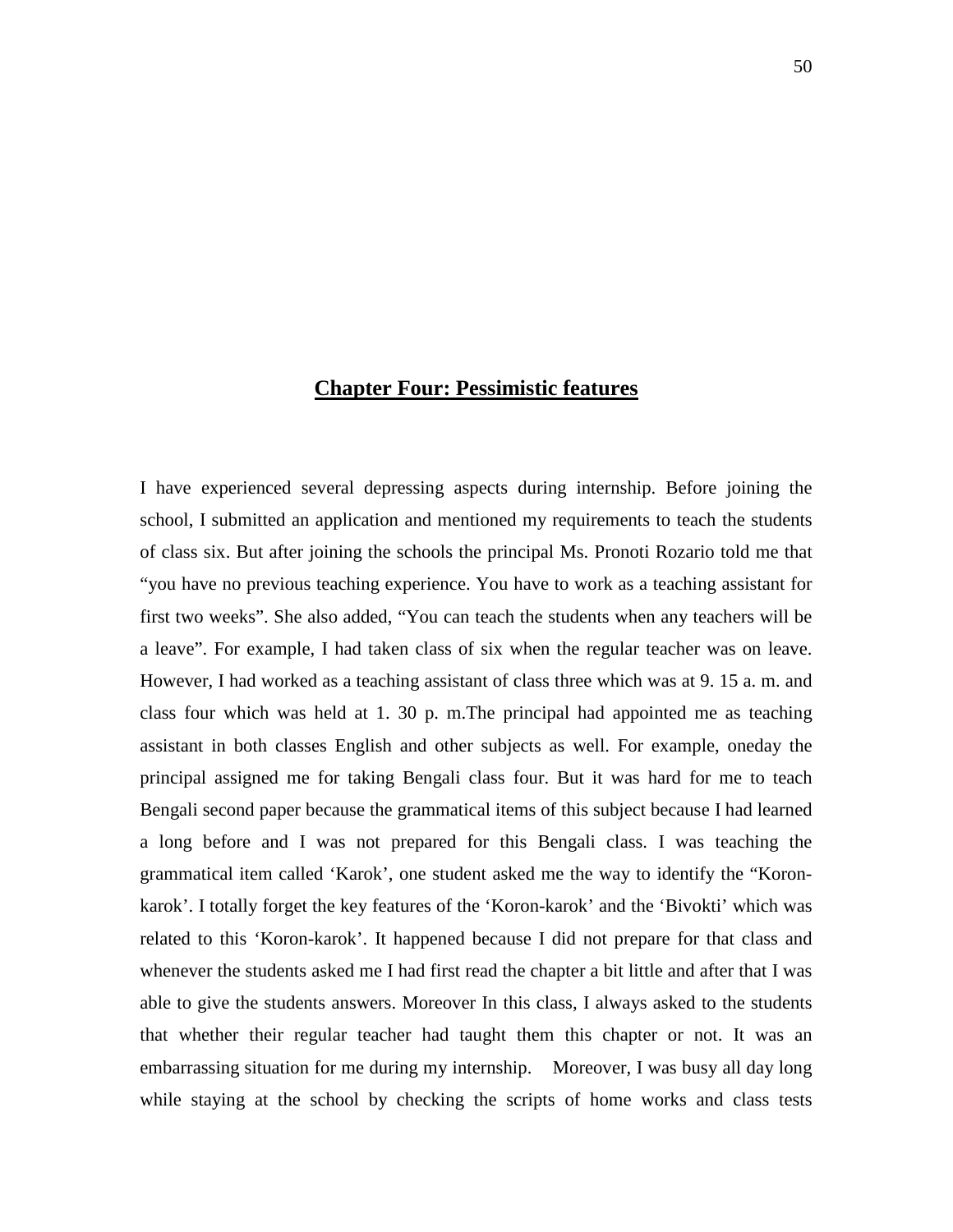according to the instructions of the senior teachers. I found out that if I did any mistakes the senior teachers became furious on me. For example, the teachers used cut one marks for one spelling mistakes but once I cut ½ marks for one spelling mistake. Moreover, if I get late to seize the scripts of those students who were caught while doing copying, the other teachers got angry on me. Moreover, it seemed that the principal always tried to give me orders on how to deal with the students but in this case my supervisor Ms. Ema Begum always helped me a lot. For example, whenever I tried to practice the reading materials using the method of CLT method because some exercises of the book were based on CLT method, the students were had an intention to skip those items. There was a chapter called 'Captain Cook' comprising of some activities based on CLT method. In one activity, the students felt hesitation to ask questions to their peers. When I realized it I made question for them and asked them the answers of the questions. I also allowed some students who were in fear of speaking. So it can be said that I was sympathetic towards students and for this reason I faced the anger of my supervisor many times. I was always felt that the students were getting fear of their teachers. However, always I tried my best to change my outlook according to the orders of principal and other teachers. It was true that I had faced some troubles from the very of my internship but I was able to overcome all the obstacles in my last time of internship. These were the few things which troubled me during internship. But those troubles helped me to understand the teaching profession a lot.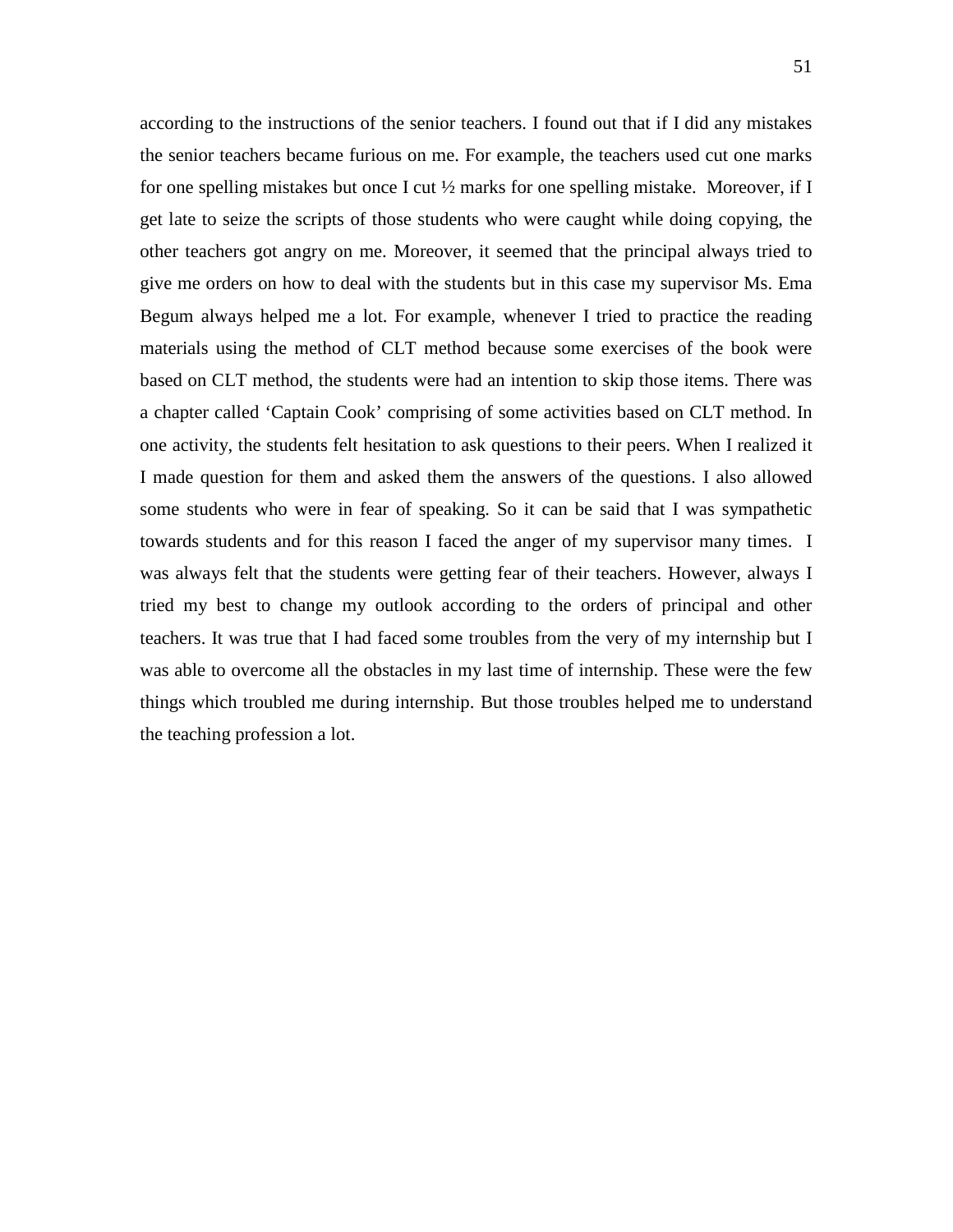## **Chapter Five: Conclusion**

Along with some unenthusiastic occurrence, I have got pleasure by teaching the students. It was a huge time I have spent at that school as a teacher. I am grateful to my supervisor and other respected teacher for helping and encouraging me. The time I had spent at the school adds a new era in my life because I had got an opportunity to pass my time with the young minds. During internship, I had got pleasure by delivering lectures for students, managing classroom while students became undisciplined and invigilating the examination hall. Most importantly, I had learnt from my experience of teaching about how to deal with the students practically. For example, I encouraged the students to speak in English during English class. Even, I insisted that the students practice vocabulary and pronunciations to improve their proficiency level in English. I motivated my students in the classroom and towards their studies through practicing the concepts of positive reinforcement and negative reinforcement. I used gesture, body talk while teaching the students so that the students could get interest while reading the reading materials and listening the teachers' lectures. Overall, I have gained such an experience which will I never forget.

*………………………………………*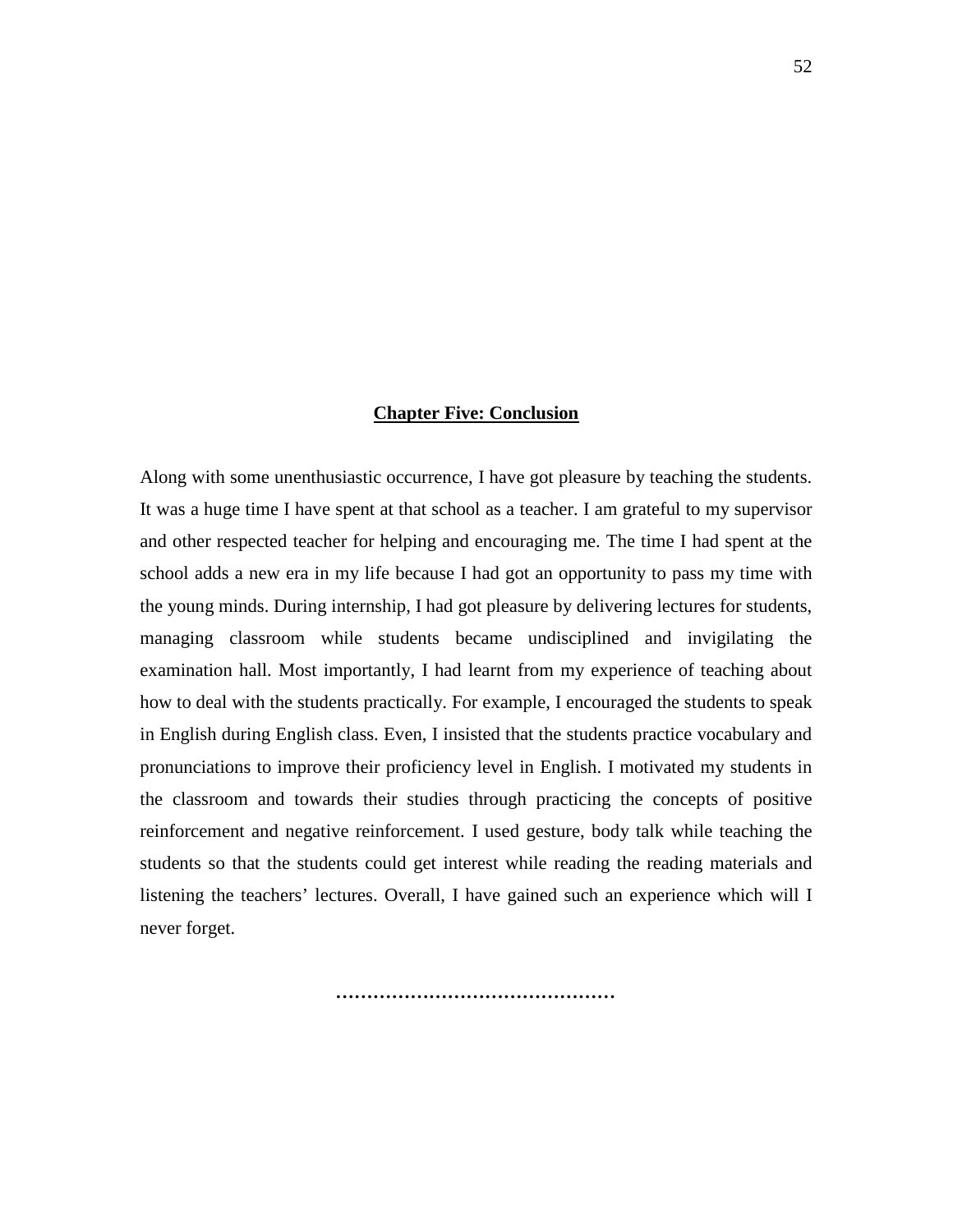## **References:**

Synder, David W*. "*Classroom Management for Student Teachers." *Music Educators Journal* 84. 4 (1998): 1-37. *MasterFILF Premier*.Web.28 Jan. 2013.

Paulsen, Michael B, and Kenneth A. Feldman."Student Motivation and Epistemological Beliefs.*"New Directions for Teaching & learning.* 78 (1999): 17-10. *Academic Search Premier*. Web. 28 Jan.2013.

Desroches, Cynthia. "Creating Lessons Designed to Motivate Students*." Contemporary Education* 71. 2 (2000):1-51. *MasterFILF Premier.*Web.29Jan. 2013.

Lei, Somon A. "Instrinsic and Extrinsic Motivation: Evaluating Benefits and Drawbacks from College Instructor's perpectives*."Journal of instructional psychology* 37. 2 (2010): 153-160.*Academic Search Premier*. Web. 29 Jan. 2013.

Nguyen, Hanh Thi. *"* Rapport Building in Language Instruction: A Micro analysis of the Multiple Resources in Teacher Talk*." Language & Education: An international Journal*  21. 4 (2007). 284-303*.Academic Search Premier.* Web. 30 Jan. 2013.

Warning, Hansun Zhang. "Using Explicit Positive Assessment in the Language Classroom: IRF, Feedback and Learning Opportunities*."Modern Language Journal* 92. 4 (2008): *Academic Search Premier.* Web. 6 Feb.2013.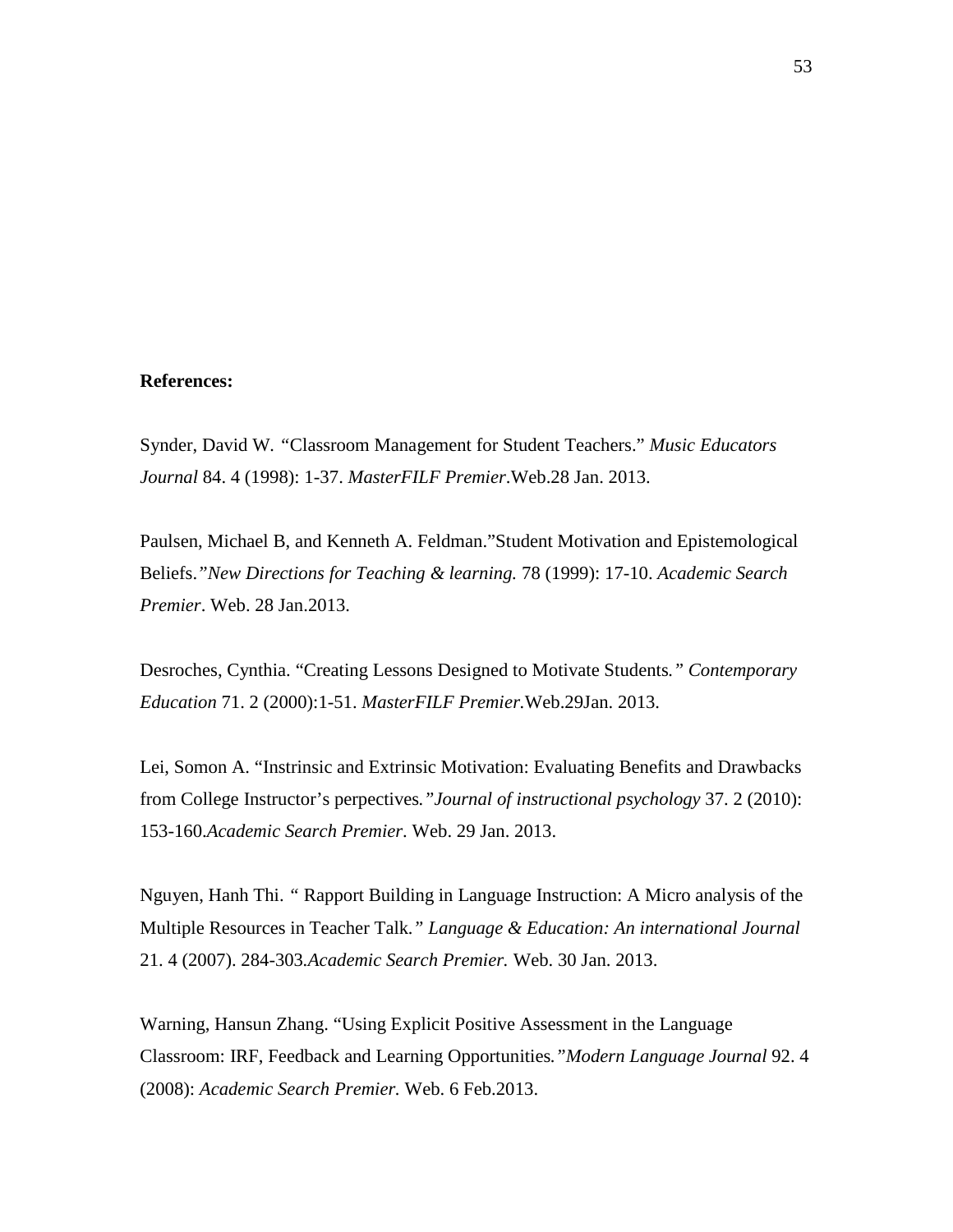Conroy, Maureen A et al. "Creating a Positive Classroom Atmosphere: Teacher's Use of Effective Praise and Feedback*."Beyond Behavior* 18. 2 (2009): 18-26). *MasterFILF Premier.* Web. 6 Feb.2013.

Wilson, Janie H et al. "Professor-Student Rapport Scale Predicts student Outsomes*" Teaching of Psychology* 37. 4 (2010): 246-251). *Academic Search Premier.* Web. 30 Jan. 2010.

Meyers, Steven A. " Do Your Students Care Whether You Care about Them?*" Collage Teaching* 57. 4(2009): 205-210. 31 Jan. 2013.

Abbott, Marilyn L. "ESL Reading Strategies: Differences in Arabic and Mandarin Speaker Test Performance*." Language Learning* 56. 4 (2006): 633-670. *Academic Search Premier.* Web. 11 Feb. 2013.

Vojdanoska, Marija et.al. "The Testing Effect: The Role of Feedback and Collaboration in a Tertiary Classroom Setting*." Applied Cognitive Psychology* 24. 8 (2010): 1189-1195. *Academic Search Premier.* Web. 6 Feb. 2013.

Endres, Garrett J, and Brian H. Kleiner. "Training 101: Reading between The Lines*."Training and Development* 46. 7 (1992): 15-17. *Academic Search Premier.*Web. 11 Feb.2013.

Karasakaloglu, Nuri. "The Relationship between Reading Comprehension and Learning and Study Strategies of Prospective Elementary School Teachers*." Educational Sciences: Theory & Practice* 12. 3 (2012): 1939-1950. *Academic Search Premier.* Web. 11 Feb.2013.

Jeloudar, Soleiman Yahyazadeh, and Aida Suraya Md Yunus "Exploring the Relationship between Teachers' Social Intelligence and Classroom Discipline Strategies*."*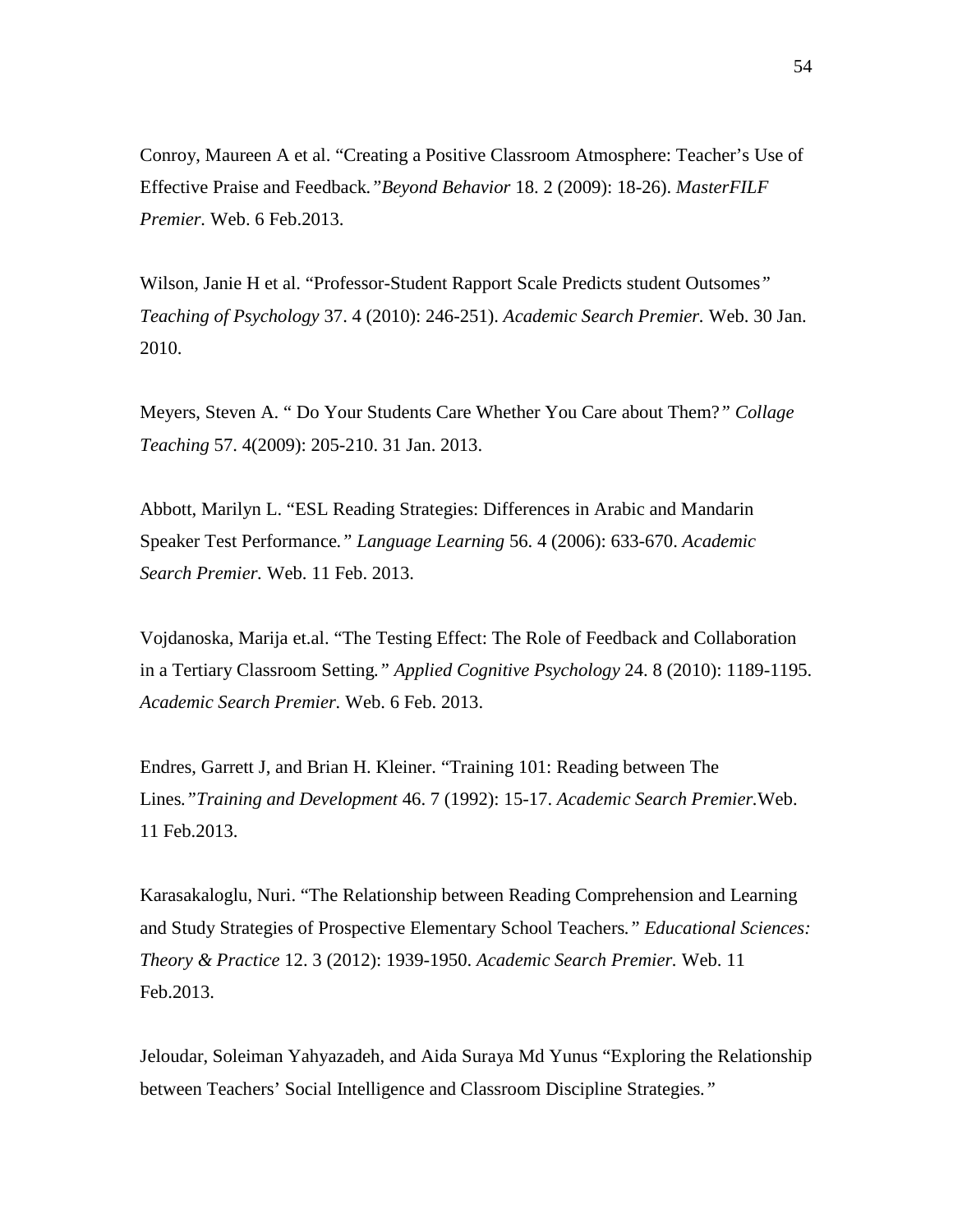*International Journal of Psychological studies* 3. 2 (2011): 149-155. *Academic Search premier*. Web. 31 Jan. 2013.

Sterret, William L. " From Discipline to Relationship.*" Educational Leadership* 70. 2 (2012): 71-74. *MasterFILE Premier.* Web. 3 Feb.2013.

Harris, Ian M. "Boundaries, Set Theory, and structure in the Classroom*." Education* 93. 3 (1973). 285-291*. Academic Search Premier.* Web. 31 Jan. 2013. Frisby. Brandi N, and Matthew M. Martin. "Instructor- Student and Student- Student Rapport in the Classroom.*"Communication Education* 59. 2 (2010). 146-164. *Academic Search Premier.* Web. 30 Jan. 2013.

Masgoret, Anne- Maria and R.C.Gardner. "Attitudes, Motivation, and Second Language Learning: A Meta-Analysis of Studies Conducted by Gardner and Associates*." Language Learning* 53. 1(2003). Communication & Mass Media Complete. Web. 28 Jan. 2013.

Nassaji, Hossein. "Schama Theory and knowledge-Based processes in Second Language Reading Comprehension: A Need for Alternative Perspectives.*"Language learning* 57. 1(2007): 79-113. Academic Search Premier. Web. 31 Jan.2013.

Bele, Irene Velsvik. *"*The Teacher's Voice: Vocal Training in Teacher Education." *Scandenavian Journal of Educational Research* 52. 1(2008): 41-57. Academic Search Premier. Web. 29 Jan. 2013.

Adlerman, Terry. *"*In Good Discipline*."Education Digest* 66. 8(2001):4-38. Academic Search Premier. Web. 6 Feb.2013.

Matus, Don E. "Humanism and Effective Urban Secondary Classroom Management." *Clearing House*. 72. 5 (1999). 305-307. *Academic Search Premier.* Web. 28 Feb. 2013. Abu Shahib, Ibrahim. "Reading as Critical Reading." *Asian Social science* 7. 8 (2011) : 209 – 218. *Academic Search Premier*. Web. 3 Mar. 2013.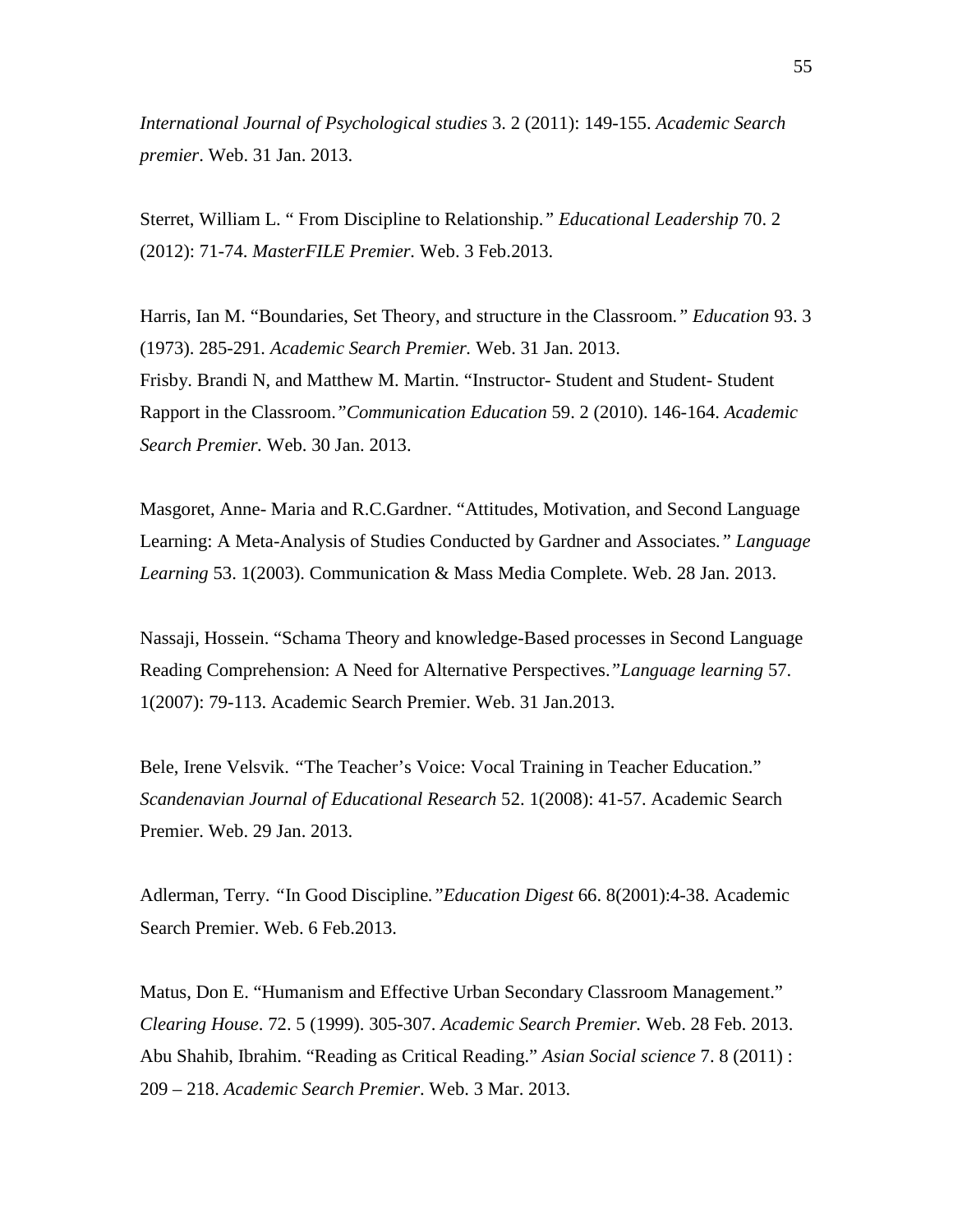Rischer, Andres Dewayne. " Management Stratregies Help to Promote Student Achievement." *Education Digest* 74. 3 (2008): 47 – 49. *MasterFILE Premier*. Web. 3 Mar. 2013.

Savas, Ahmet Cezmi. " The Contribution of School – Academic Cooperation on Effective Classroom Management in Early Childhood Education." *Educational Science: Theory & Practice* 12. Special Issue (Autumn): 3099 – 3110. *Academic Search Premier*. Web. 3 Mar. 2013.

Marschall, Sabrina and Cynthia Davis. " A Conceptual Framework for Teaching Critical Reading to Adult College Students." *Adult Learning* 23. 3 (2012): 63 – 68*. MasterFILE Premier.* Web. 3 Mar. 2013.

Greenberg, Daphne et al. "Implementation of an Extensive Reading Program with Adult Learners." *Adult Basic Education: An Interdisciplinary Journal for Adult Literacy Educational Planning* 16. 2 (2006): 81 – 97. *Academic Search Premier*. Web. 27 Feb. 2013.

Tran, Anh. "Modified Extensive Reading for English- Language Learners." *Reading Development* 43. 4 (2006): 173 – 178. *Academic Search Premier*. Web. 27 Feb. 2013.

Armbruster, Bonnie B. " Schema Theory and the Design of Content – Area Textbooks." *Educational Psychologist* 21. 4 (1986): 253 – 267. *Academic Search Premier*. Web. 2 Mar. 2013.

Stinnett, Melissa. "Research in Reading." *Illinois Reading Council Journal* 37. 2 (2009): 59 – 64. *Academic Search Premier*. Web. 2 Mar. 2013.